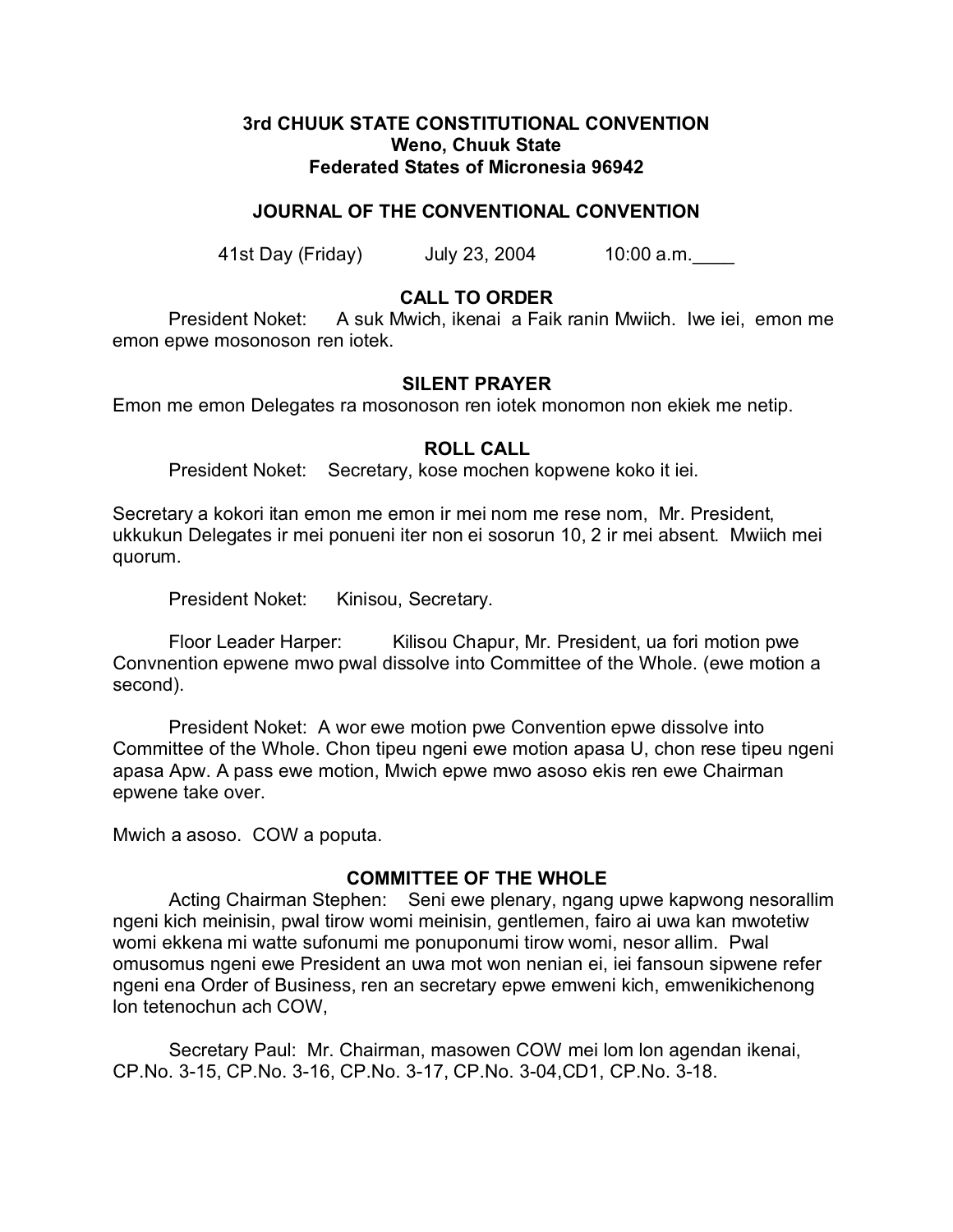Acting Chairman Stephen: Kinisou chapur Secretary, iei fansoun sia nom won CP.No. 3-15, usun mi afateu me ren secretary,

Secretary Paul: Mr. Chairman, CP.No. 3-15, Amending section 7, of Article X, of the state constitution by deleting the mandatory requirement of a comprehensive system of medical or health insurance to be establish by the Chuuk State Government for all employees, employed residence of the state, by deleting the same. The word mandatory, which is mandatory.

Chairman Stephen: Floor.

Floor Leader Harper: Omusalo Mr. Chairman, ia fori motion pwe COW a angang won ika passini CP.No. 3-15. Second.

Acting Chairman Stephen: A for motion, a pwan second pwe COW epwe angang won CP.No. 3-15, fansoun uttut won ewe motion, chon tipeew ngeni ewe motion apasa U, chon rese tipeew ngeni apasa Apw, a ketiw ewe motion, iei fansoun memef won ewe CP.No. 3-15, Delegate Mori.

Delegate Mori: Kinisou Mr. Chairman, ngang u mochen chok ren ach sipwe mwan nengonochu ika pwe epwe tou ei mandatory requirement, an esap fen anapano osupwang ngeni ekkewe chon need ewe medical services, ren ach kuna iei, ewer, mei ma osukosuk ekkewe mi double nour ren health insurance, ika esap tongeni tawe lon ei ititin an epwe for sefan, ika pwe met ei e delayson won ei mandatory epwe fori ngeni ekkewe ir mei fen feioch seni ei mandate.

Acting Chairman Stephen: President Noket,

President Noket: Kinisou Mr. Chairman, upwe ekis emweni ena Proposal, ese ei amendment ese anaeu, ika pinei ekkewe mi mochen ar repwe nom won ei program, echok atou ewe force, forcuni ion me ion epwe tonong nge ika ese mochen, nge mi chommong chon Chuuk mi mochen ar repwe choni ei , ei amendment ese atou, ekkena mi mochen, nge epwe chok pinei an Government esap forcuni iokewe rese mochen pusin nemeni manawer, pwe ir chok chon nemeni manawer ar semwen ar rese mochen pwe repwe choni, ra ma feiengaw rese mochen non pioing, a pusin en me uan won pusin inisin, nge an government an epwe neneni manawen emon an ese mochen epwe fiti ei program, ese wor wewen an Muun epwe nemeni manawen emon me emon, pusin an nemenem, ei amendment ese pinei iokan ir mi mochen, io kan ir mi enrolle non ei program iei fansoun

Repwe chok soperno ar kewe enrollment ei Proposal ese pinei. Kinisou Chairman, omusano ika ese fat.

Acting Chairman Stephen: Kinisou Mr. President, Chairman Rosokow,

Chairman Rosokow: Ekis chok ii upwe wata ren noun FSM we Health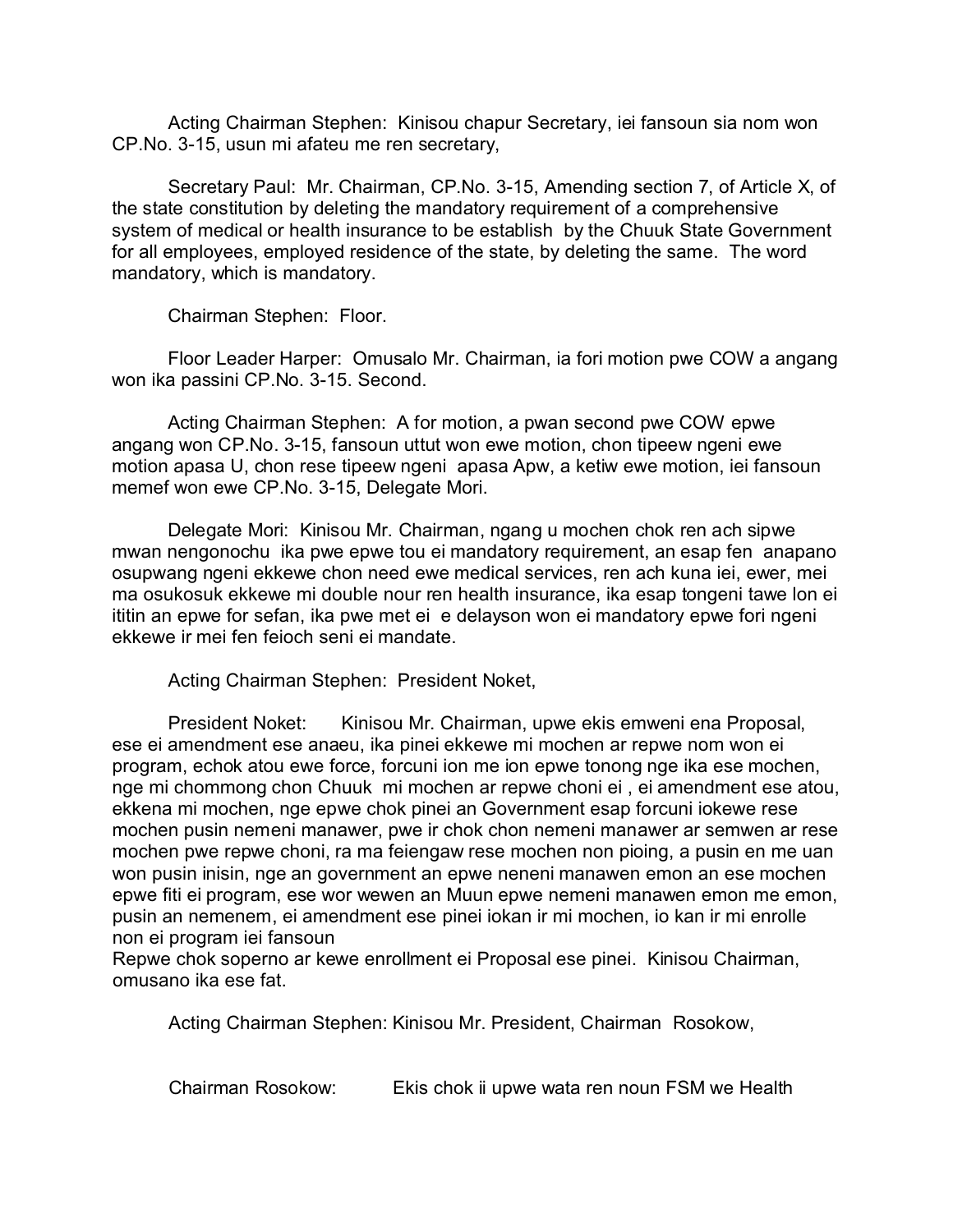Insurance pwe Mr. President, omusano, omusano.

Floor Leader Harper: Out of order Mr. Chairman, ita merei chok nge, delegate Moni mi chiwen nom won floor.

COW a mo asoso, COW a pual niwin sefan.

Acting Chairman Stephen: Delegate Mori,

Chairman Mori: Kinisou Floor Leader, ren omw emwenioch ren ewe en mi fokkun sinei nouch rules, kinisou chapur ngonuk, Mr Chairman ngang u mochen upwe soposopono, ach, ai memef ngang won inisi ei mandatory cross tonong non nouchei constitution, esap ina na osukosuk, en ai nenengeni pual ach rong ngeni ekkewe fitemon aramas ir mi ani osukosukan, ewe onnuk a fori napanapen ewe insurance, ren ekkewe epwe ne anongonong won percentage ren niwinin emon me emon chon angang, ai nuku pwe ena onnuk ena a osukosuk, nge fen ei mandatory requirement a usun ew takises usun social security, sise need, nge sia oput, nge otun sia need sia fokkun sani, nge ngang upwe kuna osupwangenon fitemon , akaemon repwe kuna ewe rese pual ma ewer, epwe nikinikin nge government a forceunir pwe repwe moni? Iweo tun ar rese need, re oput ma pun re mochen ewe moni epwe nometiw rer non peiofuruwe pwe repwe mon ngeni satin, mon ngeni rice, me ma met kanan. Iwe fanoun ar repwe tonong non osukosuk, iwe epwe wate ngaseno, iwe ika sa suki an epwe, esap mandatory, iwe kich aramas meinisin si mochen ioni meinisin senis me non peiofuch, sipwe wanong non pekitach, nge ei a fis nge aninisin pual sopeno aninisin ekkewe repwe need non fanosun repwe tonong non samaw. Nge met sipwe nenengeni, ewe Annuk e fori ren met ifa ukukun met epwe tou epwe kamo ngeni ewe insurance, nge ei mandatory requirement ngang uwa men fen sani, enna onnuk naman na sipwe addressini an epwe tongeni anisi ren emon me emon. Kinisou Chairman, upwap pual eitieta pei epwe ne mo iei kinisou ngeni ai we calleaque Floor Leader ren an aninisoch, kinisou Chairman.

Acting Chairman Stephen: Del. Chairman Rosokow, en mi chiwen nom om we, delegates Sirom.

Delegate Sirom: Kinisou Chapur Mr. Chiarman, mefiei upwe ekis paku sefan ngeni ewe report won ei Proposals, usun met Delegate Mori a pwarata, pwe era esap ina na osukosuk, esap mandatory, pwe fen non ei Proposal iei e ura, the purpose of the proposal is to do a way the mandatory provisions of Article 10, Section 7, the Chuuk State Constitution. A nukun fer iei auchean sipwe do a way with the mandatory provisions, ei uchok afata ngeni met ewe Del. Mori e pwarata. Kinisou.

Acting Chairman Stephen: Del. William Keiuo

Delegates William, K.: Kinisou chapur Mr. Chairman, ai nuku ngang upwe puan chok wata mefiei won ei Porposal, ngang puan emon u nuku pwe ei metoch e createini osukosuken mefien aramas, non Constitution mei puan affata pwe om we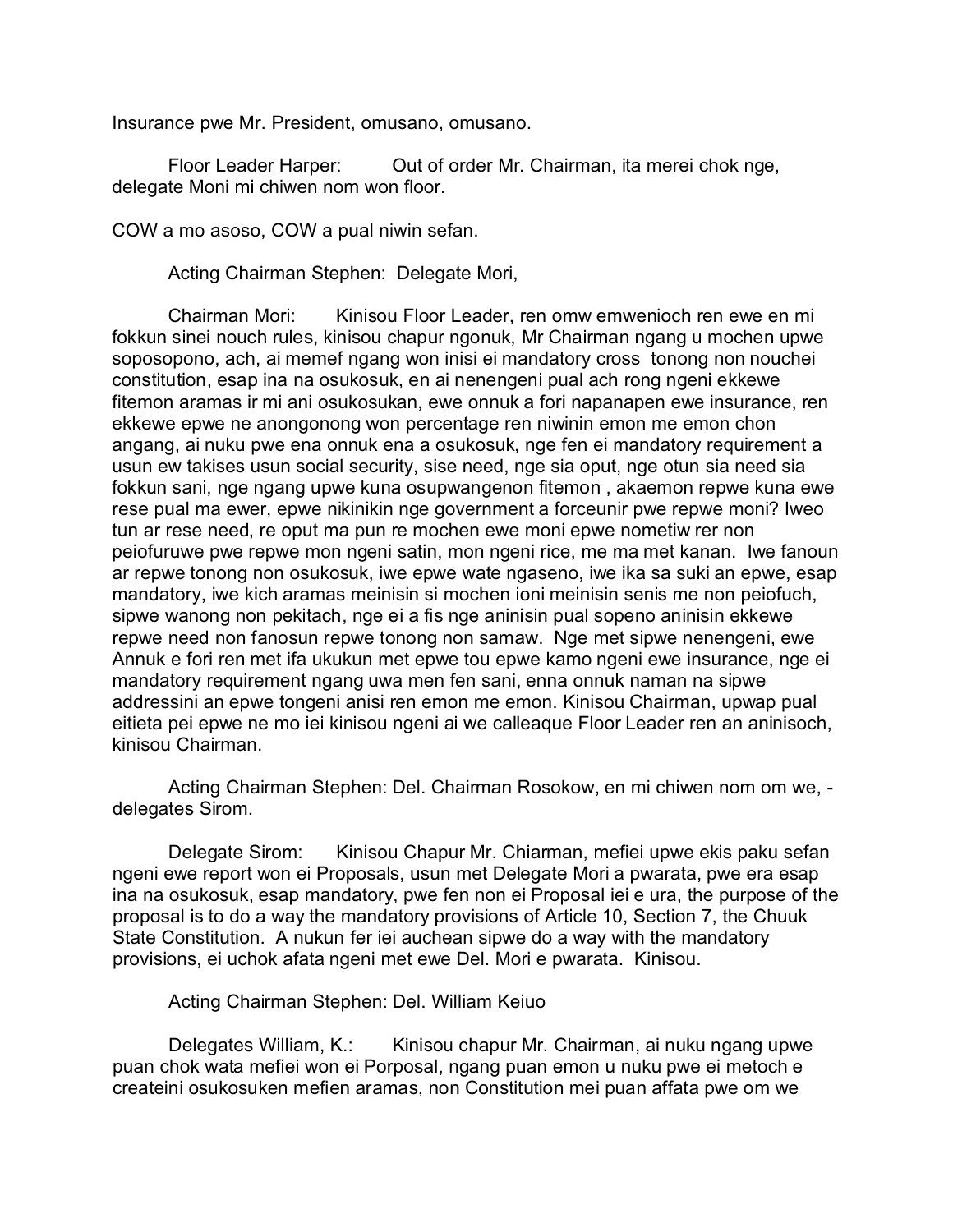prevelage ika ewe freedom of choice epwe pual ma exist, iwe ika pwe sa mandatory-ni ei metoch, wewen nge ka forceuni emon chon angang an epwe ne chok fokkun fis epwe chok wor deduction won nounuwe check, fan iten ei angang. Iwe mefiei ngo sia kon violate-ini ewe mefien aramas, iwe ina wewen ngang emon, use pual tipewngeni ach sipwe forceuni emon aramas an epwe mochen fori metewe ach mochen, pun ngang ufen mochen sipwe ngeni aramas ar we choice an epwe fini meni sokkun insurance epwe nounou, ngang u kapas pwe ikkenai, kich employee of Chuuk mei ruu ei insurance si nounou, ewe FSM, iwe ew en si force to use it. Iwe at this time Mr. Chairman a men weires ngeni ei, pun awewe chok, ngang uchok mochen nounou ena mwa FSM pun that's my choice, iwe ika ei metoch mi wesewesen mandatory, ina pwata uwa force to use the other one, iwe at the same time wewen nge uwa fen loose-uni ekkoch met ngang mi tongeni fen tongeni use nei we a fen deduct ngeni ewe och benefit, ita merei nge sipwe fen ngeni ekkewe ekkoch aramas repwe pusin choice-ini either FSM or en Chuuk State, esap ii sipwe ataieno en insurance, sisap ataieno, nge sipwe chok angei seni, en chuanap en e era pwe pochokun force-uni emon employee epwe nounou must nounou, ita ina ew metoch sipwe angei seni, pun ika pwe sa ngeni ei pochokun epwe soposopono, iwe wewen nge ai nukun pwe sia pukun violate-ini nouch ei pungun Constitution, ewe freedom of choice ese chiwen wor ren aramas, ika pwe en insurance e manaiting, iwe ina pwata uwa men fen tipew ngeni ach sipwe wau en mandatory epwe chok ngeni aramas ika ngeni chon angang fengeon me ekkewe private ar repwe nounou ewe insurance without epwe wesewesen forceuni, pwe ika pual ei, ika pwe epwe ina , iwe sipwe fen atouwa ewe section e era freedom of choice epwe ne tou pwe seap siwen wor ena, pwe epwe chok pochokun en angangen nounou en insurance, ina chok ew ai wanong, ren nei kewe aramas ar uwe uttiei, pwe ngang uwesewesen campaign won asepwan pwe iei ei metoch upwe wau, iwe ika ese pass wewen nge ew defeate seni ach angang, kinisou chapur.

### Acting Chairman Stephen: Kinisou Del.William, Del. Mayor Nifon,

Chairman Nifon: Kinisou Mr. Chairman, eni ngang upwe omusomus ika epwe puan nikinikin nge sipwe wipin ei fos, mei pung pun ei metoch a men ouchea. A meen auchea ach sisap atapwanapwana ach angang won, sipwe nengenochu pwe ew metoch mi namot ngeni fonuwac. Eni upwe mwan, nge ita ai weweiti pwe, every government must provide medical insurance. And medicare to its people. Iwe meni ma iei mefien nouch kewe original framers pwe re nengeni nge an epwe establish ew, ewe plan ngeni aramasen Chuuk, ew metoch mi namot ngeni aramas. Aramasen Chuuk non chomong year repwe etto. Ei mettoch si kapas won, ei ngingin which is mandatory, ina ach na interpetation pwe ma government a force-uni aramas, nge ita ai - merei ngang pwe ewe Annuk e forata ei plan wewen nge e require-ini ese force-uni pwe e requireini meinisin chon angang repwe chip-into the plan to make it alive. Usun chok ika si nengeni sefani nonomun ei social security system, pwe nepoputan, ese pual ii wor ach social security system non Micronesia, social security system, e create by the act of Congress. Iwe ar watiw, ra fori, ewe social security, ei social security mei pual mandatory. Iwe an a keran tori kich chon angang non Chuuk, ika non Micronesia sia men ii pual complain, met popun ra chok nementa pwe repwene awora takisesin seni niwinich. Nepoputan kich mi oput, usun kich - nge kich mi riafou ren, nge down the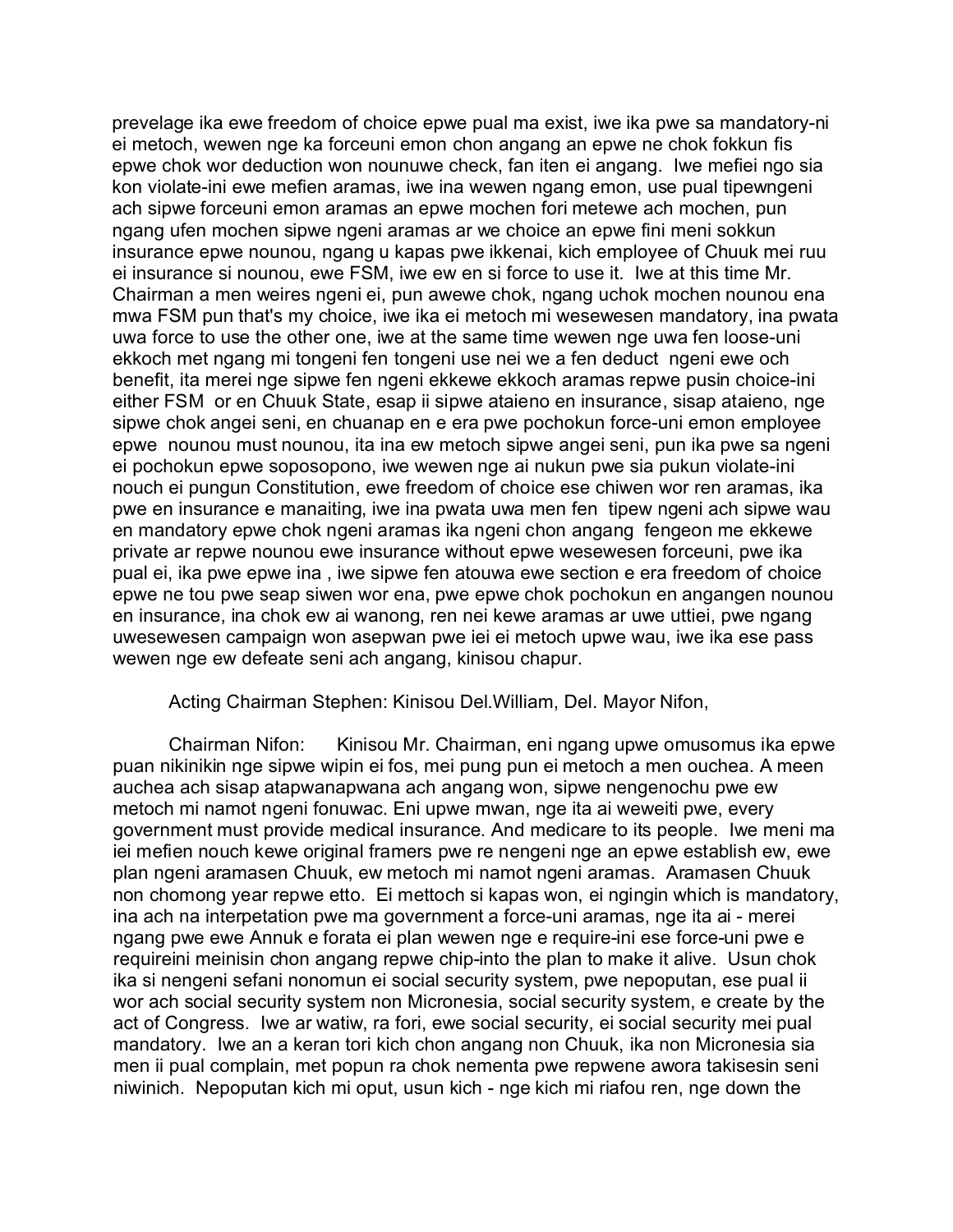years as we go along, iwe sia sani ei social security system pun sa kuna nge mi wor namotan ngeni ach kewe family me pual emon me emon aramas pual ach uwe government. Ai nuku ina chok pual ii met ei e wor ren non ei plan, ika sipwe, ika pwe epwe mandatory - en epwe remain en mantaroty non en proposal. Iwe sipwe nikitano an epwe chok puan requireini ew plan, pwe future-un ewe plan epwe promising ngeni aramasen Chuuk, pual that 20 years to come. Iwe ai nuku sichok - sisamo kon nien kuna mokutukutun ei pokiten e karan estsblish. Ei program ina puata si era nge ese kon nien mokutukut, nge ngang uwa - ngang mi pual joint ewe FSM health plan. Ai mefi me rei nge ewe FSM Health Plan mei fen nifinifin aramas, pwe nupwen a wor ew ai case uwa wanong submit nei kewe taropwe ngeni pohnpei, iwe ra eniwinato, nge ra era pwe, ese meet qualification, use qualify ai upwe refer under ewe program. Pwe ai we semwen mei chok tongeni cure locally, ach ewe pioing a recommendini pwe upwe refer. Ua wano nei kewe taropwe ngeni Pohnpei a niwinto era pwe use tongeni upwe refer ra reject, pwe ai we problem mei chok tongeni cure locally. Nge ewe hospital non Chuuk, ewe local hospital non Chuuk a fen kuna pwe ese tongeni an epwe cure ren ewe problem. Arapakan nesoponon ewe June, ngang ua sinei pwe emon first recipient under ei plan an Chuuk, emon patient seni fonuach ei Weno, it takes only five day an ei program we tinano Phillipine, nge it takes only five days - after five days he came back alive well alive. Ua men fen asonopa an ei aramas ese appear before ei convention an epwe witnessini ifa usun an ekkewe pioing non Phillipine treatini ifa usun an ar receiveini as a recipient for the program. Ai nuku pwe ina auchean ach sipwe - sisap atapwanapwan non ach anganga ei meen pwe ma ii nepoputan mettoch meinisin mi kan ekis mokutukut nge nupwen sia fefeino, iwe sia nipwakoch ngeni. Iwe a pwan oochuno, kinisou chapur, Mr. Chairman.

Delegate William, K.: Kinisou Chapur, Chairman, esap ii seni ach sipwe pwan wiping, ita ngang upwe fen tingor sisap do - sipwe do away seni social . Social me en Insurance totally different source, en Insurance kose tongeni nounou nupwen omw ka retire. Nge en social en mei chok pwan nounou ika ka retire. ina eu metoch kopwe anomu non mokurom kopwe retire kopwe nounou en social security. Nupwen ka retire, kose chiwe nounou pwe ka retire ese chuen wor om deduction ngeni, unless e wor omw payment omw kopwe pwan soposopono. Nge social retire en mi chok payoff seni ina pwota mi namot an epwe deduct noum ewe moni ngeni en social pun kopwe retire omw kewe benefit en mi ngenir en mi payoff nesoponon nge en kose pepayoff nesoponon kose tongeni angei payoffum nesoponon ika ka retire seni omw angang omw we chok angang ke angei ewe benefit pokiten kopwe nounou fetan nge esap ina ena case si ani problem ikenai ngang ita u fen tingor ngeni kich as a Delegates ita ngang upwe fen tingor ngeni kich Delegates pota sise ngeni aramas repwe, repwe pukun vote won ei ika either re mochen repwe soposopono ika resap fen soposopono ina chok ii ew ai tingor pwe ngang merei ngang mi wesen kuna weiresin aramas especially nei kewe chon angang remi wesewesen wato ar complain ngeni ei pwan tori ekkewe private ekkoch chon angang remi pwan wato ar conern ngeni ei fan iten ei metoch iwe ita ua men aneanei pwe amo sia fen angei ei metoch kich sipwe etiwa sia ngeni aramas ar repwe pukun anomu nepour iwe sia ma kuna met re mochen ika pwe re mochen nge epwe pwan chok remain for which is mandatory iwe ese pwan wor oskosukan ita ina chok eu ai fos ai upwe tingor ngeni ach ei imw. Kinisou.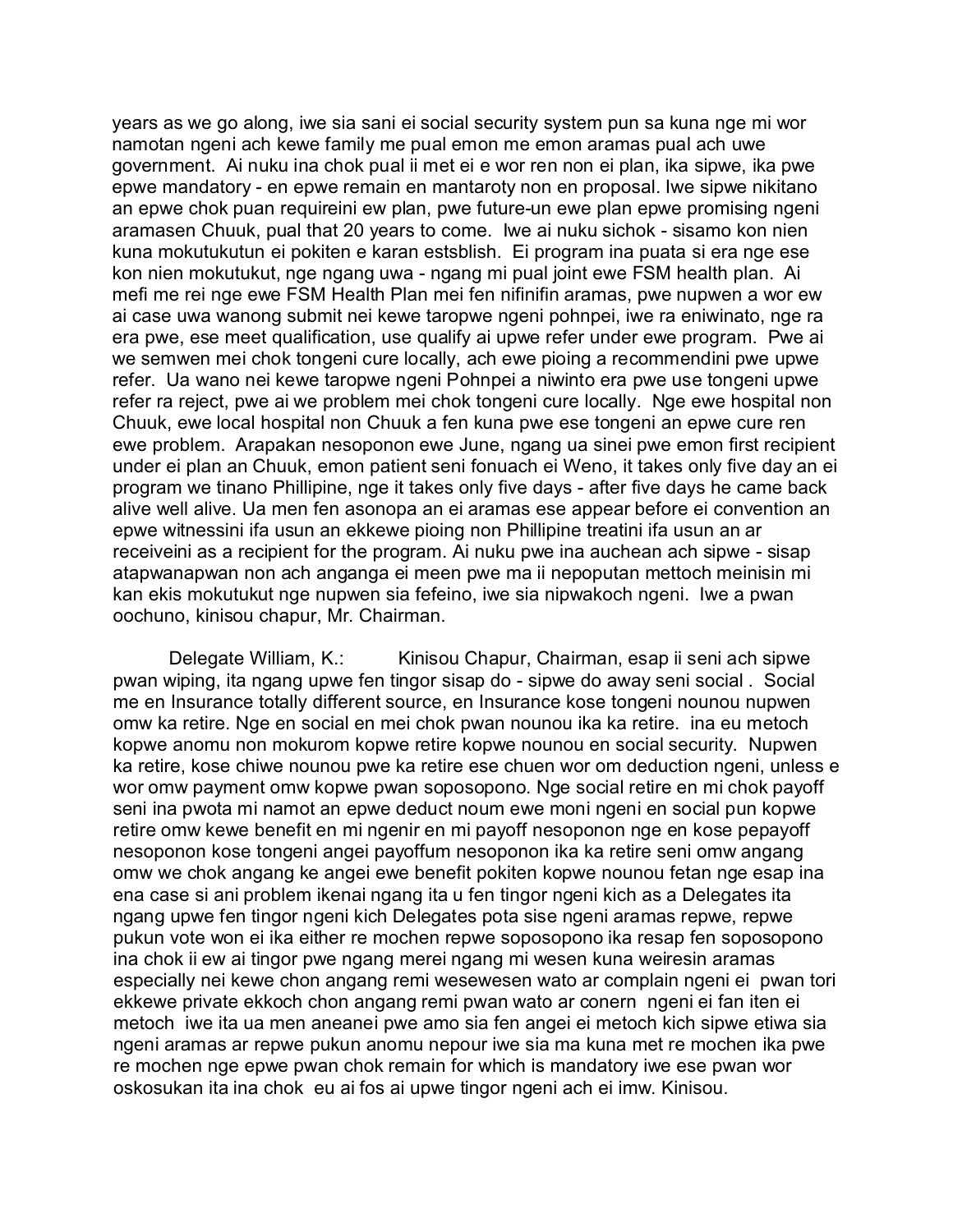Chairman Nifon: Kinisou Mr. Chairman, eni ngang upwe chok pwan afata met ewe u apasa use era pwe ewe Health Plan sipwe tongeni pwan payoff seni murin ach retire ngang u used ewe eu system Social Security as an example ngeni ewe Health Plan kich mi tongeni sipwe in other words sipwe tongeni view ni ewe Health Plan as a taxes short off iwe wewen nge mi wor 2 sakkun taxes mei kawor ew repwe kini uan murin om ka tou seni angang ewe eu kopwe tongeni kini uwan while you are still alive me nom non angang ewe social security system ika pwe ke tou me angang before age 60 nge ese naf omw dedection ngeni ewe system namotmwan noum kewe moni ke allot ini pwe ewe system a nouni iwe ka retire ese wor met kepwe payoffei pwe omewe benefit pwe omw ewe takis ese tori ewe require amount omw kopwe refunduni back ewe Health Insurance tax ew takisi si moni an ewe program epwe safeini kich nupwen ach semwen while we are still alive and on the job iwe ngang use era pwe ewe system ewe health plan sipwe pwan payoff seni ach retire ap use era pwe ena pwe uwe use ewe social security system as an example ngeni ewe health plan pokiten fisitan ewe social security system mei mandatory, mei mandatory ngeni meinisin chon angangen FSM, meinisin chon angangen Chuuk, ion a tonong non angang epwe pay that require amount of tax. Iwe ina chok ii puan na Constitution ekkewe framer re mechen epwe wor ena non ach na plan, re mochen pwe ena takises won health, epwe requie ngeni chon angngen Chuuk meinisin. Kinisou Mr. Chairman.

Acting Chairman Stephen: Kinisou chapur, delegate Mori,

Delegate Mori: Kinisou Chairman, ngang umochen pual make a response ngeni ai we calleaque delegate Tutuer Sirom, pun a fen pual mentionuni itei non an we commend, iwe u respond ngeni an we readini ewe tittle ika met ewe a anenau ren era indent ren an epwe delete ewe word mandatory, upwe pual apasa ai kinisou ngeni pun use kon weweochuiti met enan e mak asas, kiniosou chapur ngeni ai we calleaque an kan aweweochu ngeni ei, upwe pual omusomus ngeni ren ika pwe epwe mwanino won wata mefiei won ei proposal, which is to exactly that deleting ewe mandatory requirement, nge mefiei we ngang u wanong pun use, sipwe nenengeniochu pun use pual kon nien tipew ngeni ewe delete, nge ai nuku pwe ach ei poporaus iei, si wata mefiach won ewe proposal ewe meet won ewe proposal nge esap ewe tittle-un ewe proposal. Pual soposoponon, Mr. Chairman, ai pual experience ren ei mandatory cross e tonong ewe benefit ngang mi kuna ngeni pual nouch kewe constituent pual usun chok pual ekkewe akaemon ir mi fen pual naman nengeni nge naman pokiten resemo fen samaw, uwa nom non fitu maram ren emon pwi a nom non pioing, nge mei ekis ngasangas pwe ii emon police, iwe ii mi momoni noun ei insurance, nge same time nge mi pual wor emon pwi e nom ngeni emon punuwan, punuwan we atutununo pachapachan, iwe nge auwa no chufengen me non nan sefin clinic, ekkewe safen paiking re kan moni, ekan \$6:00 ew tukutuk, usun noonon aifi, nge pokiten paiking meinisin ekkewe re ngeni ekkewe 2 emon patients iwe uwano angei unumen pwi we, e angei 12 tukutuk, 12 X 6 ina epwe \$72:00 chana, pwi we e eto faniten pwii we emon, fan iten punuwanuwe, echok moni ew, ii ese angang punuwanuwe ese angang, nge ewe ew tukutuk a moni fan iten ewe 6 awa chok punuwanue epwe safei non a much, nge pwi we a fortunate ren fan iten an participate non ei men iwe a, angei na, nge esap uchok ren ei, mei pung mi open-up, ese era sipwe ne esipano ei insurance plan, iwe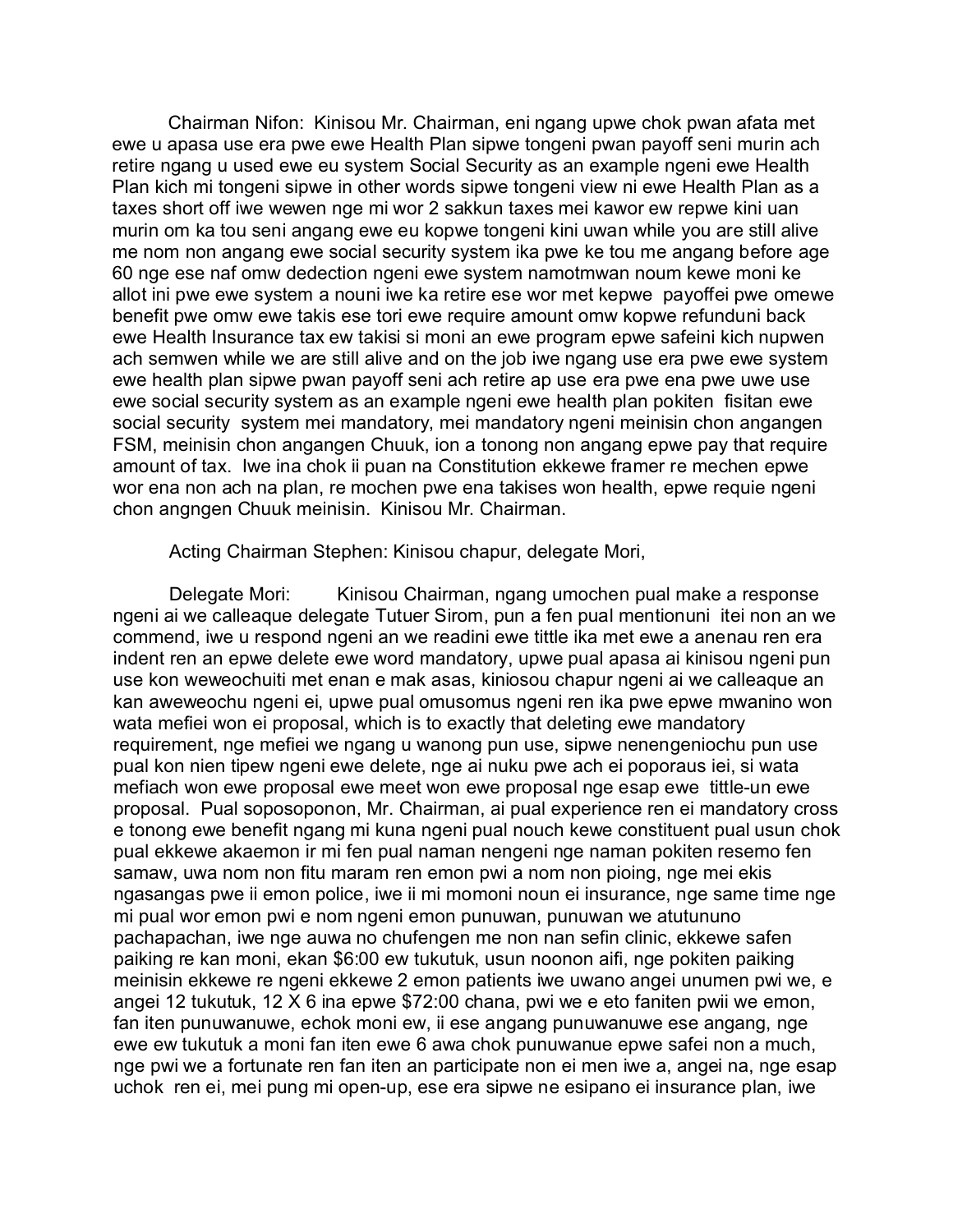ngo, ika ai nenengeni pwe ika pwii we ese mandated an epwe pay, he will effectively pull out seni ewe insurance pun mi kan chok kukkun niwinin, mei mochen epwe wor ekkewe fitu chana e momon ngeni insurance plan epwe nouni, epwe onomu non pekitan, ei chok uwa urata pwe ren ekkoch benefit, mei ku ren ei mandatory requirement benefit, e ochu ngeni ekkewe mi kan osupwang, rather than fen osupwangereno, ren met ewe ukukun met ra moni ngeni. Iei ei ngang uchok wata ach sipwe mwan nenengeniochu pual ii, sap ren ai oput an epwe tou, nge ekkena ekkoch benefit an a required an epwe kamo seni niwinir kewe. Nge ika sise require ini ai nuku fitemon me neir ekkewe mi fen kukun niwinir resap wau ukukun fitu chana an epwe kur me mwurin ar ra tonong non samauw. Pun ai nukun kich meinisin, kich mi kan ii nengeni atun usemwo samaw, usap pual moni, nge fansoun sia tonong non samaw iwe sia kuna nge feiochun kich meinisin. Kinisou chapur.

### Acting Chairman Stephen: Chairman Rosokow

Chairman Rosokow: Kinisou Mr. President, sia kakapasan ekkei, ei insurance, nge ew violation of law, ika pwe sipwe nenngeni, mi on going, esemwo wor e challengeini, ika pwe epwe wor e challengeini ena annuk, enna insurance, iwe epwe osukosuk, iwe ikamwo pwe met ekkan, repwe fori nge mei osukosuk, ewe FSM Constitution, nge ena ita upwe kapasan mwe mwan, pun mei kinamwei ese wor osukosuk ren, mei esap pual requireini mut ngeni aramas repwe hoop-up ini ar membership ika esap choni.

#### Acting Chairman Stephen: Chairman Nifon,

Chairman Nifon: Kinisou Mr. Chairman, upwe chok ii pual eniwini met ewe uwa fen pual apasa akomw, pwe ai nuku, ouchean an mandatory ei system, fan iten an epwe chommong chon chip-in, pwe epwe manaw, nge ita ina na sipwe pual ii nenengeni, ikkenai ewe Army Medical Center Tripler non Honolulu, ese chiwen acceptini medical referrals, ikkenai ese chiwen wor an ach we pioing, referral programs, ei health plan, e establish fan iten aramasen Chuuk, an epwe anisi osupwangen semwen, ekkewe aramas mei osupwang, emon chon angang ese tongeni, niwininan take home pay \$20.00, \$30.00 chana, ese tongeni an epwe affortuni an epwe tinano emon noun, Honolulu, ika Guam, iwe an epwe join ei program, ewe fitu chana mi tongeni, mei naf an epwe toniw me an we take home \$20.00, emon noun epwe semwen ika feiengaw, ewe program a tongeni tinano noun we nukun. Amo ita sipwe akatamano ach ekieki ren ei men pwe sia atou ei mandatory clause chomong ngeni ra tou, kukkununo monien ewe program, ngang mi luku pwe pwal mefi pwe ma I kich chon Chuuk, we rather spend \$1.00 ach sipwe anisi emon aramasen fonuwach nap seni ach sipwe nengeni me kuna emon aramasen fonuwach dying some place some where. Kinisou chapur.

Acting Chairman Stephen: President Noket.

President Noket: Kinisou chapur chairman, Upwe omusomus ngeni mwich ren ika epwe mi ekis ititingaw ai poraus ika ese kon nien apwapwa ika mi fen wor song ,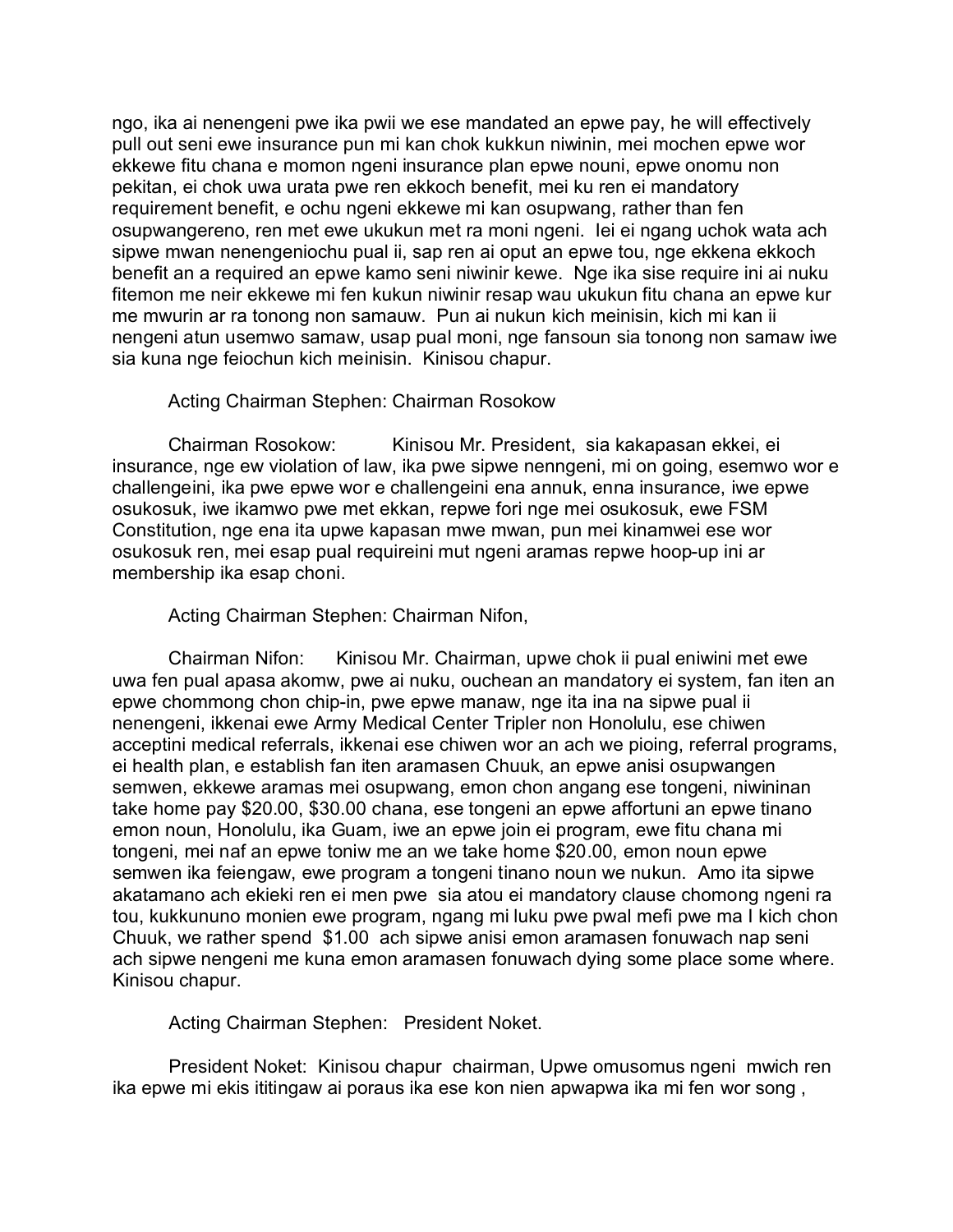upwe omusomus nge esap ren met nge ren an epwe chok fatatafoch porausen ei proposal, ewin mi pung ren ekkewe poraus pwe sise I era pwe mi ngaw ei health insurance. Ngang ei emon mi supportini an epwe wor ei health insurance. Lon uruon ei health insurance, ina oupwe katon wesesen uruon met popun ewe Con. Con. A forata ei health insurance, esap primarily for referral. Ina oupwe katon unusen ena proposal pwe ese porause won referral. Pwe e poraus ren osukosuken ach we pioing lon ewe fansoun. Non an ese chiwen wor safei, ese wor chommong ngeni ra mano pokiten rese tongeni ar repwe treated lon ewe pioing. A pwal wor ekkoch accusation pwe chommong ngeni chon angang re chok nouni monien ekkewe safei, moni noun patients me ekkan rekan kut unumer safei, kamo unumer safei, a wor pwal accusation pwe chon angang re chok nouni kana moni. Nge ekena moni ese no ngeni wesesen enletin angangen ewe pioing. Iwe non ewe fansoun a wor, lon ewe fansoun ewe health insurance noun FSM esamo kon nien mokutukut. Ika pwe non ewe fansoun nge mi mwokutukutoch ewe health insurance noun FSM, meni epwe chon ewe framers repwe ekis osukosuk ar repwe fori ei health insurance an epwe mandatory. Auchean wesesen ei health insurance a for pwe meinisin aramas repwe mwan aninis ren monien ach we pioing ren an epwe tonong pwe sipwe discouragini referrals. Nge sisap fen encouragini referrals. Pwe ika pwe e wor monien ach we pioing epwe tongeni kammo equipment, epwe tongeni wor safei, epwe tongeni wor doctors, ren pusin ach wanong ach sipwe aochueno ewe pioing iwe ese pwal wor namotan ach sipwe referrals ekkewe chok mi fokkun weires semwen ach sipwe referini eni epwe ina akanumun ach sipwe referini, nge wesen intensonun an ewe poputa ei health insurance ach sipwe aeochueno ach we pioing ach sipwe pwal mandatini aramas ar repwe contribute ngeni monien ach we pioing fongon me requirini pwe meinisin monien safei epwe tonong fan iten pioing me kamon safei me met. Usun ina mi soposopotiw non na proposal, wesen met mi maketiw lon ewe constitution ina met ei si chok wau ena chok kapas mandatory. Epwe tonong ei kapas mandatory pokiten e chommong options. Mi fitu sokkun health insurance, ika pwal chommong fitu sokun social security esap pwal wor mandatory requirements. Pwe epwe pwal wor choice, nge pokiten mi pwal chok wor ew social security system lon FSM ese pwal wor ew me nukun, ese tongeni mandatory, pwe ese wor choice, health insurance mi chommong health insurance, chommong ngeni ra fen enroll ra pusin enroll ren ar repwe ekiekin ar repwe referr, ika ar repwe angei aninisir ren pioing. Usap, pwal eniwini ei proposal esap ren ach sipwe ita era pwe ewe health insurance mi ngaw. Pwe sipwe fen kutta ekkoch sokun napanap ach sipwe aeochueno ach we pioing me awora ekkoch sokkun moni an epwe fefeita ach we pioing. Pwe esap wor osukosuk an aramas akaewin chon ekkewe fonu towaw, ar rese tongeni kamo noun kewe health insurance nge epwe chok wor ach we pioing pwe repwe tongeni anisi ekkewe auter island, nge esap basically for referrals.

Pwe ekkewe chok outer island rese angang rese tongeni ar repwe refer. Iwe met ei sifen auchani epwe wor monien ach we pioing. Amo ita si fen fofori ekkoch proposals pwe epwe aitit ngeni an epwe watteno ach we pioing, ika aeochueno masowen ach we pioing iwe ren ei health insurance epwe chok suk pwe esap pwal mandatory. Kinisou chapur.

Acting Chairman Stephen: Floor.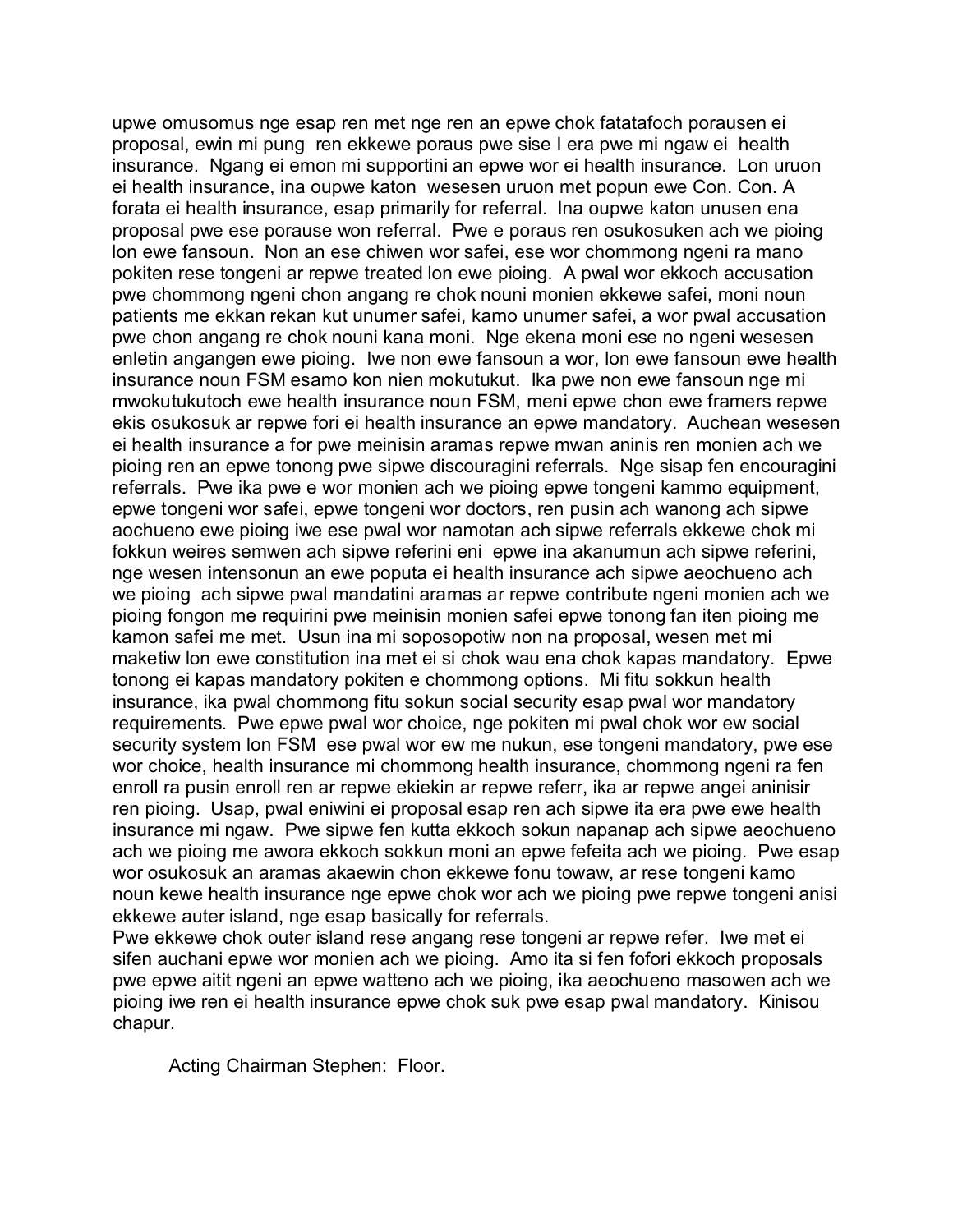Floor Leader Harper: Kilisou chapur Mr. Chairman, aewin upwe pwarata usun nonomui won ei proposal, ia usun ita emon kan wilin, mi napen mwan pwal lapen fefin, wewen fan iten ai ia lom lon lefinen ekkei ru side ra poraus won ochun me ngawan ei proposal a aselipato ai ia pwal fifty fifty lon ai dedicion iwe nge ren an epwe amweni ekieki ren met upwe tongeni fiti u mochen upwe sotuni le kapas eis are mi tongeni epwe polu, aewin I mochen upwe kapas eis ika a pin wor kopung me ren aramas fan iten an are chon angang akaewin fan iten ei frace ena terms si nounou ikenai ena mandatory. An mi ariaffou ekkewe chon angang ese wor ar choice an epwe finata meni repwe fiti, a pin wor kopung won ika esamwo wor.

Chairman Nifon: Kinisou Mr. Chairman, nupwen an om we committee won General Provision delebrate won ena ew proposal, ese mwo fen pwal put into consideration an epwe check me ren ach we court system lon Chuuk ika pwe mi wor, a fen wor kopungun ei metoch nge ach chok pusin aea ach ekiek me wewe sie nuku nge ese mwo ii wor. Kinisou Mr. Chairman.

Acting Chairman Stephen: Iwe, iwe mefien ewe committee pwe ese mwo wor kapung won ei mandatory clause, Delegate William, K.

Chairman Mori: Point of information, ai luku pwe ngang mi chiwen nom won floor.

Acting Chairman Stephen: Mwich epwe mwo asoso.

COW a Asoso. COW a puan poputasefan.

Acting Chairman Stephen: Ai nuku nge a solve ena osukosuk, Delegate William.

Del. William, K.: Kinisou chapur Mr. Chairman, ren chok an members repwe sinei pwe Legislature ir mi challengeni ei deduction, iwe Mike, noum we lawyer at that time, am mei wineni ei mettoch. Iwe ese chiwen deduct non unusen fansoun an nom. Iwe echok touu ei mwan Mike, iwe a puan poputa ei deduction.

Acting Chairman Stephen: Kinisou ren ewe information pwe mi anisi ponuen - Floor.

Del. Sirom: Kose mochen chairman sipwe mwo asoso.

COW a asoso. COW a puan niwinsefan.

Acting Chairman Stephen: Floor.

Floor Leader Harper: Mr. Chairman, uwa fori motion pwe a koukutiw poraus won ena 3-15, second.

Acting Chairman Stephen: A mokut a puan second pwe -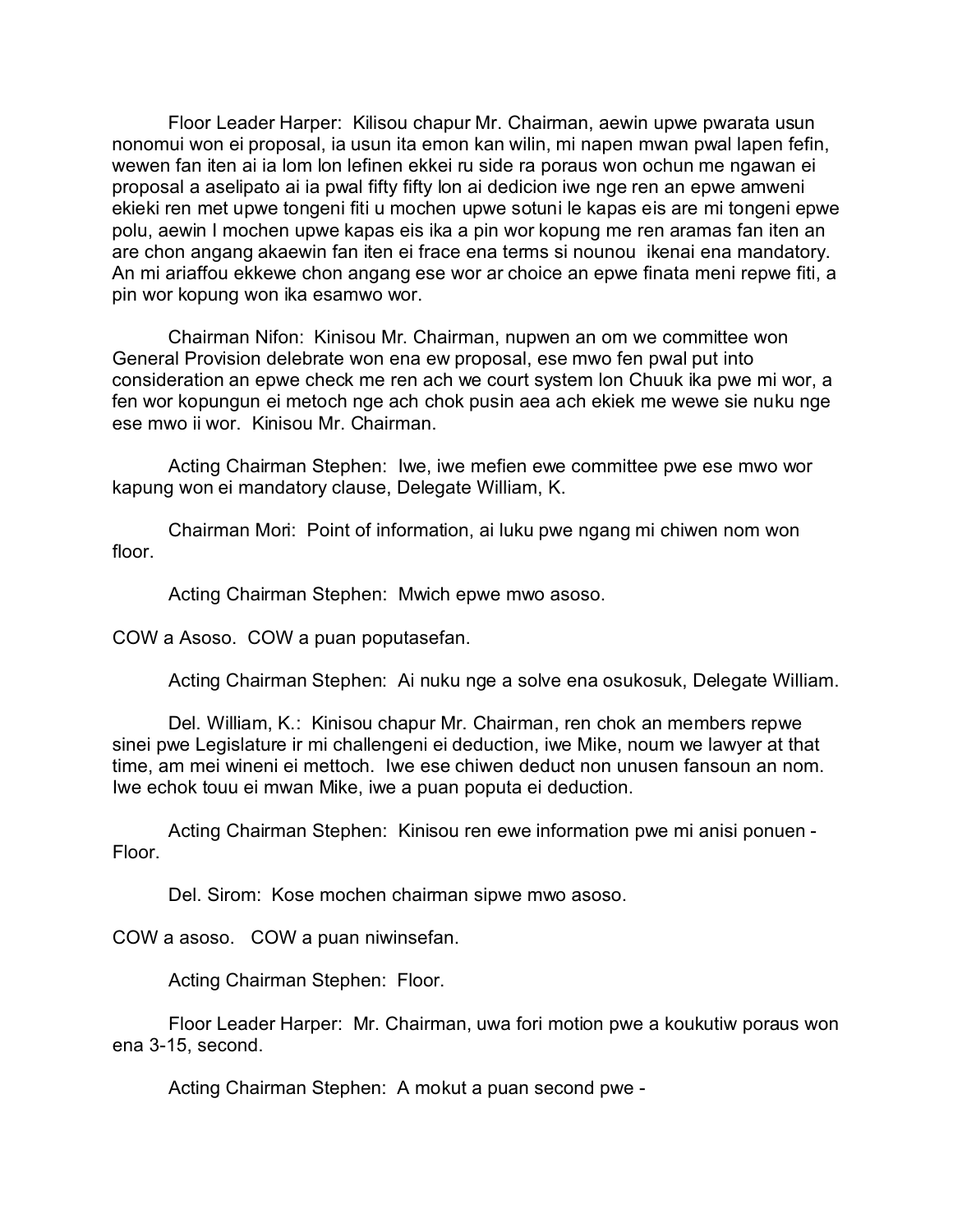President: Sipwe mwo ereni Secretary epwe awenakich.

COW a asoso. COW a poputasefan.

Acting Chairman Stephen: Chairman Nifon.

Chairman Nifon: Kinisou Mr. Chairman, uwa fori eu motion pwe COW a recommendini Committee Proposal No. 3-15, an epwe wor angang sefan won non Plenary. Second.

Acting Chairman Stephen: A mokut a puan second pwe Committee Proposal 3-15 epwene koukutiw poraus won, epwap soposopono further discussion non Plenary. Chon tipeew ngeni ewe motion apasa U, chon rese tipeew ngeni apasa Apw. A Carry ewe motion. Secretary, No. 2, won ach ei Committee of the Whole business, iwe CP No. 3-16, Secretary kose mochen kopwe aneani ngeni kich.

Secretary: Mr. Chairman, CP 3-16, a amendini Article XI, of the Chuuk State Constitution by adding a new section relating to surveing of tidelands and other disputed marine areas.

Acting Chairman Stephen: Iei fansoun memef.

President Noket: I yield the floor to Floor Leader.

Acting chairman Stephen: Floor Leader Harper.

Floor Leader Harper: Kilisou chapur Mr. Chairman, kose mochen upwe mwo tungorei President epwe ngeniei specific reasons an yield the floor. Uwa fori motion pwe Committee of the Whole epwene angang won Committee proposal 3-16. Second.

Acting Chairman Stephen: A move a puan second pwe COW epwe angang won Committee Proposal No. 3-16, chon tipeew ngeni apasa U, chon rese tipeew ngeni apasa Apw. A carry ewe motion. Fansoun memef won ewe Committee Proposal No. 3-16.

Del. William, K.: Mr. Chairman.

Acting Chairman Stephen: Del. William.

Del. William, K.: Kinisou chapur, Mr. Chairman. Ngang ai ei kapas eis anongonong won ena Chuuk Marine Commission. Ika pwe a establish ei commission, ian fund epwe feito meian. Lon ei atun Mr. Chairman, kich mi sinei osukosuken Chuuk pwe a chok kapunguno ekkewe sector epwe saa ngenir ekkewe moni. Puan non ei fansoun a meen kukununo ach local revenue ach sipwe collect, nge ian ei sipwe fen angei me ia monien ei Chuuk Marine Commission.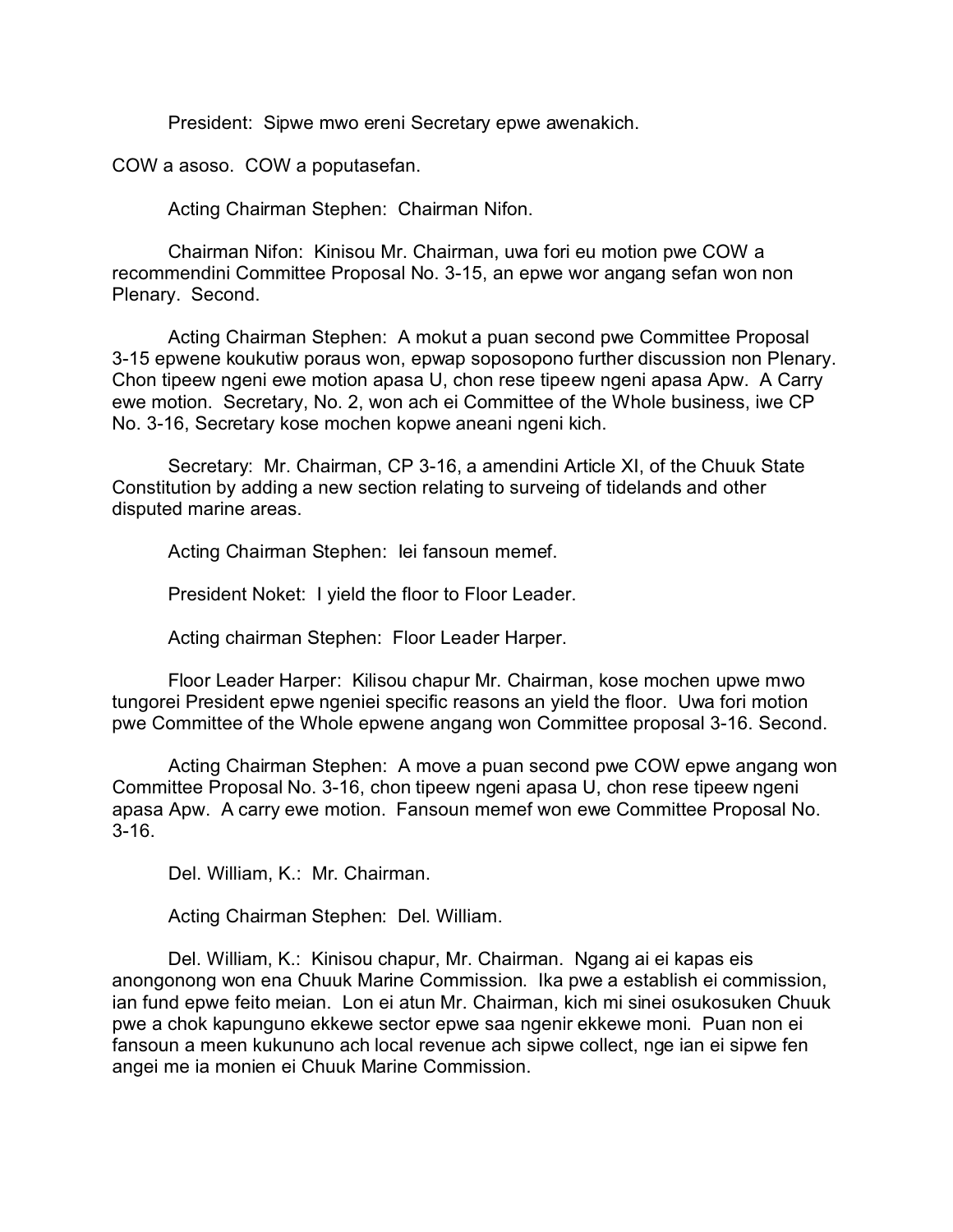President Noket: Sipwe mwan ngeni Chairman Rosokow pun ma an ei proposal. Chairman Rosokow.

Chairman Rosokow: Metoch meinisin epwe ma focus won legislature. Ei marine commission ika pwe epwe part of land commission iwe epwe chok 4 ika 5 staffin, iwe ese nono fongong ekkei repwe hire-inir me mwan ekan illegal hiring re uweirelong won board. Iwe ina popun mi auchea epwe chok fis.

Acting Chairman Stephen: Delegate William.

Delegate K. William: Ewer, kinisou chapur chairman, ngang upwe chok ita kapas eis ika a mwo wor nouch professional non ei sokkun tideland survey?

Acting Chairman Stephen: Chairman Rosokow.

Chairman Rosokow: Ai luku I ese pwal kono seni land survey. Pwe repwe chok ma peki iwe ra foteki fan. Kinisou.

President Noket: Chairman ngang upwe achocho ngeni ai upwe ponuweni ekkewe kapas eis seni Delegate Keiuo William, ia epwe tou me ian monien ei commission, ewin sipwe fund raise, chon Chuuk repwe fund raise, epwe wor church fund raising, community fund raising, an epwe tongeni wor monien ei commission. Pwe io kewe repwe peki ekkewe risk, chowe an Minoru Kama me.

Delegate K. William: Kinisou chapur Chairman,ren ponuwan,nge ngang mi chok osukosuk pwe Minoru Kama a retire, uwa fen makengeni pwe epwe ne retire pwe a nununo yerin nge mi chiwen angang. Iwe ika a retire atena iwe io epwene chiwen anganga. Mi pwal wor chok saingon ai kapas eis ngeni ewe chon introducuni ei, a wor nour pekin ekkei sokkun me neset.

Chairman Rosokow: Ekkena equipment mei moleta, ma ekkan chok re nounou me won fonu mi laang. Ir mi tongeni repwe, wetiweti mwo Mr. Acting President, Esap wewen pwe epwe chok wes ei annuk nge a poputa nge ma epwe wor ma, repwe kamo pisekin a mwokut murin.

Floor Leader Harper: Ewer kinisou, upwe sotuni le alisi ai we good collaque seni North West ren ponuwen kewe kapas eis, aewin ren kapasen moni mi pung ren Delegate K. William pwe ikenai a fatafat met monien Compact II ren me met epwe nounou ngeni, iwe nge sipwe pwal chechemeni ikenai a fen pass ewe proposal an a mut ngeni ewe Legislature an epwele tongeni pusin forata ekkewe department lon Executive, iwe ach nenengeni ew me lein ekewe 2 sector mi afatafat monian me lon ei Compact II, ewe e era pwe pekin environment, iwe emi ew ach ekiek ika kokot nupwen sipwe organisini ekkewe department lon Executive iwe sipwe achocho ngeni pwe ew me lein ekena major department epwe created ewe pekin environment, iwe sipwe sotuni ach sipwe aiten ngeni ew sokun wewe ika epwe tongeni era pwe epwe department of environment and natural resources, iwe me ikenaie ai luku ekkewe leni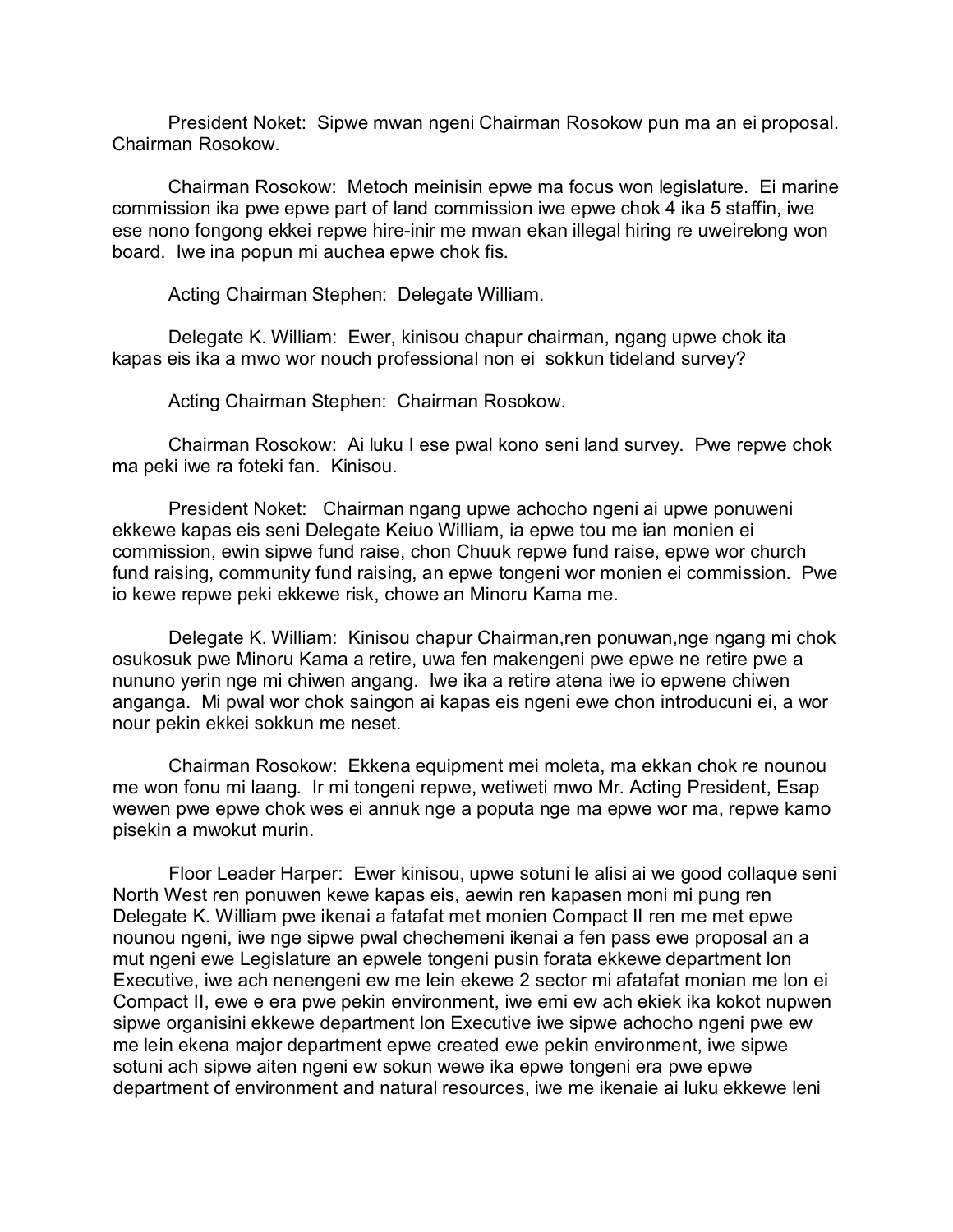like land commission, pwal ia kewe Marine Resources, ra tongeni fall under that heading, me ikena ie sa luku nge epwele tongeni pwal wor ekis alilis seni moni Compact I fongon me ewe local revenue seni state a tongeni fundini angangen pekin commission, land commission a pachelong survey ren met ewe proposal addressini lon ei fansoun. Iwe pwal met ewe e pwal wor kapas eis ren Mr. Chairman?

Delegate K. William: Ika mi wor nour pekin neset.

Floor Leader Harper: O ina mwa, oruwan ren na ew wewe, ai upwe chok pwal walong as information purpose, Legislature mi awora ekis moni fan iten ach ei land commission an epwe ita ekis ma renovate fongon me epwe purchase ekei new ika modern technology ar repwe walong equipment, are repwe walong, ar repwe tongeni tufich le nounou ekkena advance technology iei Pohnpei mi nounou, a men mecheres angangan rese chiwen pwal ewesin nounou met kei re nounou ikenai, ra chok mina lon computer, ra chok etilo emon epwe chok nom ikenanie, tiki, tiki, iwe location meinisin a chok nom lon ewe kukkun metoch repwe nounou a tongeni fori kianin ew leli ika ew fonu ika met ekan me won pwul tori me pwal lon lang. Ikena ekkena new technology mi wor ikenai, iwe ai luku ikena ekena repwe tongeni nounou lesor pelon ren servey of the tight land. Kinisou chapur,

Acting Chairman Stephen: Delegate Mori.

Delegate Mori: Kinisou chairman, pwe ne ekkeisini chok ekkewe chon fos me mwan nge ina ke keran afani ei nge a masow lon awei, omusano tipis, usun ach we discussini ei committee proposal me non ewe first reading, ekkei function ren ei commission usun ien mi tota non poraus pun epwe tongeni tonong ew ekkewe responsibility an ika apachenong as one of the responsibilities of land commission. Iwe an epwe pwal create eu additional marine commission pwal usun met floor leader mi pwarata,ai luku ekkei mettoch meinisin epwe fen recognize through this proposal, an epwe apochokuna ekkoch duties and responsibility epwe no ngeni ekkena existing commission ika commissions ika new commission ika new department an epwe develop usun met floor leader a fen descripini. Iwe auchean ekkena functions iei a envorce ika indicated me lon ei proposal. Kinisou Mr. Chairman.

Preident Noket: Mr. Chairman, Ngang upwe pwarata supportuni ei proposal. Intentionun a men och, pokiten nouch we constitution e pwal poraus won kianin ekkei municipalities, mi wor ekena mi angangoch ne kiani nefinen ekkei state, nefinen kianin ekkei fonuwach FSM me Papua New Guine me sipwe chok awewe, pwe ai ekiek mi wor ekena sokkun aramas repwe pwal tongeni kiani ach kewe reef,epwe auchea ngeni ach kewe municipalities, akaewin ngeni ekkewe fonu non fanapi, ren kianin ooch, pwal tori kianin nefinen aramas, mi wor ena napanap mi fis ngeni fonu ese pochokun ngeni neset, nge mi chok wor ekis ai osukosuk ika epwe fen och lon nouch ei constitution ach sipwe wanong ika sipwe ngeni met ekkewe ra poraus won pwe sipwe fen apochokuna ngeni legislature an epwe awora ekkei sakkun napanap mei pwata me non ei convention, iwe ren ei proposal ngang mi tipeew ngeni, Kinisou chapur Chairman.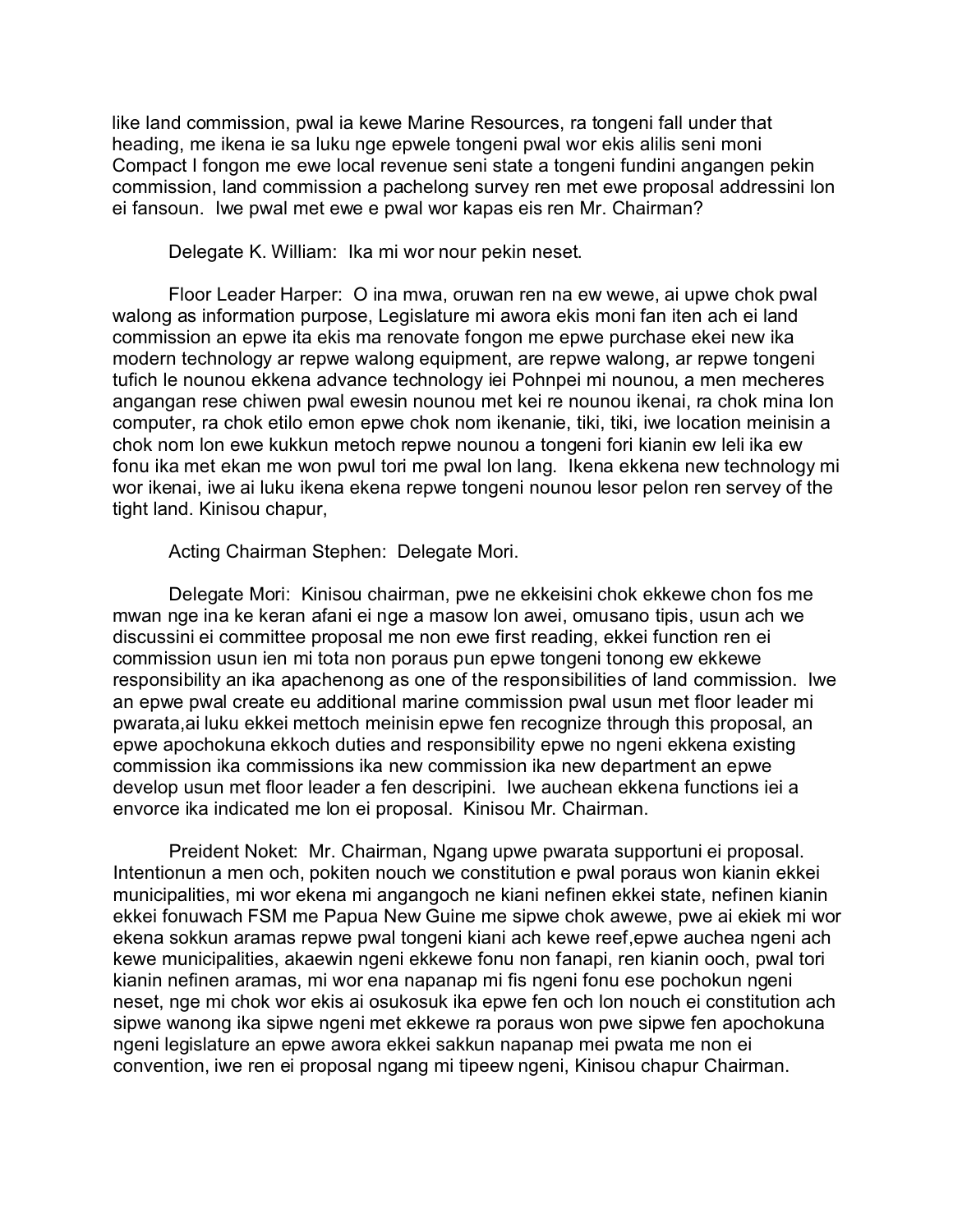Acting Chairman Stephen: Kinisou President. Del. William.

Delegate K. William: Ewer, Kinisou chapur Chairman, ngang mi supportuni ei mettoch, nge uchok mochen pwe epwe wosen kamo akkom ekkan equipment. Ita merei nge ei proposal epwe fen witiwit ngeni legislature epwe ii ma fori ar angang won ei. Pwe sisap fen puan nokeno met mei fen open ngeni legislature ar repwe tongeni - sise sinei ika met ekkan soposoponon. Awewe chok mei wor ekkan nono ra ierno iwe sipwe pwal chiwen eitan ngeni tideland. Ikkena ekkena mettoch sipwe nonongeni pwe ete ireno ekkan meen nge sia fen - ifaiwe, rongeno iwe fen eu puan osukosuk. Nge a napengeni pwe ekkei nono iei ra ireno iwe ese chiwen ii wor tideland pwe a chok fonu meinisin. Ina pwata ngang ita upwe fakkun supportuni an epwe tonong Legislature epwe ii angang ei metoch. Am ouse ii monukono, nge ina eu mettoch mi fen puan ouchea ngeni Legislature an epwe sopweno an angang won. Kinisou chapur.

Acting Chairman Stephen: Floor.

Floor Leader Harper: Kinisou chapur Mr. Chairman, upwe pwarata meifiei won ei proposal ai - ngang mi puan aucheani ekiekin me puan namotan nge esap chok usun met sia pwarata pwe angangan ika mokutun ei eu proposal ai luku mi tongeni tawe ren ewe Land Commission. Pwe eni epwe fen mutir pual mecheres angangan ika Legislature epwe chok pachelong pwe epwe pual ina eu duies me reasponsibilities an ach we Land Commission ar repwe tongeni pual surveyni ekkei tideland. Nge ika pwe epwe lom lon ei constitution an epwe pual create eu separate commission, iwe ina epwefer take time pwe Legislature epwe comeup with that law, iwe inet fansoun a approve, inet fansoun a implemented. Iwe pual usun ma met ir mi pual pwarata pwe eni ren moni epwe ekkis pual costly. Nge ren iei ika sichok tungorei Legislature ewe angang lon ei Regular session pwe epwe insertnanong under Land Commission, pwe epwe ina an duties me responsibilities. Iwe merei echok sign meren Governor ewe alluk ra popouta ne tongeni reguest through ena office an epwele anganga metekei ei proposal emochen epwe addressni. Kilisou Mr. Chairman.

Acting Chairman Stephen: Kinisou Floor. Ai luku sia maa wewefengen emon me emon non mefian. Mei wor chon - meinisin ii supportuni the intent of this Proposal. Nge ach sipwene mandatni non Constitution. Sources - ika sipwe chok ngeni Legislature repwe pusin chok atawei non annuk. Ina chok ena issue. Ika usap mwan a naf ii poraus won ei proposal lon - fan nurun pochokunei uwa aukatiw poraus won ei committee proposal. Iei sia nom won Committee of the Whole, sub number 3, order of business ren Committee Proposal No. 3-17. Secretary, kose mochen anisingenikich ena title.

Secretary: Mr. Chairman, CP No. 3-17, a amendni Article V, fo the Chuuk State Constituion relating to the Legislative Branch. Sipwemwo asoso.

COW A ASOSO. COW A PUAN POPUTA.

Chairmanship a switch from Chairman Stephen to Ahairman Aten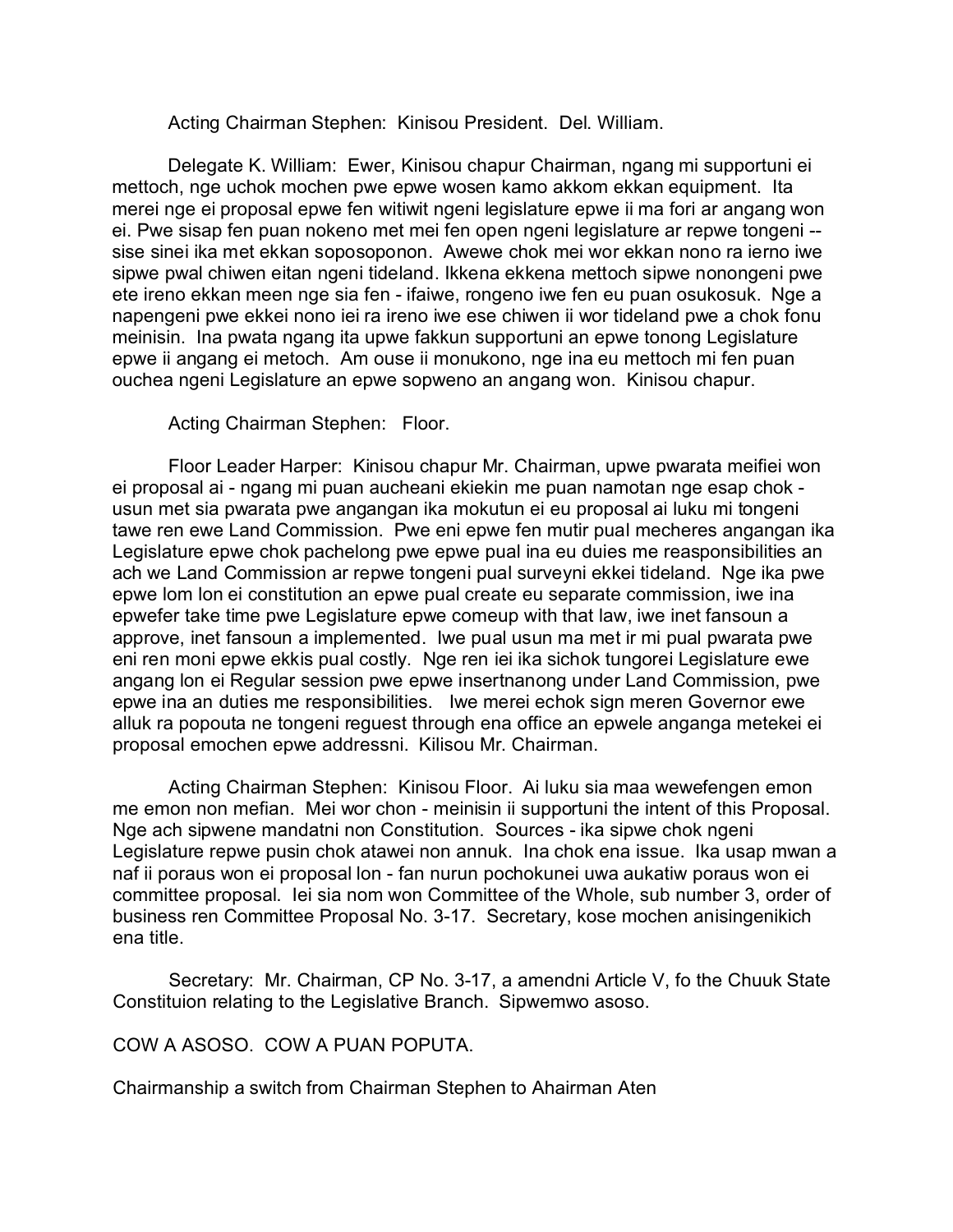Acting Chairman Aten: Committee of the Whole a puan niwinsefan. Tirow won ewe Chairman, fan iten mi ekis samau, iei uwa siwini. Ika ami mi tipeew ngeni. Sia sopweno ren delegate - Committee Proposal No. 3-17, Floor Leader Harper.

Floor Leader Harper: Kilisou Mr. Chairman, uwa fori motion pwe Committee of the Whole epwele angang won Committee Proposal No. 3-17.

Acting Chairman Aten: A mokut a puan second pun Committee of the Whole epwe angang won Committee Proposal No. 3-17. Iei a suk.

Chairman Nifon: Mr. Chairman.

Acting Chairman Aten: Chairman Nifon.

Chairman Nifon: Kinisou Mr. Chairman ua chok ii - ita upwe chok ii tungor mwo aninis ren ekkan ruacho floor amendment won ena proposal ika, inet fansoun ach sipwe tongeni accommodateni. Ren 3-17CD2 me …..

Acting Chairman Aten: Ai nuku ekkei floor amendment e tonong nanew, ita sipwe angang won nanew nge fan iten kich mi adjourned ina popun ei floor amendment ese mwo recognize non Committee of the Whole.

Floor Leader Harper: Mr. Chairman.

Acting Chairman Aten: Floor Leader Harper.

Floor Leader Harper: Kose mochen upwe mwo nouni copyn eu me lein ekkena amendment, eu chok ei enom.

Chairman Nifon: Meni ena e nom rem?

Floor Leader Harper: En Proposed Amendment 3-17 CD2. by Chairman Harper and Chairman Nifon.

Acting Chairman Aten: Asoso.

COW a asoso. COW a popusefanita.

Acting Chairman Aten: COW a puan poputa. Mi chok suk ei atun memef won ei Committee Proposal 3-17.

Floor Leader Harper: Mr. Chairman.

Acting Chairman Aten: Floor Leader Harper.

Floor Leader Harper: Ika pwe mi mumuta me lon nouch rule ach sipwe for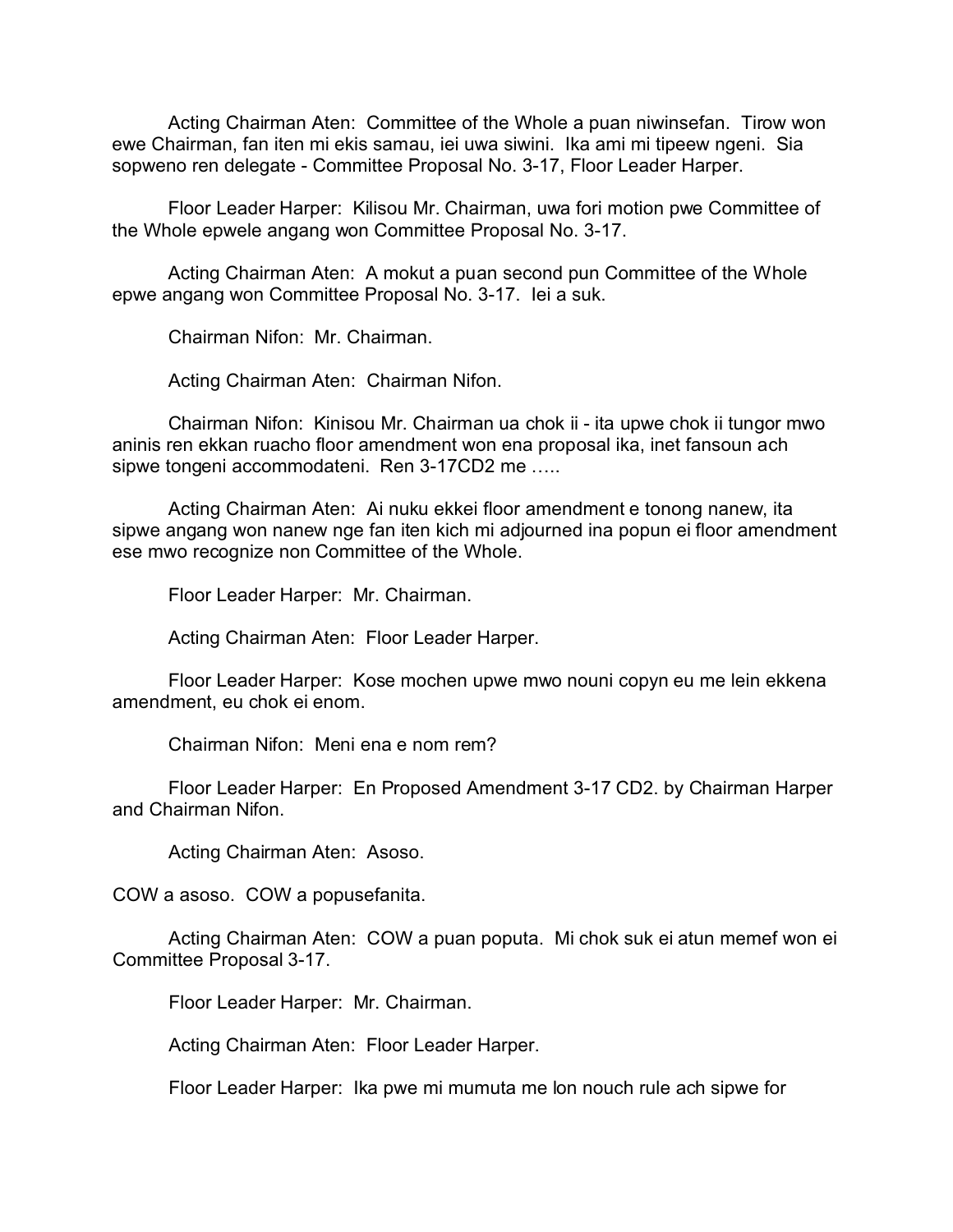amendment lon COW, iwe mi wor ai kei propose amendment am me Chairman Nifon. Am ouwe mochen epwe katolong lon ei fansoun. I so moved. Mr. Chairman, second.

Acting Chairman Aten: A move a puan second COW epwe etiwa floor amendment seni Floor Leader Harper, me Chairman Nifon, chon - a suk discussion won ena amendment. Delegate William, K.

Del. William, K.: Ngang mi chok wor ai kapas eis won ena floor amendment No. 3-17CD2. Ai chok kapas eis ika met okouchean ar tonuono ewe 25 year ngeni 30. Ina chok ouchean.

Acting Chairman Aten: Chairman Mori.

Chairman Mori: Iwe ai nuku metewe motion e tonong fanasengesin ewe floor amendment - proposed floor amendment seni Delegate Harper me Delegate Nifon.

Floor Leader Harper: Sipwe mwo asoso.

COW a mwo asoso. COW a puan poputa.

Acting Chairman Aten: Committee of the Whole a puan niwinsefan. Floor Leader Harper.

Floor Leader Harper: Mr. Chairman, ren chok ii an members repwe sileiochu ekkena propose amendment ina ra passed out copyn iwe ina mi pusin afata epoputa me ian, won meni line, won line 24, nge e much won line 16, won page 2. Ei alapalap, ika usap mwan e siwili lapalapen kefilitan members of the Legislature.

Acting Chairman Aten: Ngeni Committee of the Whole ika ami mi chechemeni iei ewe floor amendement, Floor Leader e proposeni non first reading. Sie tungorei epwe wanong lon written amendment, epwe tolong lon COW. Sopweno memef won ei floor amendment.

Del. William, K.: Mr. Chairman.

Acting Chairman Aten: Del. William, K.

Del. William, K.: Kinisou chapur Chairman, won ena floor amendment an nouch we floor me nouch we atefon Rep. Nifon. Ngang upwe wauu mefiei won ei floor amendment ai fakkun ekis - use tipeew ngeni ena Nampa 1. Fan iten chommongun aramasen Northern Namoneas, nge fakkun 5 chok. Pwata rese pachepachenong puan emon. Pwe epwe accommodate chommongun noum kana aramas. Compare ngeni ena number 4, ena eu kukunun fanu, ekkena kukunun fanu rese kakarapeta mwo ren Weno chok. Iwe nge iir mi chommong mwer. Kinisou chapur.

Acting Chairman Aten: Chairman Nifon.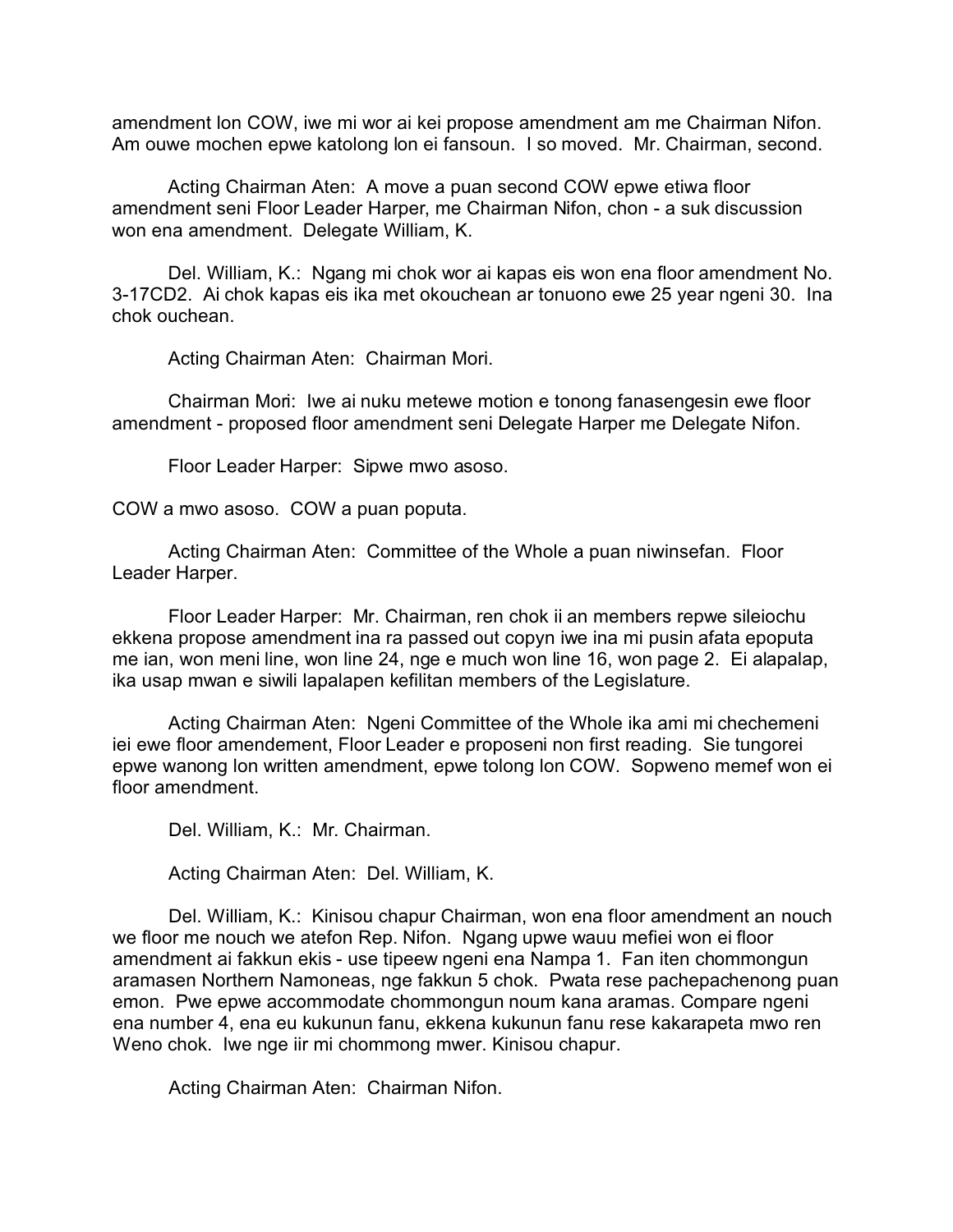Chairman Nifon: Ren chok ii aninisin ewe concern seni ai we colleague, nge enan 5 ina puan met mi wor at present. Lon ewe present Legislature. Iwe ena 5 e anongonong won met mi afat lon Section 2, membership in the Legislature is based on population and geographical configuration. Enan 5 non enan eu region wewen nge inan ukukun a sufficient an epwe representni ekkewe ukukun eligible voters ika ekkewe ukukun population mi wor non enan eu region, ren Northern Namoneas. Kinisou Mr. Chairman.

Acting Chairman Aten: Floor Leader Harper.

Floor Leader Harper: Mr. Chairman, ai luku ii amen ii weweoch ekkei akkasiwil. A chok ma alongolong won ach mochen, me ach sisap mochen passini. Ina popun ika usap pual out of order, ua fori motion pwe a koukutiw poraus won ei propose amendment. Second.

Acting Chairman Aten: A mokut a puan second puun a wes porausen ei floor amendment.

Chairman Mori: Otufichi osupwang, Mr. Chairman.

Acting Chairman Aten: Chairman Mori:

Chairman Mori: Ei osupwang ita umochen chok upwe share och information ren inetin representation won ei current set up ren ach we Legislature ren ekkewe representative. Ika pwe sipwe niwiniti en Representative division won membership.

Acting Chairman Aten: Sopweno Chairman Mori:

Chairman Mori: According ngeni ei statistics ngang - e provided ngeniei. Ewe Faichuk region ren Representative, emon Representative a representni 1574, ren Faichuk. Ren Southern Namoneas emon Representative a representni 1293. Nge ren Mortlock, emon Representative a representni 1306. Northern Namoneas a representni 1232, Northwest ekkewe ruuomon ika fitemon kewe re representni 1136. The bottom line is emon representative me Faichuk e representemo 1500 plus tapoto Mortlocks, 1300. tapoto Northern Namoneas 1232, iwe fan 1136. Ai nuku ei issue, sipwe nenengeni ren ifa usun, ai nukuk re minatiw en ratio, ren inetin representation won 1000 aramas emon representative, ika ifa usun onukun, nge ai chok pual mochen , iei usun inetin ren en information. Kose mochen sipwe mwo asoso.

COW a asoso, a puan poputasefan.

Acting Chairman Aten: Committee of the whole a pual niwin sefan, mi wor ewe motion, ewe motion an epwe kouno anini won ewe amendment, nge mei chok suk ei fansoun ach sipwe porause won ei proposal. Chairman Nifon.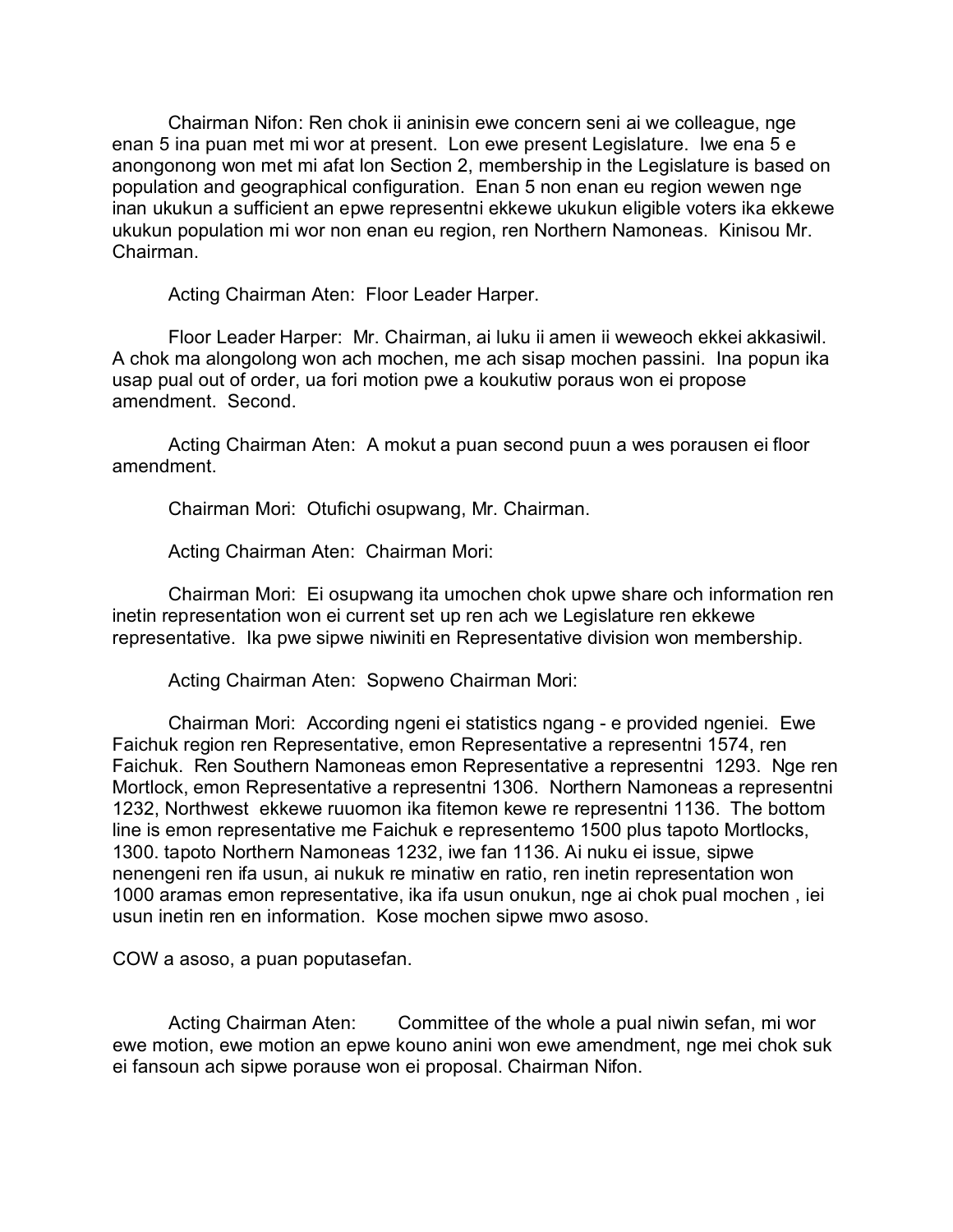Chairman Nifon: ika, ita upwemwo chok mwan, sipwe mo asoso ekis.

COW a asoso, a pual niwinsefan

Acting Chairman Aten: Sia pual niwin, Chairman Nifon.

Chairman Nifon: Kinisou Mr. Chairman, uwa fori motion pwe COW a etiwa ewe Floor Amendment No. 3-17, second.

Acting Chairman Aten: Mei wor ewe motion a pual seconded pun a koukutiw, wes porousen ei floor amendment, chon tipew ngeni apwa uu, chon rese tipew ngeni apasa apw, iwe iei atun sipwe uttut won ewe floor amend, floor leader.

Floor Leader Harper: Mr. Chairman, mei pual necessary an epwe for ew motion won ewe floor amendment? Ai nuku sia chok monota ach sipwe ne uttut.

Acting Chairman Aten: Chon tipew ngeni ewe floor amendment, apawa uu, chon rese tipew ngeni apasa apw, a passed ewe floor amendment. Floor Leader Harper:

Floor Leader Harper: Kose mochen sipwe mwo ekis asoso.

COW a asoso, a pual niwinsefan.

Acting Chairman Aten: Floor Leader Harper,

Floor Leader Harper: Mr Chariman, kinisou Mr. Chairman ia for motion pwe rule e requireini written amendment epwe mwo pual suspended, second.

Acting Chairman Aten: A mokut a pual second pwe ewe rule e requireini ewe written amendment epwe suspended. Chon tipew ngeni apasa uu, chon rese tipew ngeni apasa apw. Floor Leader Harper.

Floor Leader Harper: Mei wor ai amendment ngeni ena CP.No.3-17, won page 1 line 17, ena for senatorial nefinen regions me 5 epwe katano, kinisou Mr. Chairman, second.

Acting Chairman Aten: A mokut a pual second pun ena word senatorial nefinen region me 5 non line 17, epwe katano. Chon tipew ngeni apasa uu, chon rese tipew ngeni apasa apw. Floor Leader Harper.

Floor Leader Haprer: Kinisou Mr. Chairman, mi pual wor ew floor amendment, ina mi pual distriputed copyin ai nuku seni ewe faichuk delegation, ika usap mwan,ina mi distiputed copyin amend ini section 7(a) of Article V, sipwemwo asosono Mr. Chairman.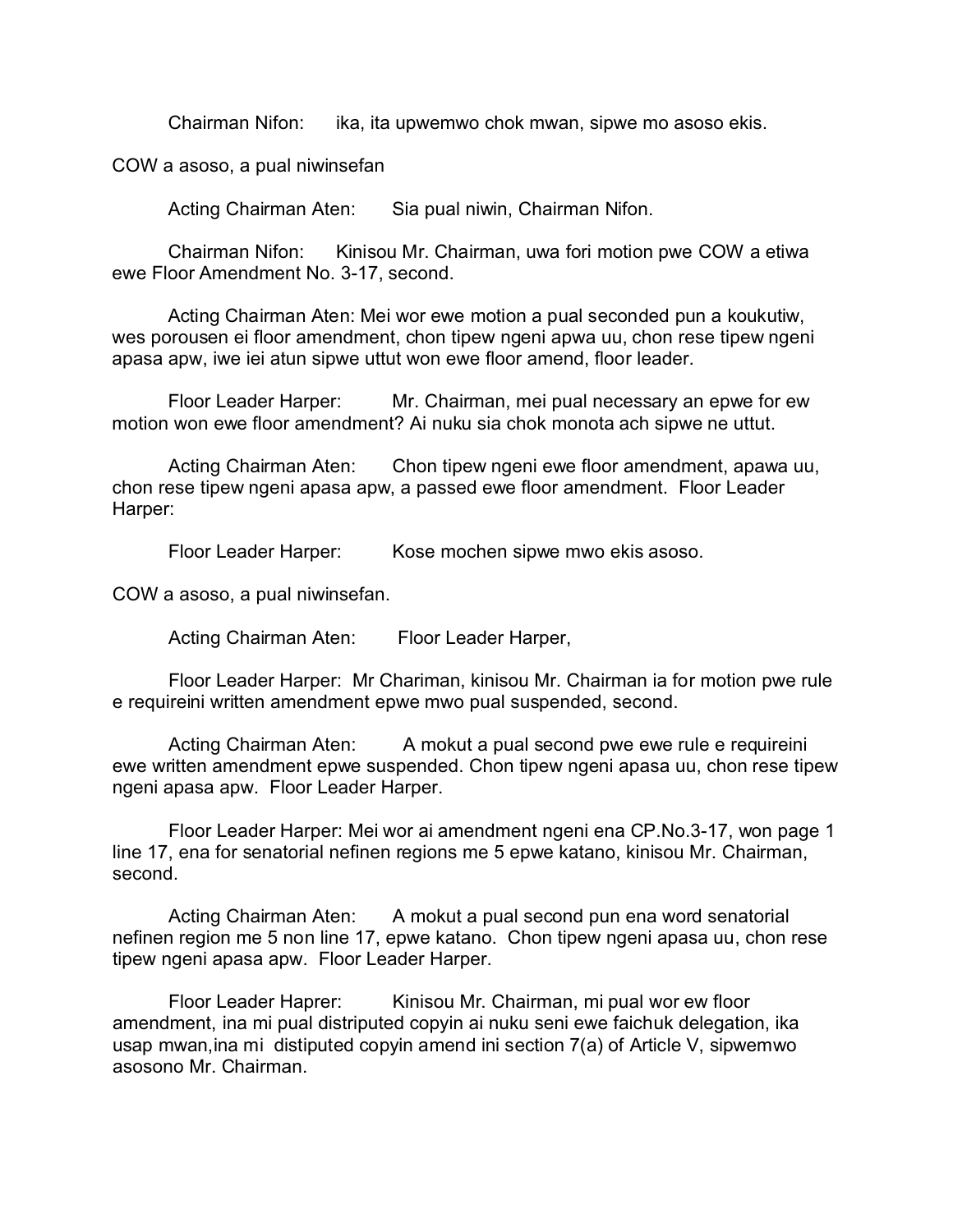COW a aosono, a pual niwinsefan.

Acting Chairman Aten: Committee of the Whole a pual niwin sefan. Floor Leader Harper.

Floor Leader Harper: Ena akkewinin, ina e nom won Section 7(a), ai weweiti pwe echok siwini ena ekiek 25 ngeni year 30, Mr. Chairman

Acting Chairman Aten: A mokut a pual second, Committee of the Whole epwe etiwa ewe floor amendment won Section 7(a), President Noket.

President Noket: Mei wor ai osukousk ren ei amendment, met? mei wor popun ei amendment a tonong a 30 year? Met rational? Met ouchean a tonong ei ekkiek a siwin 25, ngeni 30. nge non nouchuwe Chunapen Annuk ee Senator 35? Iwe representative 25? Nge ei ouse mochen oupwe awewei met popun a siwin ekkei year ngeni 30?

Acting Chairman Aten: Chairman Mori.

Chairman Mori: Kinisou Chairman, mei pung naman, ren kon nien ekkewini won chok an epwe annukunuk ekkewe year of expirence ina mei maketiw fan pun ma emon epwe ma wes seni collage average of the three years nge epwe mwan wor nimu year, nimu year an epwe tongeni tonong non. Ewer kich mi sinei pwe mei fen ii wor ion mi elected ngeni ach ach we legislature non 25 year, very young and very knowledgeable nge ren chon an epwe make sure epwe wor an expirence non ekkei fansoun ina chok auchean an tonong ena echo floor amend. Kich mi pual consideruni pun nge ren an epwe tongeni epwe run ren 25, we have to count an epwe tongeni elected ngeni candidate, nge kich mi pual sinei pwe mi pual tongeni ena mi fen puan namot ewe 25 year old with this accomplishment an epwe tongeni an epwe sa. Iwe kon puan owonoman, naman a kon nien nap ngeni ach sia ekieki nge all additional 5 years ren experience easp pual an emon epwe tongeni, kinisou Mr. Chairman.

Acting Chairman Aten: Floor Leader Harper:

Floor Leader Harper: Kinisou chapur Mr. Chairman, ngang upwe pwarta mefiei won na ekkewini pwe ise tipew ngeni mi wor popun me wewen, aewin mei pung ngang won winikapei upwe porause, fan iten ngang u tonong non legislature non ai year 28, iwe ita upwe ne pass ini ei proposal won year 30, me rei ia unfair ngeni iokewe ir mi tongeni pual, tonong non legislatue kis seni year 30. Iwe ika pwe am mei tongeni tonong non am year 28, iwe epwe pual met sokonon, ekkewe re fen sinenap seni ei, nipakoch seni ei, repwe chok tonong non ar year 25 ika 26,27,28,ika 29. Pual ew ai nengeni nap ngeni ekkei chon sukun, achocho mei tiniken,tipachem rese sochungoio non ar collage non ar year 21 mangenon non ar year 23, iwe nge me rei, epwe fen ifa, kisikis ena year in nefong ar repwe tongni serve won ach we legislature, pwe repwe fen build-up expirence iwe a fen kon nien ochuno ar deicssion fan iten aramas, nge ika pwe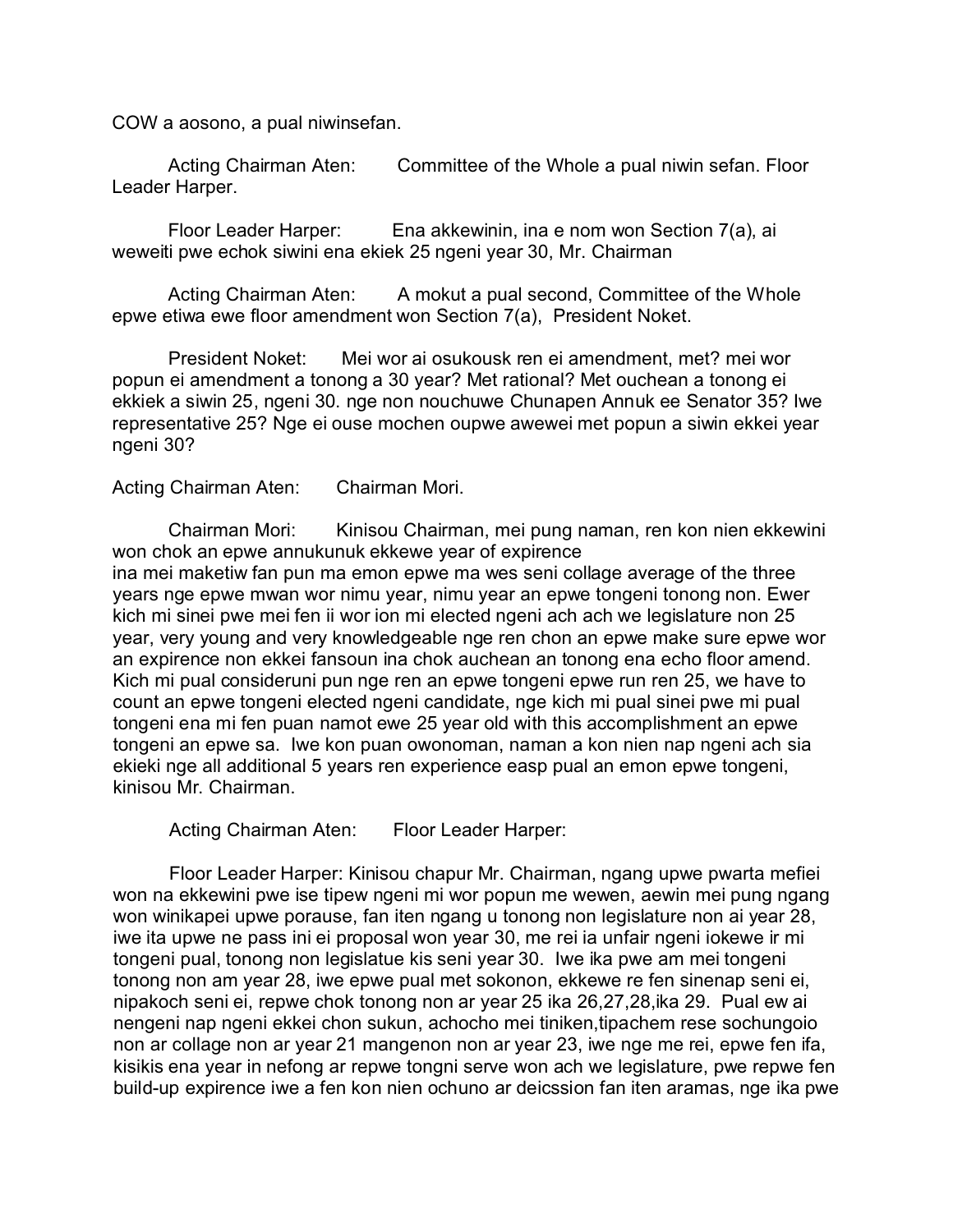repwe tonong fansoun ar ra pwal mwaaniino, ika emon epwe sochungio seni collage non 21 me 23, iwe nge sipwe ngeni na fisu year ika tiu 9 year an epwe build up expirence non ewe community mwe mwen an epwe tonong non legislature, iwe e wor ekis ai nuwokus pwe ika ena duration of time nge ese fen gain good expirence pwe a become spoil, iwe a fen pual ngaweno nonomun ekiekin, iwe esefen chiwen function well as a residence of Chuuk, as a good citizen of FSM, nge ai nuku ika pwe epwe chok sochungio me collage nge afen tonong non ekkei sokkun angang, iwe epwe emon very protuctive me good citizen of FSM, Kinisou chapur.

Acting Chairman Aten: Upwe ngeni ei floor ngeni Del. Tuter Sirom.

Delegate Sirom: Kinisou chapur Chairman, upwe pual ma parata mefie won ei Proposal, ren ekkei memef ach sa rongorong usun ei kapas expirence, ngang ai sinei, use sinei ika upwe mwan, non ekkei elected positions ese pual affata expirence, seni governor, ettiw won senators, representatives, use mwo pual sinei an epwe pual set-ini requirements ren elected positions. Kinisou chapur.

Acting Chairman Aten: Delegate Nifon, Chairman Nifon.

Chairman Nifon: Kinisou Mr. Chairman, ei amendment e ekkesiwini, 25 ngeni 30 non ei, ach ei legislature, ai nuku ma ewe, ekkewe re wanong ei ekkesiwin, re apopooi ekkan exclude ngeni nuu, 30 a wesewesen sou, 25 soutap, esekon nien pochokun opunun, mei chok soutap, iwe ika a wesewesen sou, a ano, pual pochokun ewe opunun. Kinisou.

Acting Chairman Aten: President Noket,

President Noket: Kiniosu chapur, ngang mi pual fiti floor leader ne pual ekis osukosuk ren ei amendment, pokiten eni epwe och ei amendment ren 25 year ika 30 year fen non ekkewe muun nomw, ese mwo wor ekkei modern medicine me metekan nutrition me met, nge iei 25 yearin emon, afen pwech mokuran, a fen mesen chinap, iwe epwe fokkun weires an aramas epwe tipew ngeni pwe ra fini ngeni ewe 25 an epwe representinir pokiten ii mi angangoch remochen pwapwa kinamwe ika e representinir non legislature, iwe pokiten ei year a nom, a mirit ei aramas nge pokiten ei year a nom a weires an epwe fen chiwen representini ekkewe aramas, u tipew ngeni ei year 10 years ago, nge non ei fansoun, uwa fen tipew ngeni an epwe kukunutiw seni 25 year, non ei fansoun. Pwe repwe war ekkewe chon sukun, nge reper tonong non ekkei wis pwe repwe siwinikich, repwe practice epwe wor fansoun ar repwe wor ar practice repwe expirence non ekkei wis. Pwe non fite year, representative Harper e tonong non ei legislature 19 yearin iei a 30 me fitu yearin an chok nonomw non legislature, one of the most expirence legislators in Chuuk. Iwe met sipwe tongnei ara pwe 19 mi ngaw, ika 25 year mi ngaw, me rei apw. Kinisou chapur Chairman.

Acting Chairman Aten: Del. Sirom

Delegate Sirom: Ewer upwe pual ii sopeno metewe President e pual ani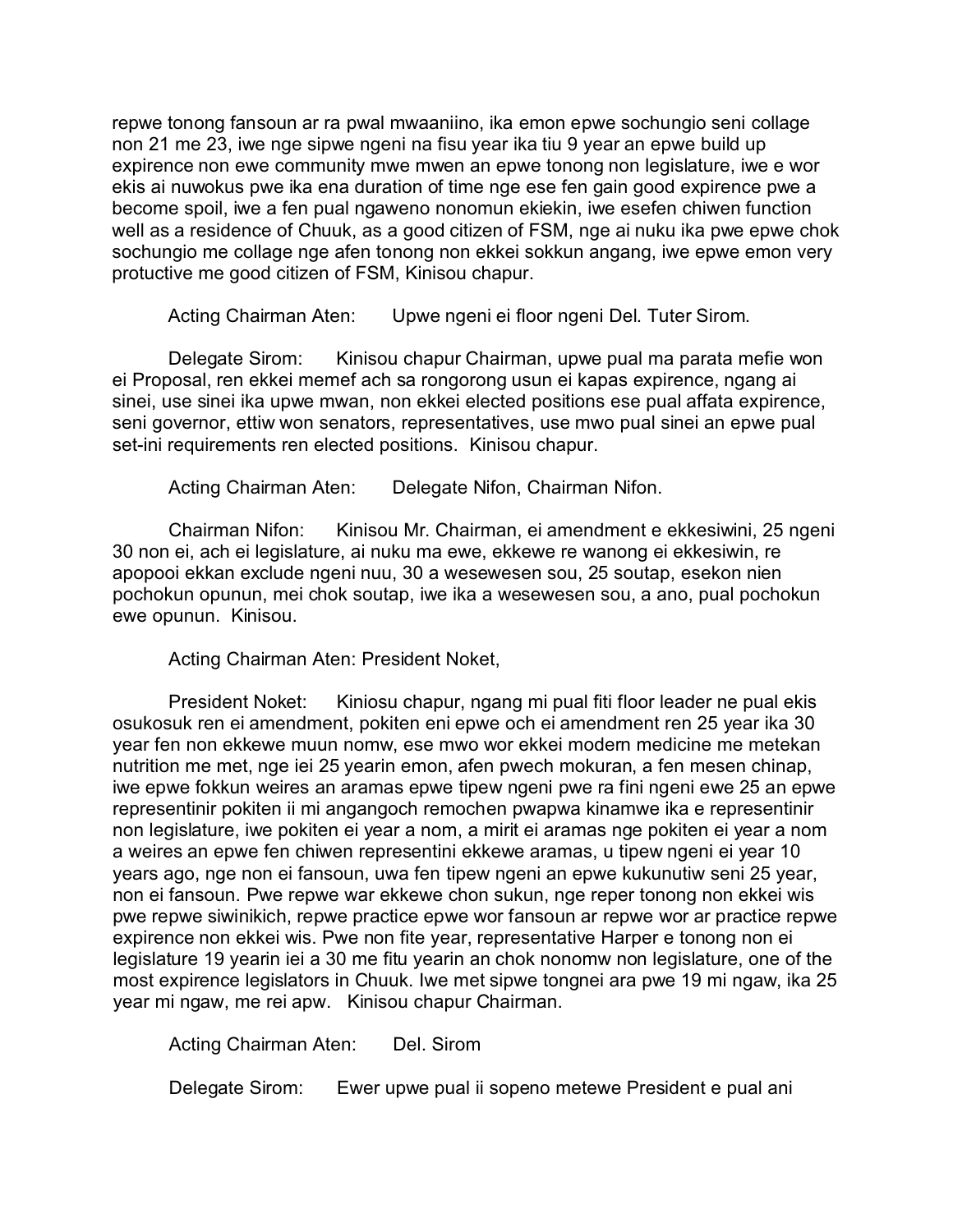poraus, ewer mei pung, ngang mi fokkun tipew ngeni, aewin, fan itan ika epwe wor ----ese wor Chuuk, epwe year 10 me ekkoch ika 20 me ekkoch, eni mwa ese tongen fini pwe mwa ese tongeni fini, pwe mwa ese tori ewe 30 year. Kinisou chapur.

Acting Chairman Aten: Delegate William

Delegate William Keiuo: Ewer, kiniou chapur Mr. Chairman, ngang pual ai mefata won ei metoch, ai pual ani ekis weiresin an epwe fen watteno ierin ekkei aramas, fan iten awewe chok, ika emon afen serve, a fen pass seni aramas non an year 25, non ekkewe ukukun 4 year ika wanu year a angang non legislature, iwe mwirin ena 8 ika 4 year, iwe siafen otokunata won 30 ese quealify ngeni ewe year nge a fen serve as the member of the legislature for quite long time, iwe ai nuku pwe sa fen angei seni Chuuk ekkena sokkun aramas ir mi fen angang och repwe tongeni sopwei Chuuk ne fight for Chuuk ar repwe tongeni anisi Chuuk non ekkei sokkun osupwang, ai nuku pun ika pwe sifen uwounong Chuuk ekkei sokuun mi watte yearir ika metekan, iwe epwe manef, epwe sufonupuch, repwe kuna och metoch mi fon, rese tongeni ofonu pwe re sufoniti, nge ekkewe semirit, me ekkan mi kukun year-ir, pokiten ir mi kukkun iwe ese wor, ese wor ekkewe sokun ar repwe manefini won ekkewe metoch, pwe repwe fori ir mi usun nge mei namanam tekia ar mokurer, pwe ir mi chiwen young, ina pata sia men need ekkena, sokkun year repwe anisi Chuuk non ei fansoun Chuuk mi face some much of these problem, pwe repwe tongeni anisi Chuuk non ekkan long run. Kinisou chapur.

Acting Chairman Aten: Upwe akom ngeni ewe floor, Mayor Tony Rosokow, ika ke se mochen.

Chairman Rosokow: Ese pual wor, tipei nge epwe ne naf anini, ia aukatiw, ia amakutu pwe a koukutiw anini.

Acting Chairman Aten: A mokut a pual second a naf poraus won ei men, chon tipew ngeni apasa uu, chon rese tipew ngeni apasa apw,a pass. Floor Leader Harper,

Floor Ldr. Harper: Kinisou Mr. Chairman, uwa pual fori motion pwe ewe rula a requireini written amendment, epwe mwo pual suspented non ei fansoun.

President Noket: Otufichi osupwang,

Acting Chairman Aten: President Noket

President Noket: Sise mwo vote won ika sia tipew ngeni ewe amendment ika sise tipew ngeni ewe amendment.

Acting Chairman Aten: Kinisou Mr. President, fan iten a wes porousen won floor amendment 3-17 cd2,Section 7a, iei atun sipwe uttu won, chon tipew ngeni chon tipew ngeni ei floor amendment, apas uu, chon rese tipew ngeni apasa apw. a pass ei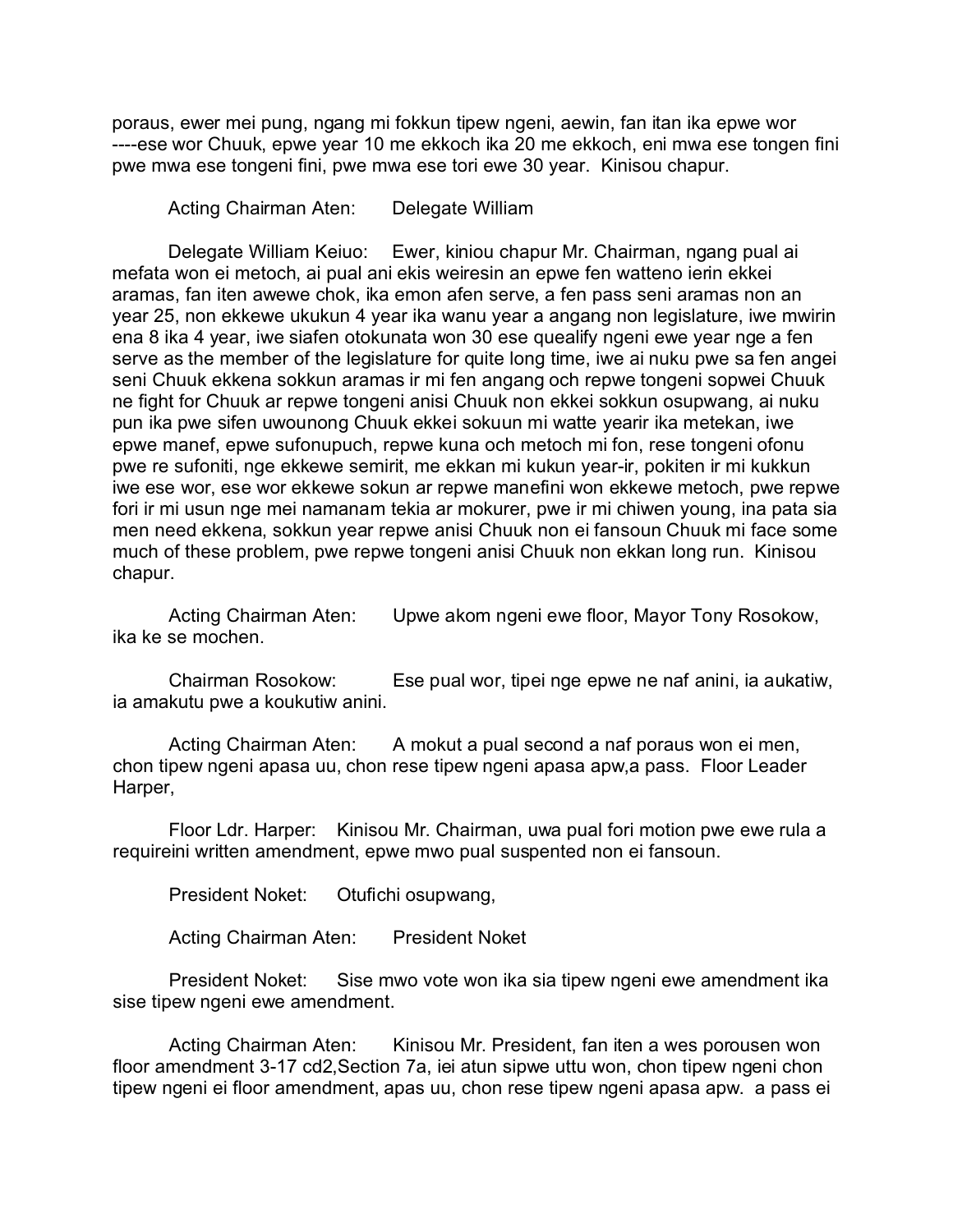floor amendment. Floor Ldr. Harper.

Floor Leader Harper: Kinisou Mr. Chairman, uwa fori motion pwe ewe rule e require-ini written amendment epwe suspented, second

Acting Chairman Aten: A mokut a pual seconded, pwe ewe rule e require-ini written amendment a suspented, chon tipew ngeni apas uu, chon rese tipew ngeni apasa apw. Floor Ldr. Harper.

Floor Leader Harper: Kinisou Mr. Chairman, won page ruu 2 Section 7, line 30, ena ---epwe tonong, epwe katau ena fos senator, nefinen ena mesen A unless, sipwemwo asoso.

COW a asosomo, a pual niwinsefan.

Acting Chairman Aten: Floor Leader Harper,

Floor Leader Harper: Ipwe amusomus pwe ai nuku ai we motion ese namot, ese auchea, neniengaw met ei ike akieki ese pung. Kinisou chapur.

Acting Chairman Aten: President Noket,

President Noket: Mr Chairman ika mwich rese, osukosuk ren ei motion upwe fori, won Committee of the Whole uwa recommend-ini pwe ei proposal 3-17, fiti fengen me metekkewe a amended, iei COW a recommend-ini ngeni mwichenap ----repwe passini.

Acting Chairman Aten: A mokut pual second, pwe COW epwe.

COW a asosono, a pual niwinsefan.

Acting Chairman Aten: Mi wor ewe motion, a pual seconded ewe motion fan iten Committee of the Whole epwe men, a recommend-ini ei CP.No.3-17 as amended. Chon tipew ngeni ewe motion, apasa uu,chon rese tipew ngeni apasa apw. A pass, iei sipwene etiw won, Floor Ldr. Harper.

Floor Leader Harper: Mr. Chairman, kinisou Mr. Chairman, ia fori motion pwe Committee of the Whole, a pual angang won CK No. 3-27 fitiw won \_\_\_\_\_\_

Acting Chairman Aten: A mokut a seconded pun, COW epwe angang won ----proposal, chon tipew ngeni apasa Uu, chon rese tipew ngeni apasa Apw. Iei a suk. Floor Ldr. Harper,

Floor Leader Harper: Kose mochen secretary epwe mwo emwenikich ren ika metawe proposal, pwe ngang ese chiwen wor nei.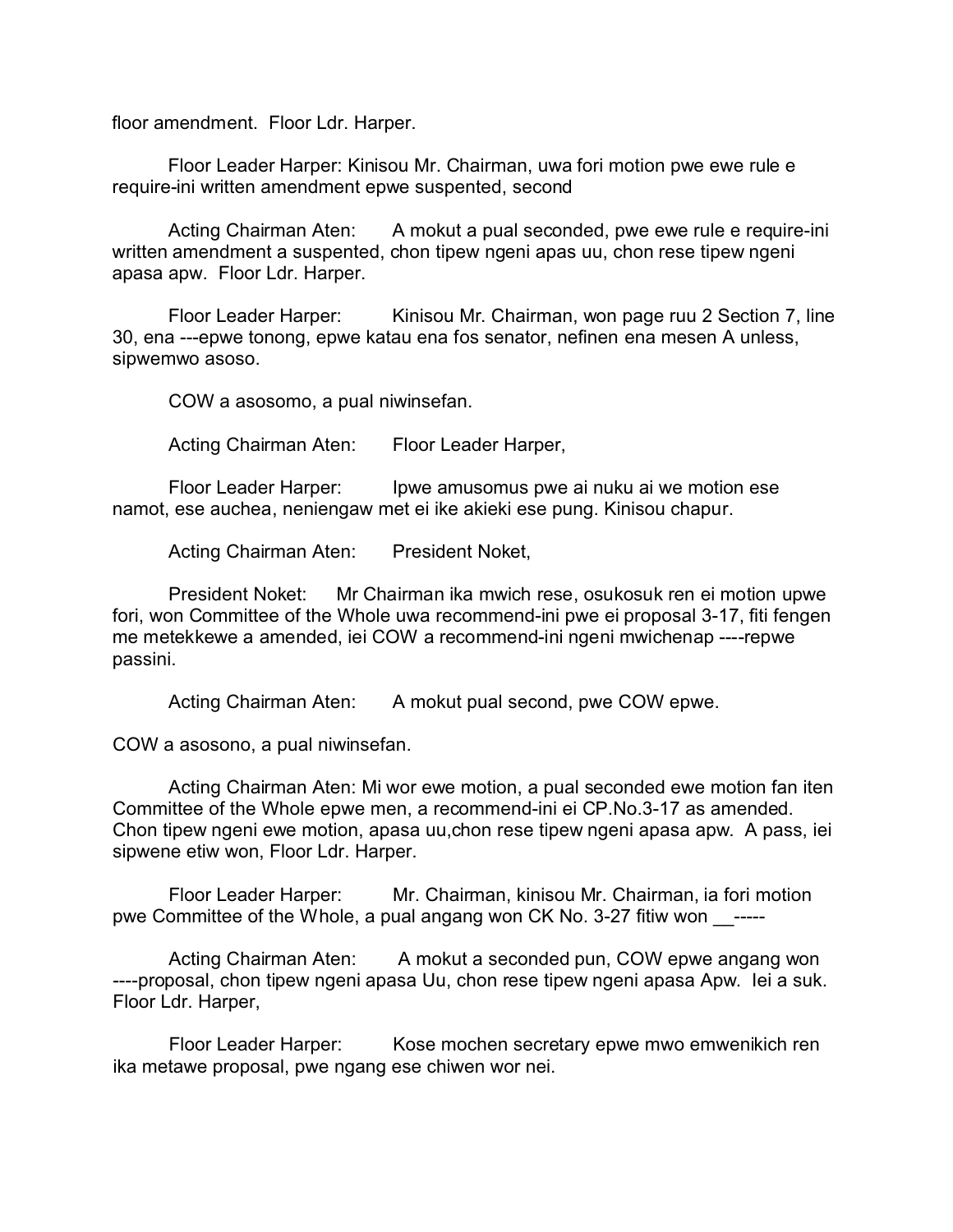Secretary: Proposal 3-04, Chairman, CP.3-04CD1, iei met a pass me long First Reading nanew, iei a maa authomatically nomw won Second Reading with Committee of the Whole as first action. Ei proposal e seek to amend Section 5,7,9, of existing language of Article 7, of the Constitution relating to Number and composition of justice on appeal. Establishment of a roster of justice to hear cases at Trial and Appellate Division of the State Supreme Court, in case of conflict, or disqualification and Qualification of Justices of the State Supreme Court.

Acting Chairman Aten: Kilisou Mr. Secretary, Delegate Rosokow.

Chairman Rosokow: Ewer usun nanew sie poraus won a roster of qualified lawyer on the section 9, epwe make sure pwe lon ena section 9, a katalo epwe tolong porausen roster qualified lawyer. Pun iei echok ura pwe a - the Governor shall appoint with advise and consent of the Legislature a roster of qualified lawyer under section 9. Wewen pwe a fer kapasen section 9, nge ese mwo fer indicated.

Acting Chairman Aten: Mi wor ewe memef nanew epwe tolong ena poraus roster lon section 9. Ina ena memef mei tolong nanew, ika ami ouse chechemeni. Iwe a pusin mefien Committee of the Whole ika met re mochen.

Floor Leader Harper: Osupwang, Mr. Chairman.

Acting Chairman Aten: State your osupwang.

Floor Leader Harper: Ita upwe chok mwo tungor Honorable Rosokow epwe mwo pual aniwini metenan an nan kapas eis, use kon nien rongorong.

Chairman Rosokow: Upwe chok ii tungor pwe enan "a roster of qualified lawyer under section 9, wewen pwe a fer indicate - e kapasen section 9. Nge epwe fer indicated lon pun ese nom lon.

Acting Chairman Aten: Sipwe mwo asoso.

COW a mwo asoso. COW a puan popusefalita.

Acting Chairman Aten: Committee of the Whole a puan poputa. President Noket.

President Noket: Chairman uwa fori eu motion an epwe suspend ewe rule e require an epwe wor written amendment, upwe fori ai amendment orally. Secton.

Acting Chairman Aten: A mokut a puan second pwe epwe wor suspention of the rule for written amendment. President Noket.

President Noket: Mr. Chairman, won line 9, on page 2, ena kapas lawyers nefinen ena kapas lawyers me ena kapas under epwe insert eu sentence, ika epwe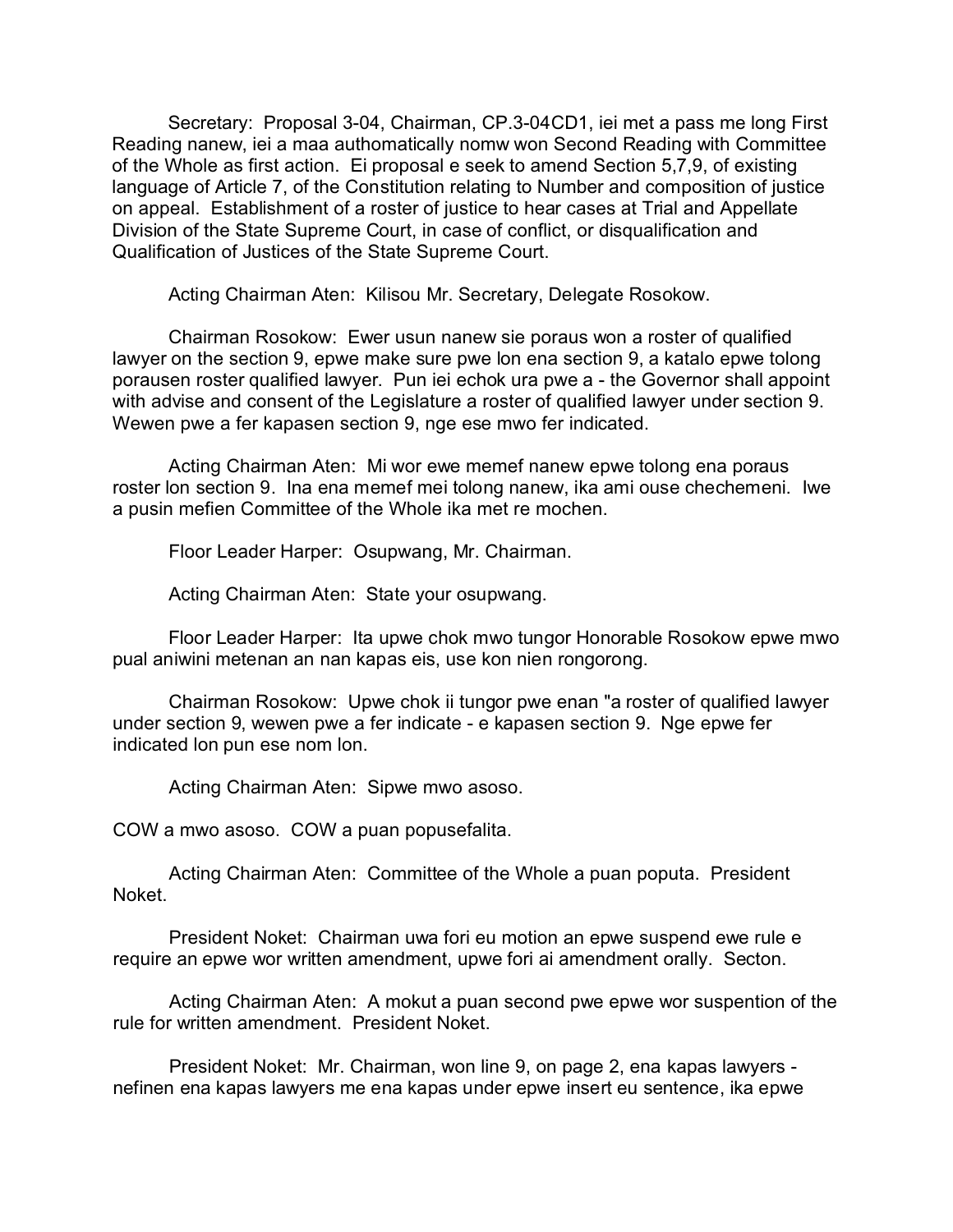phrase epwe apasa pwe "who shall hold same qualifications as provided in section 9" epwe chok ara pwe - upwe minasefani ewe amendment. Upwe fori sefani, Mr. Chairman, ika ngang mi tongeni. Line 9, between the word lawyers and the word under epwe insert ekkei kapas. "Who shall hold the same qualifications as provided iwe a soposopono under section 9. I so moved. Second.

Acting Chairman Aten: A mokut a puan second pun ena fos epwe tonong nefinen lawyers and under section 9, chon tipeew ngeni ewe motion apasa U, chon rese tipeew ngeni apasa Apw. President Noket.

President Noket: Mr. Chairman, ai mefi mi chok pochokun ai we motion ren ai upwe amendni ei puan eu amendment nge esap in writing.

Floor Leader Harper: Otufichi osupwang.

Acting Chairman Aten: Floor Leader Harper.

Floor Leader Harper: Tipei chok pwe ewe amendment epwe ma puan wor - tipei pwe epwe puan subject to debate.

Acting Chairman Aten: Sipwe asoso.

COW a asoso. COW a puan niwinsefan.

Acting Chairman Aten: Committee of the whole a puan niwinsefal. Iei a suk memef won ewe floor amendment.

Floor Leader Harper: Mr. Chairman.

Acting Chairman Aten: Floor Leader Harper.

Floor Leader Harper: Kilisou chapur Mr. Chairman mwor ai kewe ekkoch ma wewengaw nge ren lon ewe fansoun asoso, a fakkun menemenoch fiti fengen me ewe akasiwin e tolong seni nouch Honorable President. Iwe use mochen ai upwe uungeni iei popun uwa fakkun pesei pwe amwo ei convention are committee of the whole epwe tipeni, iei popun a wes poraus. I so moved. Second.

Acting Chairman Aten: A mokut a puan second pwe a wes poraus won ewe amendment, chon tipeew ngeni apasa Uu, chon tipeew ngeni ewe floor amendment ekeran tonong apasa Uu, chon rese tipeew ngeni apasa Apw. A pass ewe floor amendment. President Noket.

President Noket: Mr. Chairman, ika ese puan tipengaw chon mwich upwe fori motion an epwe - ena on line 13, puan page 2, ekkena kapas murin ena kapas courts, an Municipal courts epwe totonuu. Iwe epwe wor euu period murin ena kapas courts. Second.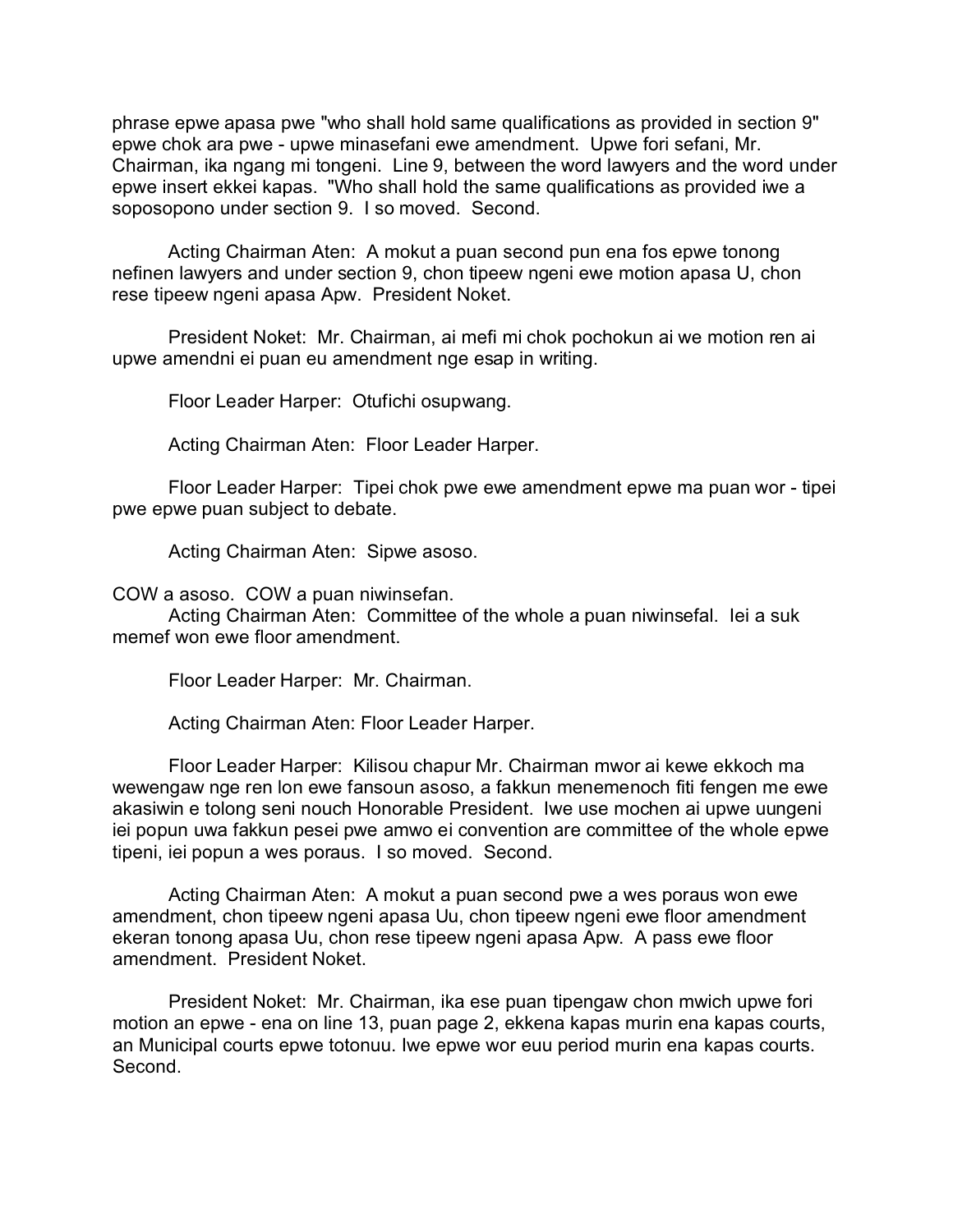Acting Chairman Aten: A mokut a puan seconded pun mwich epwe etiwa ewe floor amendment epwe cross out and municipal courts, iei atun memef won. Floor Leader Harper.

Floor Leader Harper: Kilisou chapur Mr. Chairman, kose mochen upwe tungor ngeni Honorable President epwe awewei met popun an ei akasiwil.

Acting Chairman Aten: Mi wor ena kapas eis ika President en mi tongeni aninis won.

President Noket: Mr. Chairman, popun me wewen an - ai fori ei motion an epwe katouu municipal courts, ewer mi afat non nouch we constitution pwe epwe wor ei unified court system lon fonuach Chuuk. Nge sipwe puan nenengeni pun mi wor puan noun ekkewe municipal government constitution ra fen fotuki. Ifan usun are repwe nominate me removei nour judge. Pusin won nour constitution mi puan wor fansoun ika mi fen puan nom non annuk - non Judiciary Act pwe ach we State mi fen puan anisi ekkewe municipality ren emon judge ngeni eu municipality e kamo seni ach we State. Iwe ach sipwe anomu en municipal court, wewen pwe ese - sia tonauu ewe pochokun an ewe municipality pochokun ar repwe pusin appointni me removei nour kewe pusin judges. Nge an ei puan eliminated ei municipal court, kich - ese puan pinepin seni ee State and epwe puan tongeni aninis - anisi ngeni ekkewe municipalities ren emon ika ruomon judges ir mi tongeni fan nurun ewe kapas e ura pwe unified court system lon Chuuk. Kinisou chapur.

Floor Leader Harper: Mr. Chairman.

Acting Chairman Aten: Floor Leader Harper.

Floor Leader Harper: Kilisou chapur ren ekkewe awewe a meen weweoch, nge ekis chok pual ai wewengaw ika kapas eis. Awewe ren ewe Judiciary Act, ifa usun me ikenaie, lon ewe Judiciary Act ika use pual mwan, mi forata lapalapen kefilitan me katouun ekkewe municipal court - omusalo municipal judge ekkewe mi funded meren Legislature.

President Noket: Mr. Chairman, ika usap mwan, nge mi wor ena pochokun ren ekkewe judges pusin noun filien ewe State. Ewe ngang mi fen apasa akomw pwe mi wor non ewe Judiciary Act, finien pusin nouch we - ach we State Court re fini ar repwe wisen manini ekkewe Municipal courts. Nge mi pual fiti fengen me noun pusin noun ekkewe Municipal Court Judges. Mi pual wor pusin ekkena Municipal Court judges epusin nongonong won met ewe counsel ika nour constitution e apasa. Ika epwe ifan usun nemenemen hiring me katouun nour kewe pusin judges. Nge ena State court representative ena finien ena State Court judge ina mi nomw non ena Judiciary Act, ina ena e wor nemenien ach we state mi pusin wor annukun lon we Judiciary act, ifan usun katouun ena emon soukapung. Ese nono chok appointment me katouun ekkena meinisinl judges non ekkewe municipal courts. Pwe ena chok ewor ewe state Court e appointni nge ir mi angang fengen me ekkewe municipalities. Ekkewe ii municipalities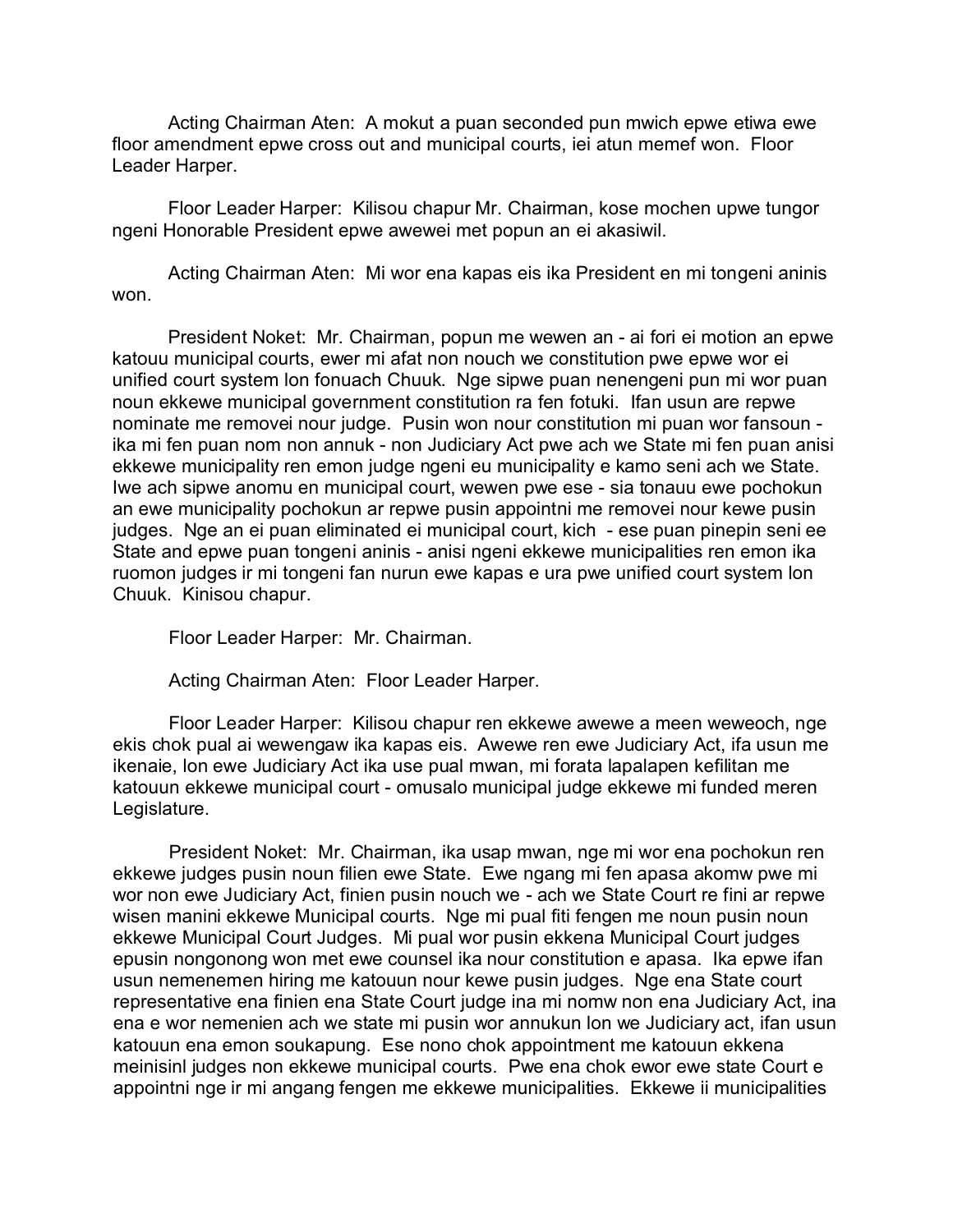e repwan aninis ren ena appointment, mi pual wor annukun removal. Nge ma ena mi afat non ewe State Judiciary Act. Ren chok awenewen ngeni ewe finien ika ewe State e wisen moni. Ekkewe meinisin judges nukun ena a pusin nemenemen ewe municipality an epwe wata emon, ika ruomon anongonong won met nour constitution e apasa. Kinisou chapur.

Floor Leader Harper: Mr. Chairman.

Acting Chairman Aten: Floor Leader Harper.

Floor Leader Harper: Ewer mi chok pual wor chok ekis. Iwe wewen nge - met ei uwa ani wewengaw pwe merei nge ei ifa workisin 1, an epwe fen wewen nge an epwe fen mutate met ei Legislature a fori lon ei fansoun ren ewe Judiciary Act. Pwe iei e ura pwe the Legislature shall prescribed by statute for the appointment or removal of the judges. Wewen nge efen mut ngeni Legislatue epwe fori lon annuk usun met a fori lon ei fansoun ren ewe Judiciary Act.

Acting Chairman Aten: Chairman Stephen.

Chairman Stephen: Omusalo ren ai ataenong ami - ai nuku ina fen ai na puan concern ren floor a akomw won. Pun ei provision en phrase esane fen nomw fan ewe Judiciary Act, the whole - the Legislature shall prescribe by statute for the appointment and removal of the judges of the inferior … ika pwe ma a fen entertaine accommodated me lon ewe Judiciary Act. Pwata chok sisenefen ma leave it to the Legislature. An epwe chok ma - ika based on necessity amendini section of the Judiciary act an epwe ekesiwin. Nge ach sipwene pual walong en nge a fen wor existing language ina chok ach - mefiei na.

Acting Chairman Aten: Asoso. Ngang use kon sinei porausen ena Judiciary Act.

COW a asoso. COW a puan niwinsefan.

Acting chairman Aten: Committee of the Whole a puan niwinsefan. President Noket.

President Noket: Upwe omusomus ngeni mwich ren chechengawei ai uwa fori ewe amendment ngeni ei proposed ngeni ei proposal won line 13. Iwe ua tonauu Municipal court, iei uwa withdrawni ai we motion, Mr. chairman pokiten ekkei - ei kapas iei mi pusin chok afatafat lon nouch we Constitution. Esamo amended, mwanin ei proposal an a underlineni. Kinisou chapur.

Acting Chairman Aten: President a withdrawni an we motion, a second. Upwe akom ngeni Del. William, K. ei floor.

Delegate William, K.: Kinisou chapur Mr. chairman, ngang ita upwe chok kapas eis. Ren ika pwe a niwinsefaninong enan iwe wewen nge Legislature a puan tongeni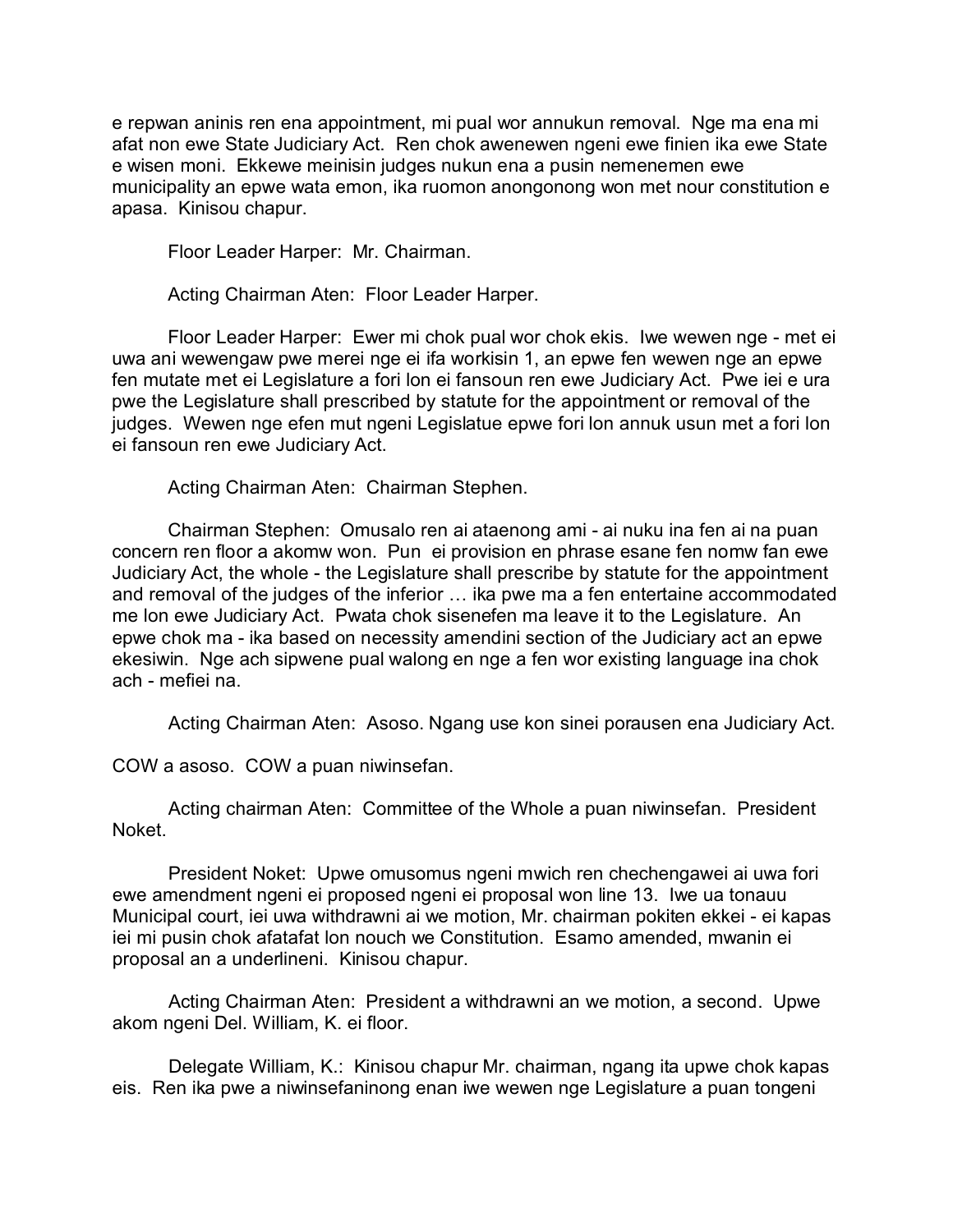prescribe ar repwe tongeni removeni emon ekkewe judge - municipal judge. Pun ma according to the wording iwe of course yes. Iwe ina ai na kapas eis, ifa usun ach sipwe removeni noun municipal kewe judge, nge sise momonir. Iei ese puan afat pwe emon, nge echok era pwe municipal court, iwe nge we don't know ion. Iwe nge ach na concern, kich sie moni emon, nge sise moni me ruomon nour kewe.

Acting Chairman Aten: Mr. President ke akom ne eitieta poum.

Presient Noket: Ngang uwa yield ei floor ngeni Chairman Nifon.

Acting Chairman Aten: Chairman Nifon.

Chairman Nifon: Kinisou Mr. Chairman, eni ren chok ii an epwe fat ponuen ewe concern puan seni ai we colleague Del. William. Ekkewe municipal ir mi pusin sinei ion nein ekkewe judges e kamo seni State. Iwe ina ii chok ena municipal judge ewpe wor manamanen en ititin won. Use sinei ika mi anisi ewe concern.

Del. William, K.: Kinisou Chairman, ina chok ii ai na concern pwe ma non ach nengeni ei wording ese puan afata ekkewe sie pay. Pwe echok era remove of the judges of inferior state court and municipal courts. Iwe nge ese puan afata ekkewe simi moni. Iwe wewen nge it doesn't matter ion mi judge non ewe municipal you can remove him. According to the wording, ina chok ii ai na concern. Epwe ifan usun ach sipwe removeni emon judges non ekkewe municipalities nge sise mwo fen moni, State ese moni.

Chairman Nifon: Mr. Chairman, ina ponuwan na.

Acting Chairman Aten: Chairman Nifon.

Chairman Nifon: Feen iwe ponuwan we, iowe chok e kamo seni ewe State, ekkewe municipal ir mi pusin sinei ino, ina ii ena epwe wor manamanen ena ititin fos won.

Acting chairman Aten: President Noket.

President Noket: Mr. Chairman upwe chok puan sopwei ii metewe an Mayor poraus, ook Chairman Nifon poraus. Pwe ewer, Legislalture pwe fori annukun, iei usun met mi fen fis iei. Mi fori annukun, mi nom - mi wor non we Judiciary Act. Iwe non ena Judiciary Act ir mi puan respectni ewe municipality. Ina popun re finata chok emon ukukun an State tongeni, iwe puan inai chok ena emon repuan moni. Iwe iwe Chairman Nifon a fen puan poraus pwe ir mi sinei ion na ewe State e moni. Iwe me nukun ese wor an State pochokun. Pwe rese moni, ina pwata rese tongeni fori annukun emon ika State ese moni. State ese tongeni fori annukun emon ika ese wor an sekining an epwe ien niwinum en. Ien annukum en, omusano soposopun chok - me chok ii afat.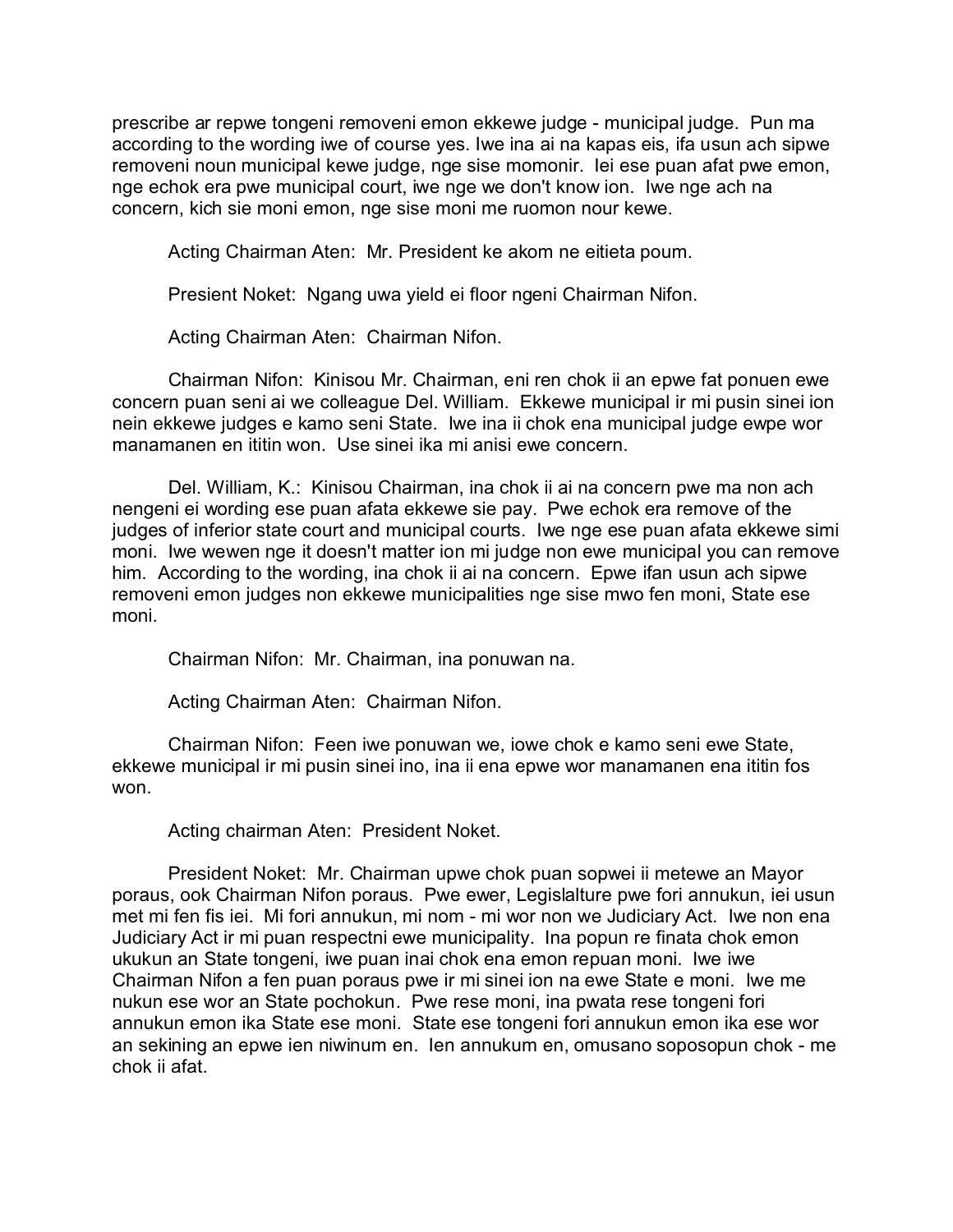Acting Chairman Aten: Floor Leader Harper.

Floor Leader Harper: Kilisou Mr. Chairman, ita upwe ura pwe upwe alilis nge pual kapas eis me esop. Ai alilis ngeni Del. William, ika pwe emochen epwe afat pwe ei metoch epwe apply ngeni chok ekkewe State e monir, Municipal Judge. Iwe simi tongeni amendni ewe Judiciary Act, ach sipwe insertni pual speicfyni ena situation. Iwe nge ai kapas eis, ren meet e tou seni Honorable President me Chairman Nifon. Pwe ewe -kapasen mwo ei ewe State eko awewe ren ekkei municipal government ir mi throw salary through the operation of the Municipal operation fund. Iwe me lon ena ititin esap puan wewen nge State mi moni ewe emon judge me nukun we State mi pusin fundni?

President Noket: Omusano Mr. Chairman use konien - upwe tungor ngeni Floor Leader Harper, epwe kapasen Chuuk pwe usekon nien wewe ngeni an we - ika use chok koon nien rongorong ngeni.

Floor Leader Harper: Mr. Chairman, ai we kapas eis fan iten ei kapasen sie ura pwe iokewe State mi fundni niwinir. Ekkewe municipal Judge, mi pung pwe mi wor pusin noun municipal kewe pual judges on their own governmental system, lon ei constitution whatever. Nge ir mi pual kamo seni pual ei monien State through the Municipal operation, ma e release seni ei State Government me lon ei ma local revenue are ewe ma 8%. Iwe me ikenaie ese pual nom lon tetelin pwe State mi pual moni?

President Noket: Mr. Chairman.

Acting Chairman Aten: President Noket.

President Noket: Ewer ma ii meinisin mettoch monien ma ii government. Nge ma fansoun ena moni a touu ngeni ach kewe municipality, iwe a nom fan nemenien ar kewe municipal ordiance. A nom fan nemenien ekkewe councilun ekkewe municipal ar repwe fori annukun. A ma monien Municipalities ese chiwen monien State. Nge ewe e kamo seni ewe State, seni monien State. Met mi wor ren State, nge fansoun ewe monien State a ainet ekkewe moni ngeni wisen Municipalities, use sinei ika e nom non 40 ika 8%. Iwe iikena ekkena moni a ma no ngeni monien Municipalities, ewer, monien ma ii State, nge ra ngeni Municipalities ra awonam - a wor ar nemenem won. Nge mi pung pwe seni chok ma ii eu source.

Acting Chairman Aten: Floor Leader Harper.

Floor Leader Harper: Kinisou Mr. Chairman, upwe ne mo puan ekis out of order ai upwe ne chok kan ii uwei ai tungor ngeni ai kei Unumon (3) good colleague ar repwene no amendni ewe Judiciary act, iwe repwe specifyni pwe ekkewe - ei situation iei epwe apply ngeni chok ekkewe Municipal judges remi get paid through the State Government Payroll system. Kilisou chapur.

Acting Chairman Aten: Chairman Rosokow.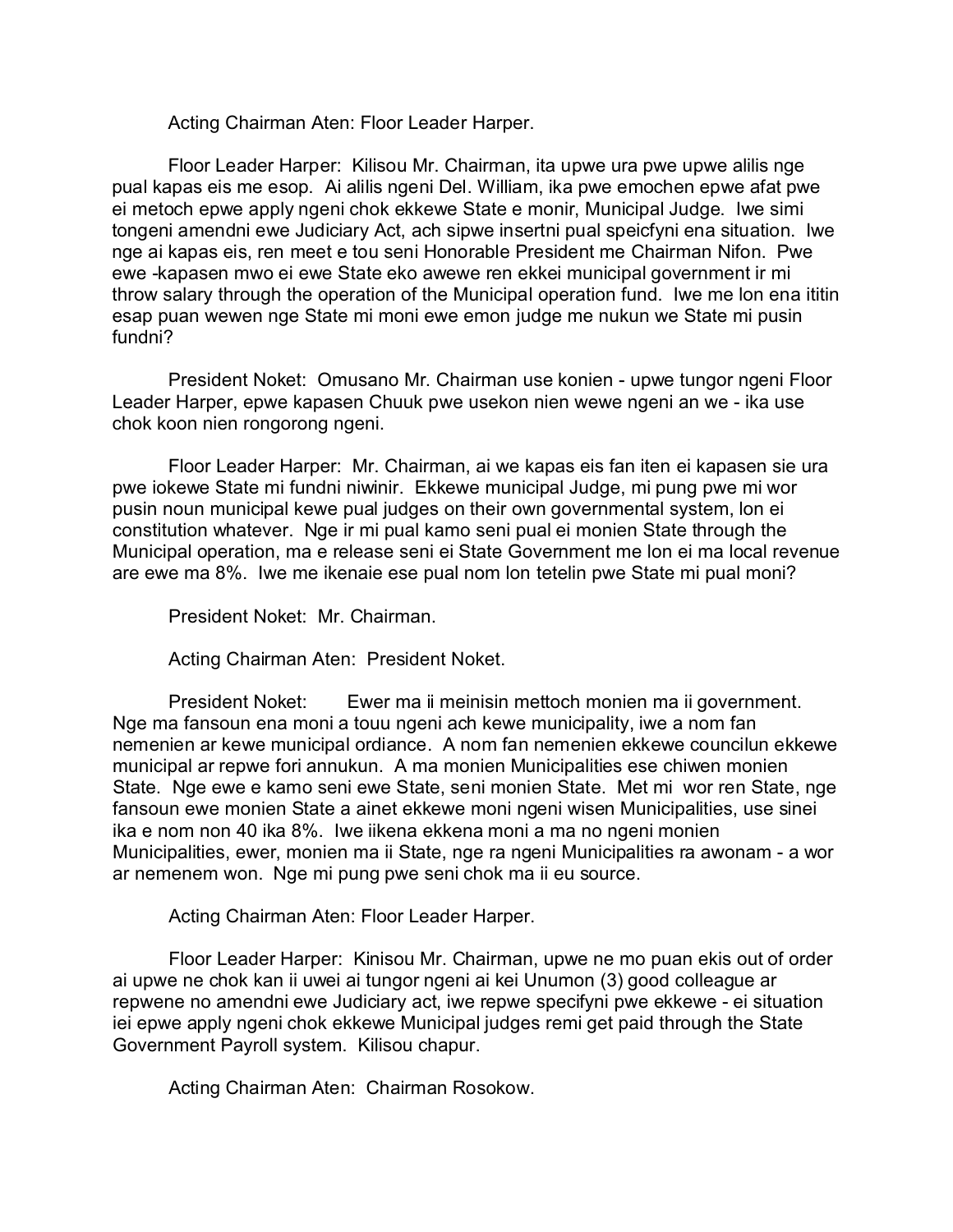Chairman Rosokow: Ngang lon ai we municipality ukan hireni emon judge won pusin ewe 8% Municipal operation. Iwe emon e hire pursuant to this. Iwe eselet ika ewe enabling law - ewe Judiciary Act ika pwe ewe 1990. Nge en 1989. Iwe ai luku ita epwe for ren en, ewe enabling law. Iwe ina popun for sure, en provision iei epwe related ngeni ekkewe mi kamo seni State.

Acting Chairman Aten: Chairman Nifon.

Chairman Nifon: Kinisou Mr. Chairman, ita iwe metewe upwe ura iwe a tou meren Floor Leader.

Acting Chairman Aten: Delegate Sirom.

Delegate Sirom: Kilisou Chairman, ita upwe mwo chok ii fen aisini chienei kei ruomon ra nonom langatam lon ach nan Legislature, ika ra fen mwo proscribe by statute, the appointment and removal of the judges. Ma soposopolon tori - a mwo wor fansoun ouwa fori ekkena?

Acting Chairman Aten: Floor Leader Harper.

Floor Leader Harper: Kilisou chapur Mr. chairman. Ren chok an epwe mochomoch ponuen ewe kapas eis, upwe tongeni apasa pwe ewer. A fen wor lon alluk, ina ewe alluk rekan eita ngeni pwe Judiciary Act.

Acting Chairman Aten: Del. William.

Del. William, K.: Kinisou chapur Mr. chairman, ngang ita iwe ai we kapas eis, nge a ooch pwe a tawe. A ooch pwe a fatoch, pwe ina eu metoch sie ekis nononeniti. Nge ngang ita upwe - eni epwe ekis out of order ai kapas eis, epwe wenewen ngeni ion ma mi sinei. Ekkewe re kamo seni municipal nouch kewe judge esap ikeir ekkewe re sueni ach ei State, fan iten rese angei niwinir.

Acting Chairman Aten: Chairman Rosokow ika en mi tongeni ponueni?

Chairman Rosokow: Mr. Chairman, ren chok ai experience uchok pusin hire nir lon monein Municipal. Ewe 8% operation.

Acting Chairman Aten: President Noket, ika en mi tongeni ponueni ena kapas eis.

President Noket: Mr. Chairman, rese sueni ach ei State, pwe ach ei State e niwinimang ngenir, ren niwinir kewe. Ikenaiir, iwe ra tungor, tungor, tungor, tungor ngeni Legislature, rese akawora, iwe ra tungor ngeni Kapung pwe epwe mwan tungor ngeni Legislature an epwe awora. Kapung a atouu lon an pungun kapung pwe Legislature epwe awora, iwe tori ikenai puan tungor chok nge afen touu pungun kapung. Kinisou chapur.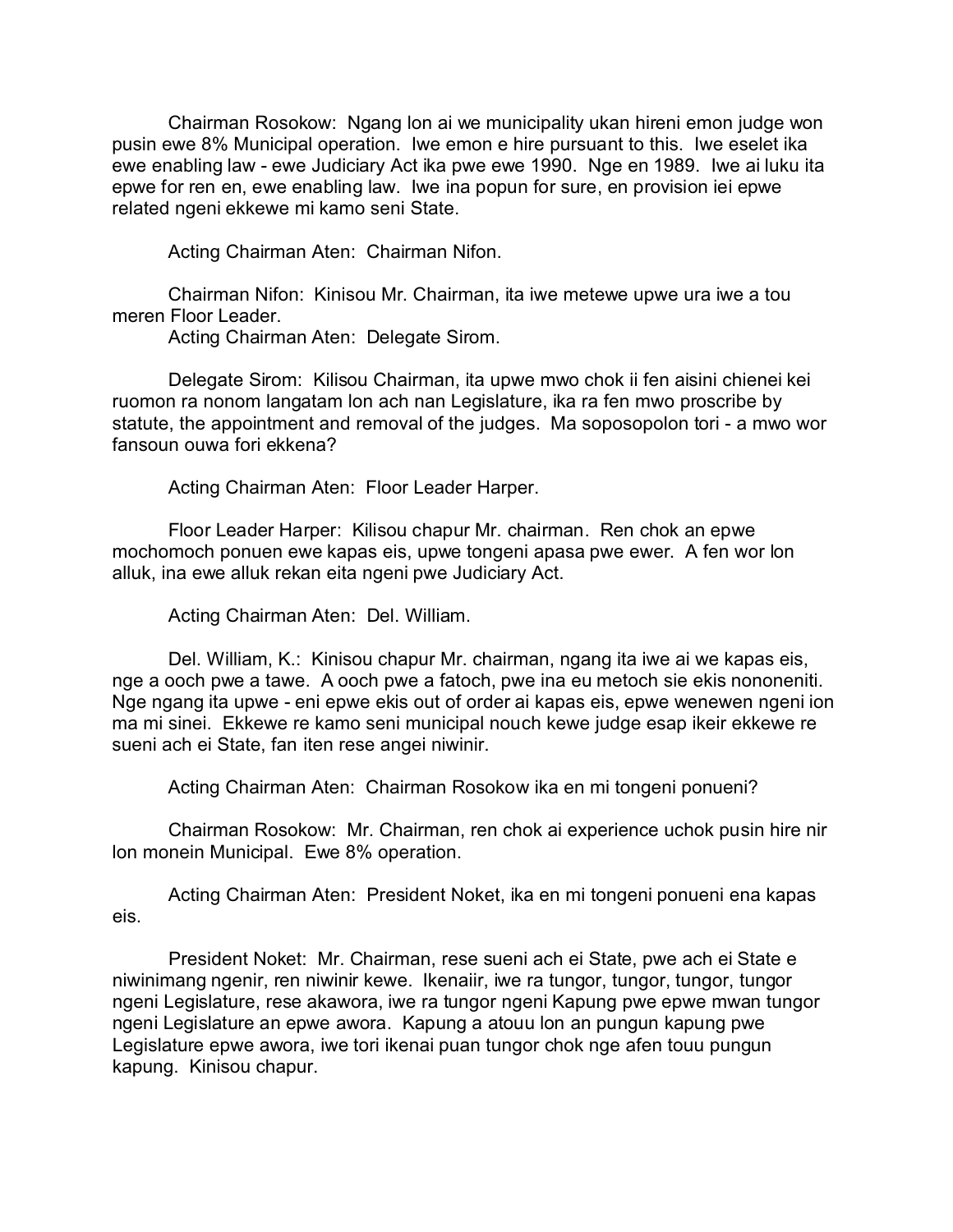Acting Chairman Aten: Sipwe mwo asoso.

COW a asoso. COW a puan niwinsefan.

Acting Chairman Aten: Mwich a puan niwinsefan. Mei wor an president we withdrawl ren an we amendment, iei kich mi chok nomw won. Committee Proposal 3-04CD1, ika ese chiwen wor memef won.

Floor Leader Harper: Mr. Chairman.

Acting Chairman Aten: Floor Leader Harper.

Floor Leader Harper : Upwe pual mwo fori motion pwe ewe rule e requireni written amendment, epwe mwo pual suspended.

Acting Chairman Aten: A wor ewe motion a puan seconded pwe ewe rule won written amendment epwe mwo suspended. Chon tipeew ngeni apasa U, chon rese tipeew apasa Apw. Floor Leader Harper.

Floor Leader Harper: Mr. Chairman, won page 2, line 6, mi wor ai na propose amendment. Murin ena kapas - won ena line 6, murin ena kapas Senate epwe katauu, epwe tolong Legislature. Iwe upwe fori motion pwe ian e appear ena word Senate me lon ena proposal, epwe katauu, ika pwe sise pual kuna me nukun ena eu. Iwe me lukun ena Mr. Chairman, ita u mochen upwe fori eu akasiwin pwe epwe insert eu sakkun language an epwe tongeni awora term ren ekkei justices. Nge lon ei fansoun upwene mwo tungor sipwe mwo asoso.

COW a asoso. COW a puan poputa.

Acting Chairman Aten: Mwich a poputa sefan. Mr. President.

President Noket: Uwa yield ei floor to my good colleague, Floor Leader Harper.

Acting Chairman Aten: Floor Leader Harper.

Floor Leader Harper: Kilisou chapur Mr. Chairman, pual kilisou chapur ngeni nei we very Honorable Mr. President ren ei yieling the floor to me. Iwe lon ei fansoun uwa fori motion pwe Committee of the Whole a recommendni ei proposal fiti fengen me metakewe ekesiwin meinisin, an Plenary epwe consider, I so moved Mr. Chairman.

Acting Chairman Aten: A mokut a puan second pun Committee Proposal No. 3-04CD1 - chon tipeew ngeni ewe motion apasa U, chon rese tipeew ngeni apasa Apw. A passed. Last me won ach ei…..

Floor Leader Harper: Mr. Chairman.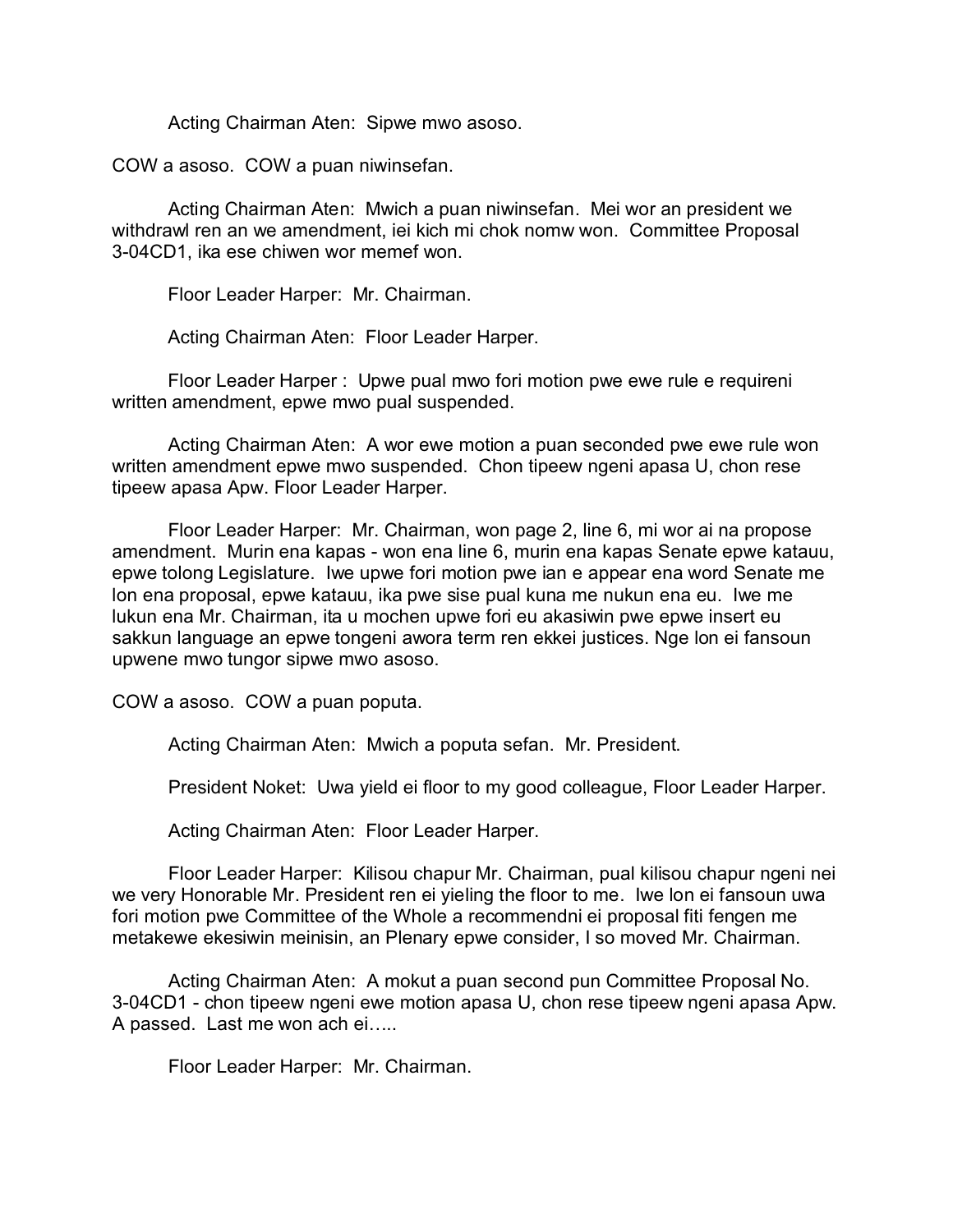Acting Chairman Aten: Floor Leader Harper.

Floor Leader Harper: Mr. Chairman uwa puan fori motion pwe Committee of the Whole a angang won CP No. 3-18. Second.

Acting Chairman Aten: A mokut a puan seconded pun committee epwe angang won Committee Proposal 3-18, chon tipeew ngeni.....

President Noket: Mr. Chairman.

Acting Chairman Aten: Presient Noket.

President Noket: Mr. Chairman mi watte ach angang won ei proposal lon ewe first reading. A wor amendment, a pual withdraw amendment, iwe metei mi nomw iei, ewe wesewesen original with the amendment. A wor intention poraus won met intentionun ei proposal seni met ewe chairman me non ach we General Provision a wor an hearing, fengen me met intentionun ei proposal iei, mi wesewesen afatafatoch lon ei committee report. Ina popun uwa fori eu motion pwe ei COW a recommendni epwe pass ei proposal lon aruuen alea, fiti metekewe intentionun a fen lom lon ewe first reading me report meinisin mi fiti. Second.

Acting Chairman Aten: A mokut a puan second pwe Committee of the Whole epwe report back ngeni plenary - an recommendation ren passage of Committee Proposal 3-18, chon tipeew ngeni ewe motion apasa Uu, chon rese tipeew ngeni apasa Apw. Ika ese chiwen wor met ei Committee of the Whole epwe angang won, Committee of the Whole a asosono.

## COW A RISE. PLENARY A POPUTA.

President Noket: Mwich a poputa iei, sia puan touu seni ewe Committee of the Whole sia nom lon Plenary, lon second reading. Calendar of 2nd Reading, sipwene popouta won ewe Committee Proposal 3-15, upwe tungor ngeni Secretary epwe ngeni kich met - emweni kich won ena eu proposal. Chairman Mino.

Chairman Mino: Esap wor ewe report seni ekkewe - ach we Committee of the Whole akom mwe mwen ach sipwe entertaineni ekkena.

President Noket: Ewer, Secretary epwe chok minangeni kich met porausan iwe sia - pwe sipwe wewe ngeni ewe report ika met -fanasengesin met.

Secretary: Mr. President, CPNo. 3-15, amending Section 7, Article X, of the State Constitution by deleting mandatory requirement of the comprehensive system of medical or health insurance to be established by the Chuuk State Government of all employed resident of the State of Chuuk by deleting the word which is Mandatory.

President Noket: Ai silei pwe mi wor report seni we Chairman. Epwe wanong lon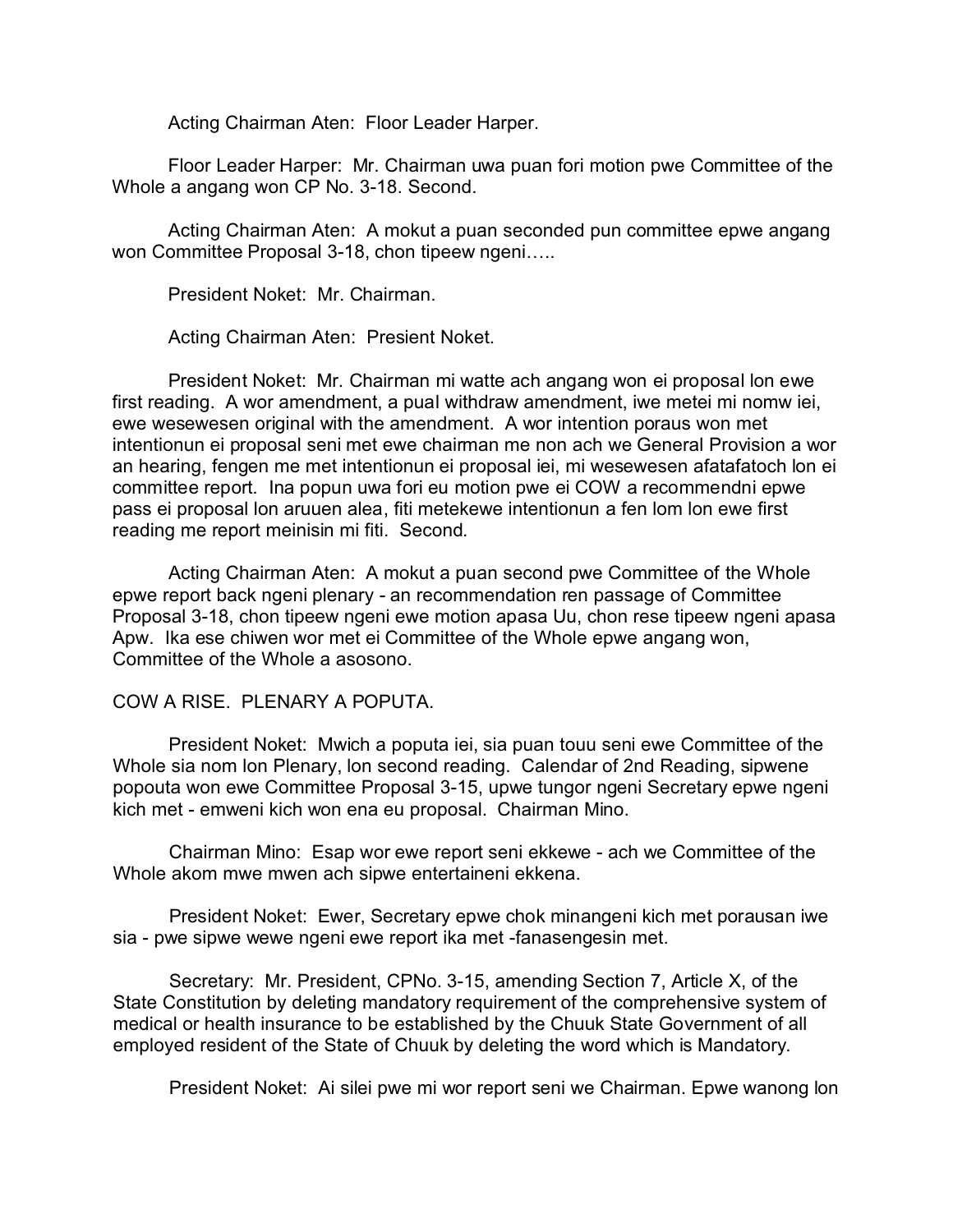ei fansoun - seni we Committee of the Whole. Ika met reportun ewe Committee of the Whole, iei fansoun ren Chairman Stephen.

Chairman Stephen: Mr. President ngang uwa pwapwa puan kinamwe ai upwe etiwa ngeni kich ai torotorongawen report won CPNo.3-15CD1 Draft. Lon ach sia nenengeni fetanin ach we Committee of the Whole deliberation ika discussion won ei proposal, iwe a meen auchea an monun nemwich repwe fat pwe won ewe proposal mei wor nikinikin apposing views won ewe proposal amendment. Ina mwo ika ir mi apposed each other nge in its view mei auchea an convention epwe sinei pwe mi helthy ekkewe views. Esap ren ar rese supportuni ewe health insurance plan an Chuuuk, nge ren ar pwarata pwe ra meen fen mochen ei plan epwe improve for the benefit of the people of Chuuk. Ina wewen mei wor an monun nemwich gentle reservation an epwe nenengenochu fetanin ika nonomun ei propose amendment ren ewe word mandatory. Iwe pokiten ese tongeni table lon Committee of the Whole ewe memef pwe epwe mwo utiwitno ika epwe wor further action, ra witi ngeni lon ei plenary ar repwele awora tungor ngeni committee of the whole epwe recommendni ngeni plenary an epwe mutate pwe ewe CPNo. 3-15 epwe require further action won. Anongonong won auchean me popun ekkewe views me memef mei opposed each other. Nge esap ren ar rese mochen etiwa me aucheani nongonongun ewe proposal. Ren ei wewe, your Chairman ook President ngang uwa tungor ngeni monun nemwich pwe repwe etiwa ewe rule an epwe mwo suspend ewe requiring written report an epwe mwo ketiw. Second.

President Noket: Sipwe mwo ekis asoso.

PLENARY SESSION A ASOSO. PLENARY SESSION A PUAN POPUTA.

President Noket: Plenary a popusefanita. Sipwe mo puan ekis asoso.

Plenary Session a asoso. Plenary session a poputasefan.

President Noket: Sia popouta sefan. Pokiten mei - mwich ra wewe ngeni pwe ewe motonun suspention mei ketiw, ina popun rese objectni we report. Iwe a confirm seni ei - puan pusin ewe chairman a puan pusin fori non motion pwe epwe suspend ewe rules e required written report. Pwe epwene chok report orally chon tipeew ngeni ewe motion apasa U, chon rese tipeew ngeni apasa Apw. Iwe a carry ewe motion. Iei fansoun ewe chairman epwe puan fori eu motion an a ketiw an ewe report pusin.

Chairman Stephen: Kinisou chapur Mr. President, ngang uwa fori non motion pwe mwichenap epwe etiwa reportun ewe committee of the whole, reference to 3-15, Committee Proposal. Second.

President Noket: A mokut a puan second pwe mwich a etiwa ewe oral report seni Chairman Stephen. Chairman of the COW, chon tipeew ngeni we motion apasa U, chon rese tipeew ngeni apasa Apw. A ketiw ewe report.

Del. Sirom: Mr. Pesident.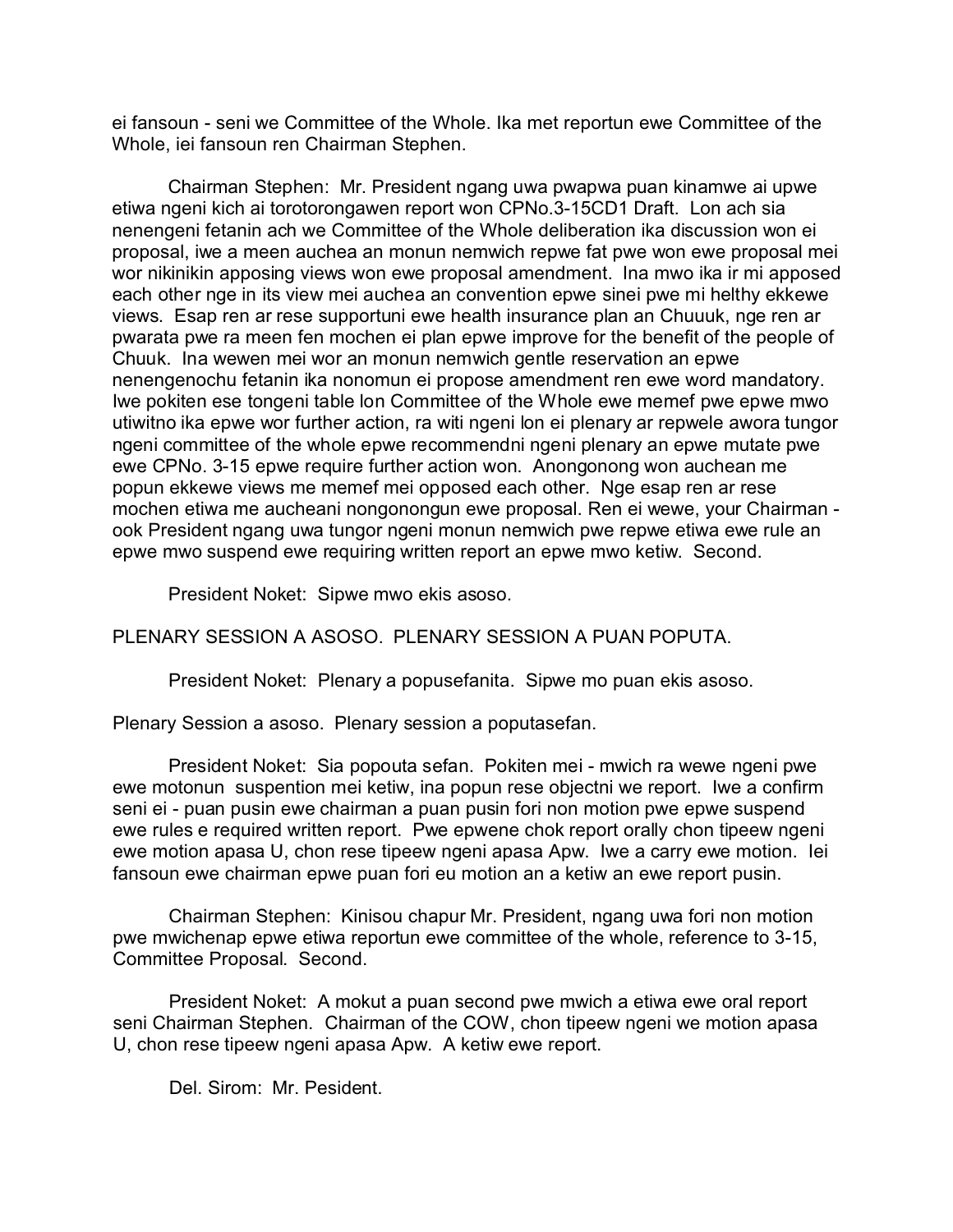President Noket: Del. Tuter.

Del. Sirom: President, kose mochen sipwe mwo asoso.

Plenary a asoso. Plenary a poputasefan.

President Noket: Mwich a poputa. Floor Leader Harper.

Floor Leader Harper: Kilisou chapur Mr. President. Uwa fori motion pwe plenary a etiwa CP No. 3-15 won second reading. Second.

President Noket: A mokut a puan second pwe plenary ika ei convention a etiwa CP No.3-15,fiti fengen me metewe report a report won lon Aruen Anea. Iei fansoun discussion won ewe proposal.

Floor Leader Harper: Mr. President.

President Noket: Floor Leader Harper.

Floor Leader Harper: Kinisou chapur Mr. President, fan iten ewe wewe pwe ach action won ei proposal lon ei 2nd reading epwe witiwitino fan iten sipwe pual seek information an epwe amweni ach decision lon ei 2nd reading. Iei mine ika usap out of order, uwa fori motion pwe ei proposal epwele mwo table lon ei fansoun. Second.

President Noket: A mokut a puan second pwe ei proposal CP No. 3-15 epwe mwo postepone pokiten epwe wor further research ika ren iokan sipwe kokorir, chon tipeew ngeni ewe motion apasa U, chon rese tipeew ngeni apasa Apw. Ewe motion a passed. Convention epwe angang won Proposal No. 3-16. Secretary kopwe mwo amwenikich ren metena proposal a poraus fan asengesin.

Secretary: President 3-16 amendting Article 11 of the Chuuk State Costitution by adding a new section relading to the serveing of tidelands and other disputeded marines areas.

President Noket: Chairman Stephen,

Chairman Stephen: Kinisou chapur Mr. President, iei uwa wesen tingor, an omw we rule en written amendment epwe mwo suspended,

President Noket: A mokut a pual second pwe ewe rule e require written amendment, written report epwe suspend iei fansoun.

Chon tipew ngeni ewe motion apasa uu, chon rese tipew ngeni apasa apw. A Carry ewe motion. Chairman Stephen,

Chairman Stephen: Committee Proposal 3-16 usun chok pwal fetanin ewe 3-15, a men pwaoch pual ouchea memefin, mefinen members, ina mwo ika mwo mi opurar me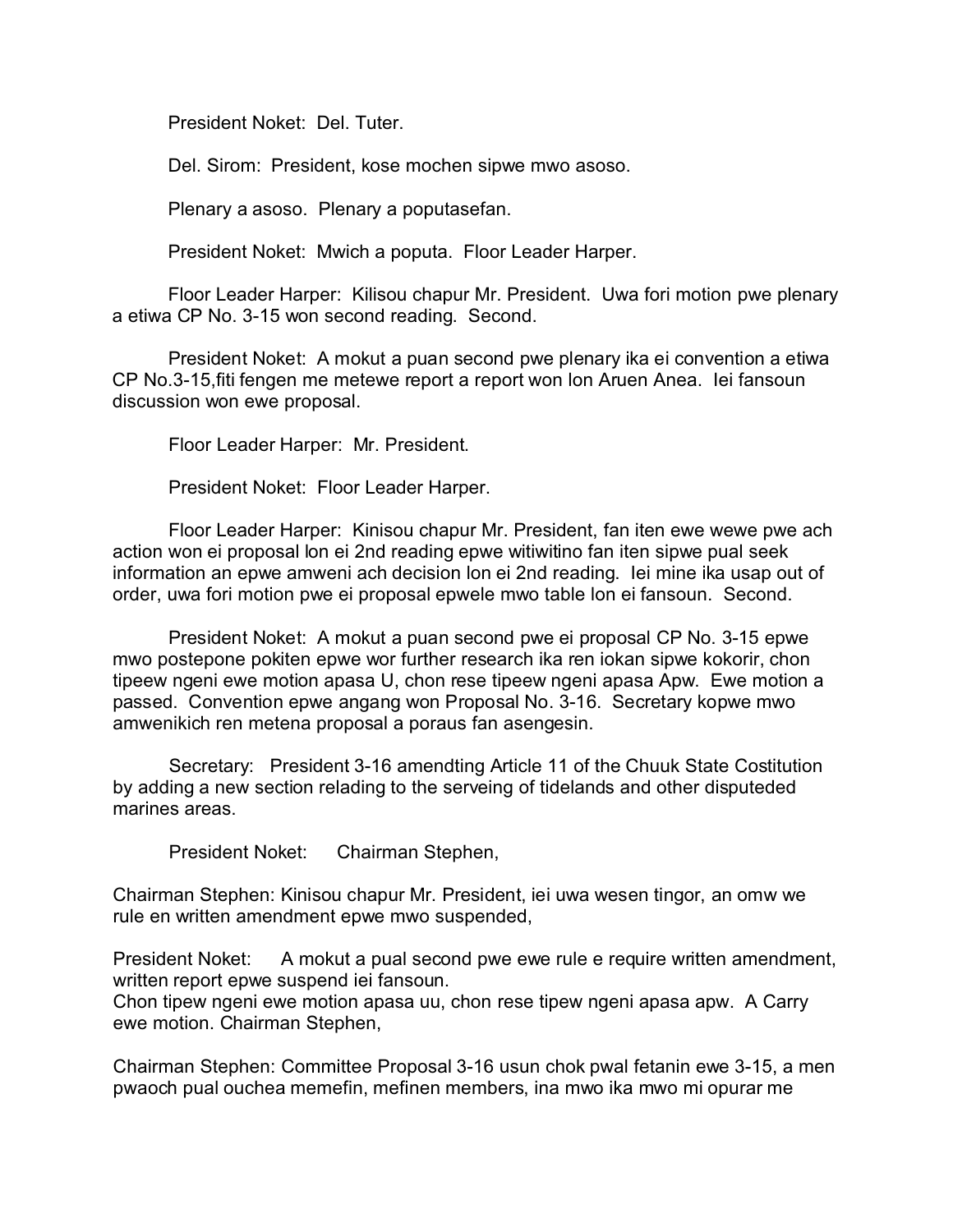akaesopw, ar memef won ewe propose amendment mei fokkun auchea ina mwo ika ese wor uninatural consenses won ewe propose amendment, mei wor ekkewe ouchean popun me wewen seni chok an member osukosuk ren ika epwe fen osukosuka pochokunen legislature fori annuk, ika mi ouchea an epwe tonong ei constitution ika, ei propose amendment, ren na wewe, Committee of the Whole a puwal fokkun menei pual pesei om na sea epwe mut ngeni ei report ika recommendation ngeni plenary session pwe ewe CP.3-16, epwe pual witiwitino angangan me research won, an epwe anisi an convention decision won, ika usap mwan Mr. President ina usun met ai digest-ini ewe delipiration non Committee of the Whole ren ei particular proposal ren ewe Marine Commission, nge mei ouchea an epwe fokkun afatafat angangen me tafaochu annukun ei metoch me non constitution, pun mei wor pual ei Land Commission mei exisisting mei wor memef, ika esap tongeni fen chon kamoronong fannurun annukun ewe Land Commission ika, legisdlature ese tongeni chok pusin fori chok annukun as suppost to an ei convention epwe pual pusin awora annukun non, ren ei popun me wewen, Mr. President, uwa tingor ngeni Convention, epwe ne etiwa ei report won ei plenary session.

President Noket: Kose mochen Chairman fori motion pwe mwich a etiwa om we report.

Chairman Stephen: Kinisou chapur Mr. President, ngang uwa pual fori non motion pwe mwichenap a etiwa ai we written report won ewe Committee Proposal 3-16

President Noket: A mokut a pual second, pwe mwich a etiwa ewe Committee Report lans presented, iei fansoun discussion won ewe report. Ika ese wor iwe sipwe ne uttut won, chon tipew ngeni pwe Convention a etiwa ewe report seni ewe COW, seni ewe Chairman won CP. 3-16, apasa uu, chon rese tipew ngeni apasa apw. A carry ewe motion. Floor Ldr. Harper.

Floor Leader Harper: Kinisou chapur Mr. President, ia fori motion pwe Convention a pass-ini CP.3-16, won ouwan anea.

President Noket: A mokut a pual second pwe mwichenap a etiwa CP.3-16, won oruwan anea, iei fansoun discussion won ewe motion. Floor Ldr. Harper.

Floor Leader Harper: Ika esap mwan ai chechemeni ewe oral report seni Chairman Stephen, mi kapasen pwe ita ei proposal epwe pual ekis witiwitino angangan, ika epwe mwo table fan iten ekkewe ekkoch metoch si mochen sipwe sinei porousan, ren na wewe ika epwe pung met ai chechemeni iwe ia fori motion pwe ei proposal epwe ne pual mwo witiwitino won table.

President Noket: A mokut a pual second pwe CP No. 3-16 epwe witiwitino angangan, chon tipew ngeni ei motion apasa uu, chon reser tipew ngeni apasa apw, a witiwitino ewe proposal. Nampa 3 won ach na agenda na item 9 3-17, secretary kopwe emweni mwichenap ren ena proposal.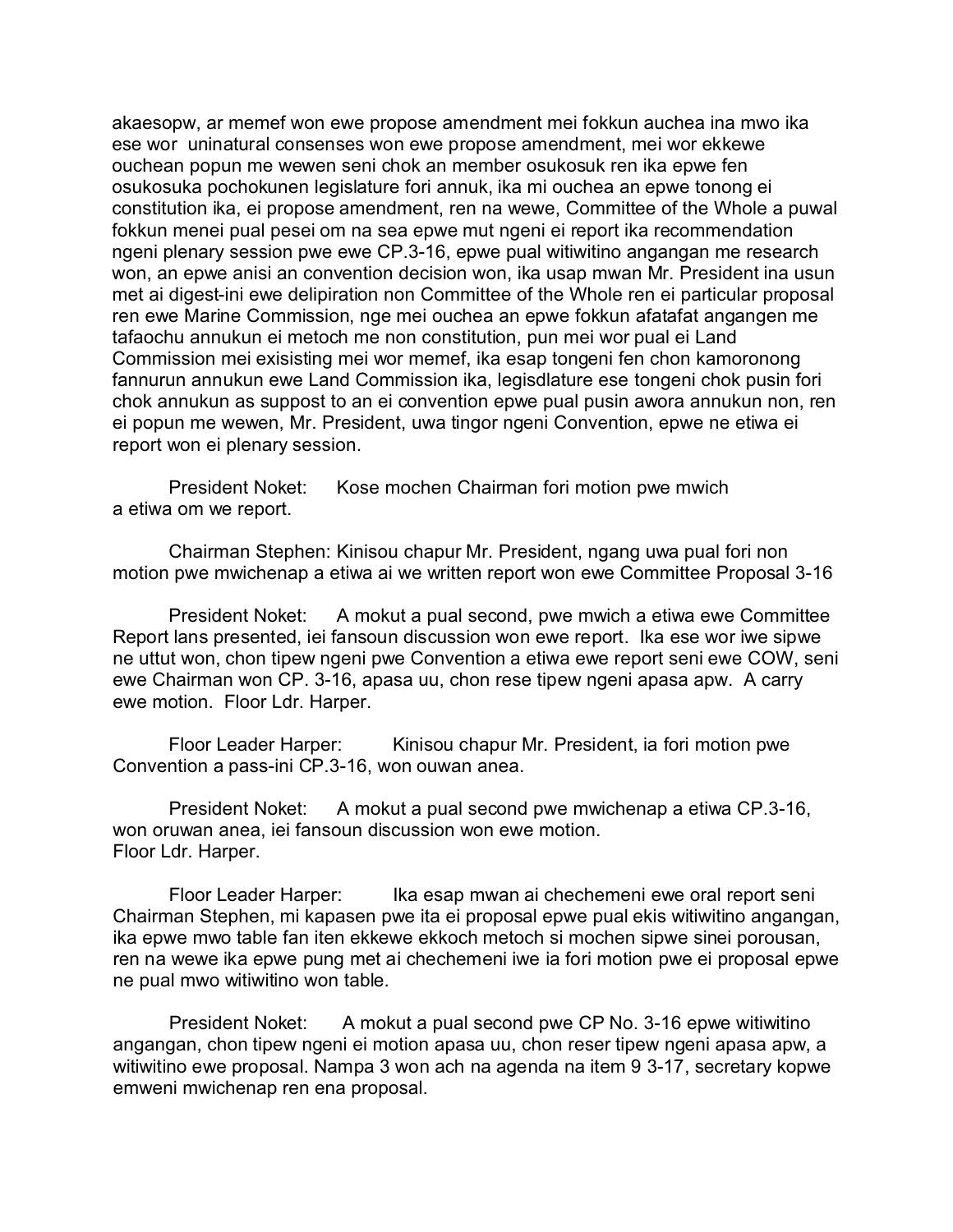Secretary Paul: President, 3-17 amending Article V of the Chuuk State Constitution relating to the Legislative Branch.

President Noket: Vice President Aten,

Vice President Aten: Kinisou Mr. President, upwe tingor pual, wanong non motion pun ewe rule for written amendment epwe susupended.

President Noket: A mokut a pual second pwe ewe rule e require-ini written report epwe mwo suspended, nge seni iei tori an a wes ach ei, ekkei Committee Proposals, ewe motion epwe chok pochokun, ewe amendment epwe pochoku a tongeni report won orally pokiten ew chok ei, kich mi nom won chok ewe plenary won ekkei proposal seni COW. Soposopono Vice President Aten.

Vice President Aten: Kinisou chapru Mr. President, om we Committee of the Whole e wor Committee Proposal No.3-17, fan iten ewe legislative branch, om we Committee of the Whole, epual angang won ruwachu 2 floor amendment, written amendment, echo fan iten e tonong by Foor Leader me Chairman Nifon, epwe ekkesiwin ekkewe members. Iwe mi pwal wor pwal eu written amendment fan iten ewe age requirement under Section 7(a), iwe mei pual wor ew oral amendment ren Section 3(a) epwe cross out ena senatorial epwe chok region, non line 17th. Ikkei ekkei amendments mi katonong, mei wor ekkoch ruu amendments me introducer re mochen wanong non Committee of the Whole, epwap wanong lon plenary, iwe fan iten ei meen, uwa wanong non motion pun, mwich epwe etiwa ei oral report. Second.

President Noket: A mokut a pual second pwe mwich a etiwa ewe oral report seni ewe Chairman non COW won CP NO.3-17,chon tipew ngeni ewe motion apasa Uu, chon rese tipew ngeni apasa Apw, a ketiw ewe motion. Committee Report, a katiw. Floor Leader Harper,

Floor Leader Harper: Kinisou Mr. President, uwa fori motion pwe Convention a pass-ini CP No. 3-17 non oruwan (2) anea. Second.

President Noket: A mokut a pual second pwe mwichenap a etiwa ika passini 3-17, fiti fengen me met ekkewe mi amended non COW, non aruwen (2) anea. Iei fansoun discussion won ewe motion, ika mi wor. Chairman Nifon.

Chairman Nifon: Ai nuku a naf porousen ii motionun non COW ina pwata ngang uwa fori motion pwe a koukutiw anini. Second

President Noket: A mokut a pual second pwe a koukutiw anini won ei Proposal, mwich epwe ekis asoso.

Mwich a asoso, mwich a pual niwinsefan:

President Noket: Plenary a puan soposopono. Chairman Nifon.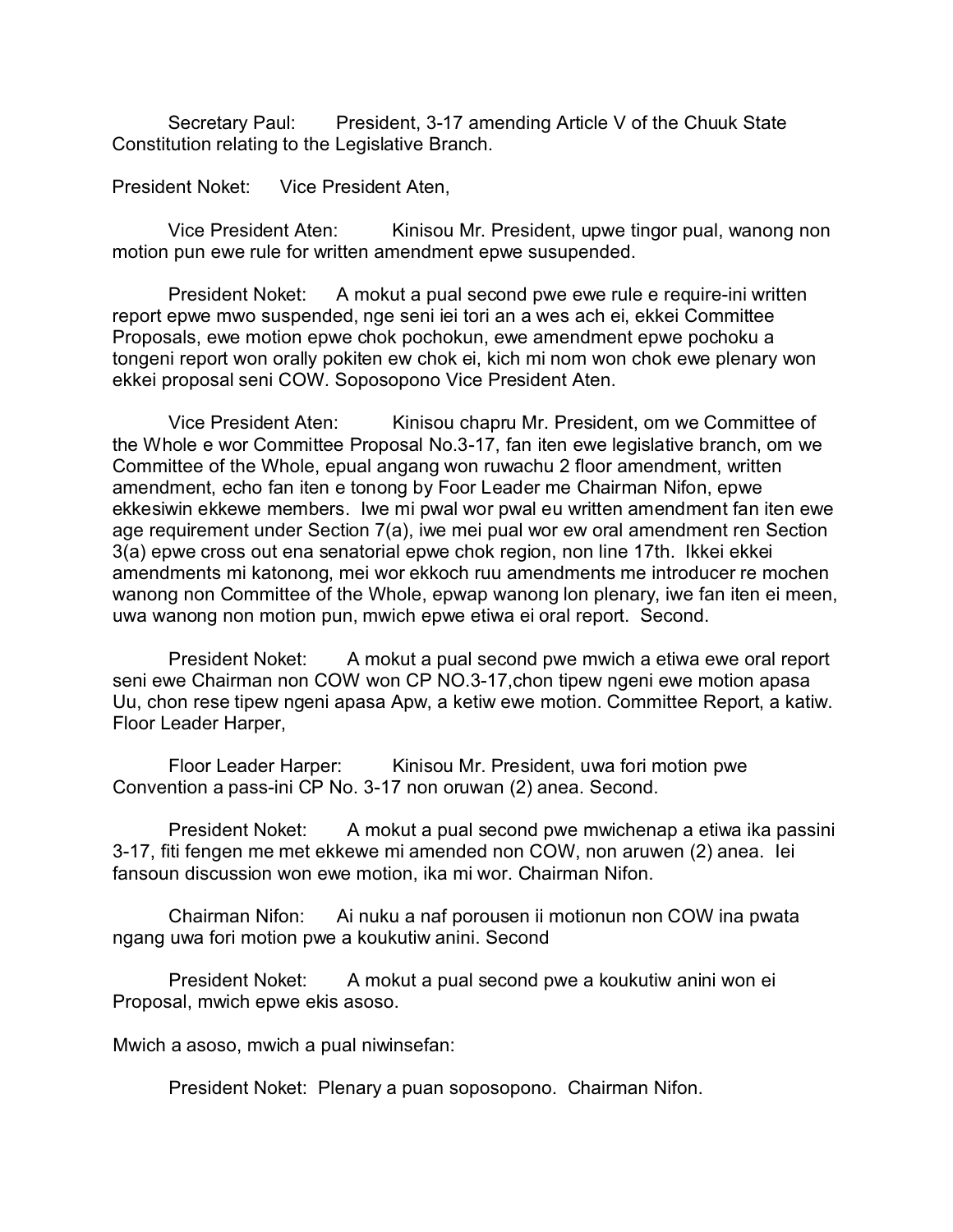Chairman Nifon: Kinisou Mr. President, fan iten mei wor ekkewe 2 acho floor amendment mei tonong porousan non COW, pwe epwe utiwit ngeni plenary, iei mine ngang uwa uti withdrawni ai we, motion pwe epwe koukutiw poraus won CP.3-17.

President Noket: A withdraw ewe motion, Chairman Mino.

Chairman Mori: Uwa mochen, kose mochen sipwe mwo asoso.

Mwich a asosomwo, mwich a pual niwinsefan:

President Noket: Chairman Mori.

Chairman Mori: Kinisou Mr. President. Ena ewe amendment, ita uwa omokutu pwe epwe wor ena amendment fan iten ena, omusano tipis 8© Article 5, epwe kapacheta ekkei fos me nesoponon ena Committee Proposal Section C, ei sentence epwe pacheta mwirin na fos member won line 22 page 3. An increase of salary may not apply to the legislature enacting it. Ina chok ena addition epwe kapacheta.

Floor Leader Harper: Otufichi osupwang Mr. President.

President Noket: Met om na osupwang Floor?

Floor Leader Harper: Ese wor copyn ena amendment rei.

President Noket: Secretary epwe provide ngenuk echo copy. Soposopono Chairman Mino.

Chairman Mori: Ita upwe pual minanong pual ew amendment, Mr. President ita kopwe pual mut ngeni ei,

President Noket: Kopwe fori chok ew chok amendment, meni, esap ina chok ewe amendment ka poraus won? Mei och sipwe take one after another, sise tongeni angei meinisin chok fan ew, sipwe angei ew, sa discuss mwirin pwal ew.

Chairman Mori: I so moved pwe mwich a etiwa, pwe mwich a etiwa, ei written floor amendment fan asengesin Section C, Article 5, non ewe CP.3-17. Second.

President Noket: A mokut a pual second pwe mwich a etiwa ei amendment ngeni ewe 3-17, ai tingor ngeni ewe secretary pwe epwe nampani ekkei amendment, pun sipwe tongeni sinei nouch kei amendment. Iei fansoun discussion won ei amendment, Chairman Mino, kopwe amweni met om na amendment e poraus fanasengensin.

Chairman Mori: Kinisou Mr. President, ei amendment e kon consistence ngeni usun nikinikin non nouch uwe FSM Constitution, ren fan asengensin ewe legislature epwe chok tongeni increase-ini niwinin nge epwe effective ngeni ewe next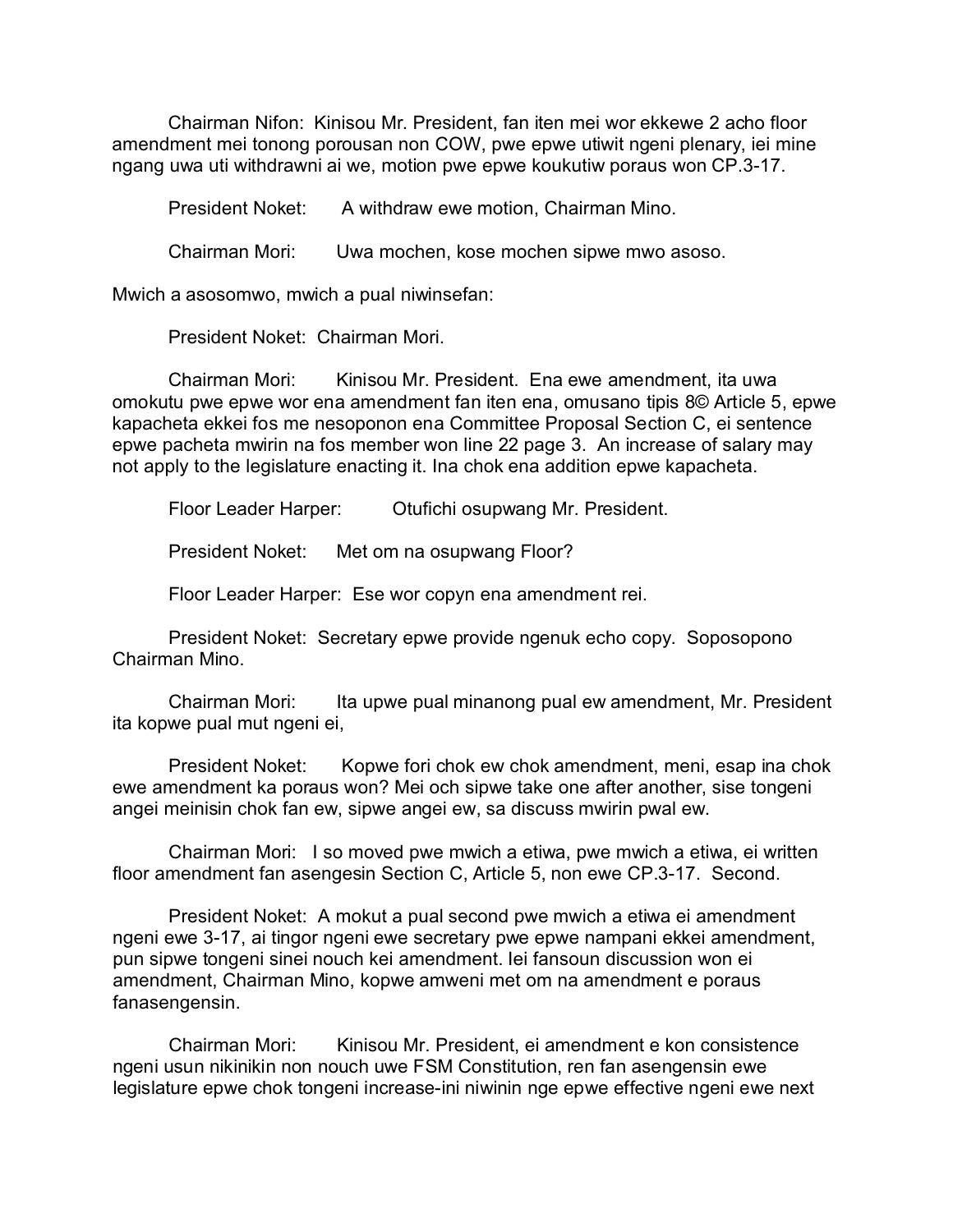legislature. Esap tongeni kuu ewe pusin enacting legislature. Mei pual wor ekkoch pekinon ach reasoning ach sipwe nenengeni pun ekkewe limit ren oukukun niwinin ekkewe officers ika, chon non ach we legislature mei chok stay won ewe oukukun \$2,000.00 dollars maximum, sise pwal atapa, pwe kich mi kuna fansoun an ewe legislature epwe fokkun angangoch and they deserve a raise ai nukun mei pual chok fiti - set ini won ewe question epwe post ngeni aramas non uttut, shall there be an increases in salaries of the Governor, Lt. Governor and members of the Legislature mei chok pual stay ach nuku pwe pual ekkewe framers ir mi pual nikiti pwe ar - uwanong non nouch ei Constitution for some reason, nge met ei chok sa pual mochen pacheta, pun ewe increase ika pun epwe fitata ekkewe procedure me muan ikka ekkena requirement. Iwe epwe no ngeni ewe next legislature sap no ngeni ewe enacting legislature.

President Noket: Floor Leader Harper.

Floor Leader Harper: Kilisou chapur Mr. President. Upwe pwarata mefiei ngeni ewe ekkesiwin, sap ren ai use tipew ngeni met mochenin ewe akkesiwin, nge ai nenengeni pwe mi unnecessary ewe akkesiwin fan itan lol ena Section C, asetan kena, ina mi fer kapasen, pwe ika pwe epwe wor request ren niwinin governor me member of the legislature, iwe ewe unusen election epwe wata won ballot otun uttu. Iwe aramas repwe uttut won, iwe fansoun a pass, iwe ina otun epwap tongeni wor manamana, iwe mi fat, pwe ena fansoun uttut, epwe sereni uttutun pual nouwis, iwe ina atun ewe next legislature epwap receive ewe increase in salary. Inapwata merei emi unnecessary ewe akkasiwin pwe ekkoch aniwini metenan mi fer affat me asan.

President Noket: Chairman Mino.

Chairman Mori: Kinisou Mr. President. Ekkoch ekiek fansoun ach pachenong ekkei ewer mei pung epwe nikinikin redundant, nge an epwe tetenitiw. Nge ikkei ekkewe ekkoch enforcement cross si mochen ach sipwe wanong, ren an epwe epeti met ese ponuweta. Pun ika ewe salary epwe keki, ren ach we legislature, ai nuku a fen ii keki fan fitu. Nge ei question esemwo poste ngeni aramas ar repwe uttut won. Ina wewen ei sentence a kapacheta ren ei amendment a kapacheta ren chok an epwe kapachonong ren ekkewe protection ika enforcement process fan asengesin nouch ei Chunap. Kinisou Mr. President.

President Noket: Floor Leader Harper

Floor Leader Harper: Omusalo, sap faniten ach sipwe afiu ika metekan, ngang won winikapei ngang mi pual ii tipew ngeni met enan mi nonom ren delegate Mori. Iwe nge ai nenengeni by simply putting this to the -- inserting this amendment, iwe ise nuku pwe epwe resolve-uni metenan mi silei me met mi kuna. Pwe ei current language non na Constitution imi fer requireini an epwe wor, an aramas repwe uttu ika approve-ini increase of salary ngeni ekkewe nouwis. Iwe nge usun ma met mi fen pwarata pwe, ese fifis tori ikkenai, iwe merei esap ina ena osukosuk. Pwe ika mwo epwe tonong en akkasiwin, epwe passed, iwe legislature mei tongeni chok pual fori met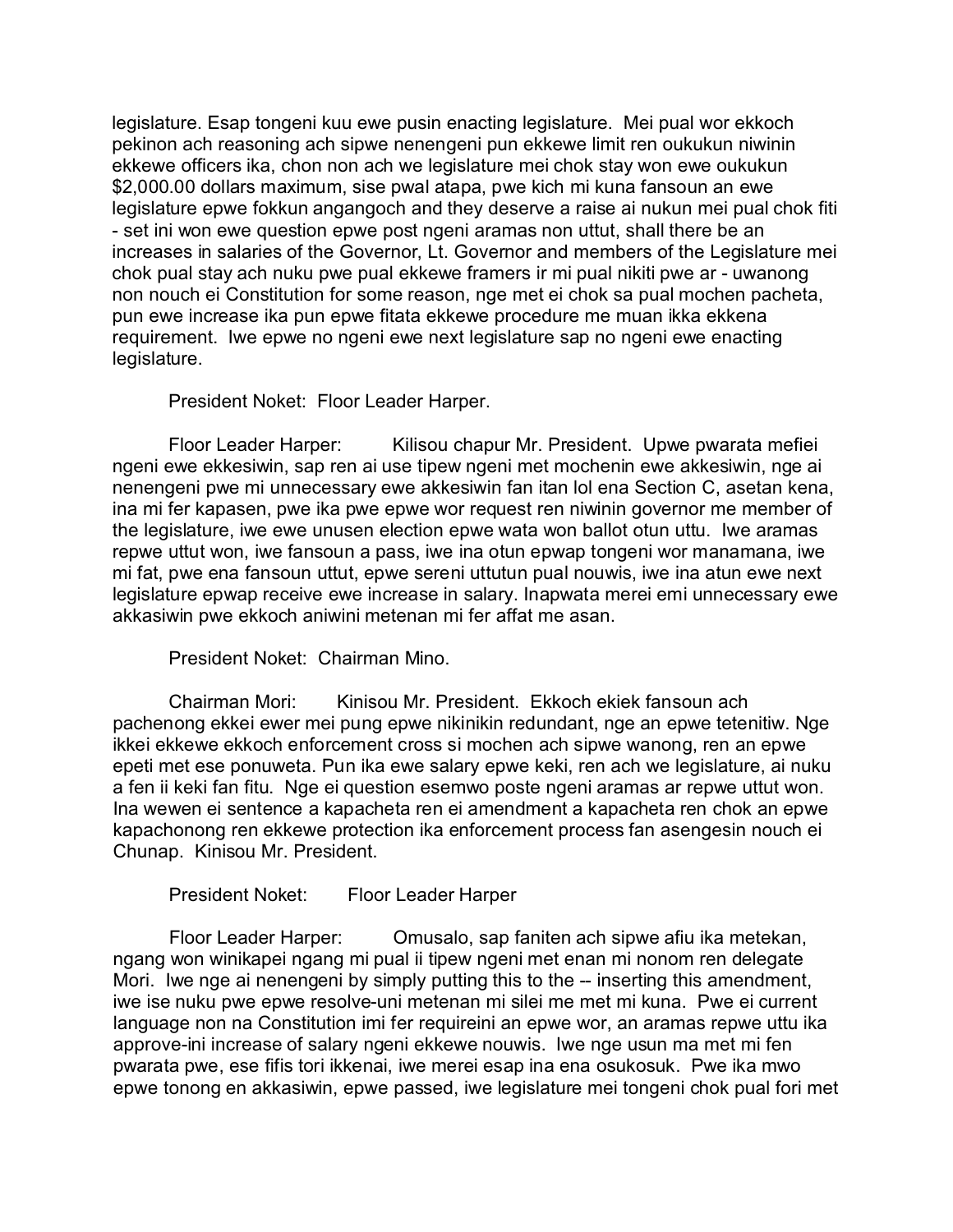ei refori, anongonong won ma ir mi sinei met kena pual nipwakingaw non ekkena sokopaten Annuk me ei Constitution, pwe ei Constitution e kapasen epwe tota won uttut. Iwe nge met ei ei amendment e tonong, wewen nge epwe ura ara pwe mwurin an a approve me ren aramas, iwe ina atun, ewe legislature enactini ewe increasing salary esap receive. Iwe nge use kuna epwe ifa ne atawei ei osukosuk ir refer kuna non ei fansoun.

President Noket: Chairman Stephen:

Chairman Stephen: Kinisou Mr. President, ngang upwe omusomu ngeni ai kewe ruwomon 2 calleques ika usap anisi emon neir, ika upwe anisi emon neir won met ei upwene tonong won. Nge upwe kanpan chok ita referr-uni ach attention ngeni Section A Subsection A,of the same Section, ena era except that limited by this Constitution, members of the legislature, received salary as prescribe by statue. Iwe ita kan ai pusin nafangaw ne awewei nge niwinin, senators ma epwe nom non Annuk. Iwe ina ai na ekis depart ai kapas seni ewe Proposed Amendment fan ei, nge ita ma ai awewei, pwe niwinin salaries, epwe prscribe by statue, iwe legislature epwe wisen fori ekkewe Annuk. Nge use sinei ika en Propose Amendment, ururun epwe fen nom asan en ika? Pun mei pung pwe en Subsection C, e era upon request, ren ewe mongungu ren an epwe wor increase me ren aramas, ewe ongungu ina ew major chest of this subsection C, ewe ongungu an aramas ika epwe wor keki nge esap more than \$2,000.00 dollars. Iwe omusano ina chok kan pual mefiei na kiniosu chapur.

President Noket: Chairman Mino,

Chairman Mori: Kinisou Mr. President, ai nuku upwe fosun ren met nikinikin nouch ei Constitution iei, pun use tongeni ai upwe fosun ren ika pun epwe pass ika esap pass ei amendment meinisin, ren ikkenai, general election mei fis, nge members of the legislature ir mi chok continue on ren ewe Senate, for instance, ika pwe epwe wor ew utut, ren nan question epwe tou seni an members of the Senate will, uwa withdraw ni ai we statement pun a rukono.

President Noket: Won Proposal 3-17, iei fansoun soposopono poraus won ei amendment. Chairman Mino.

Chairman Mori: Kinisou Mr. President, an epwe fatafatoch uchok porousan ach na amendment ngeni ena amendment, ngeni ewe uti upwe mwo chok atetennochu ekkei amendment. Ach na amendment won 8C, fanasengesin an epwe amend-ini ewe Committee Proposed Amendment won na chok same section. Ei amendment fan iten esapw wor salary increase mei apply to the legislature, e enact-ini ewe increase, ren tetenin, an epwe pual fatafatoch, fansoun an epwe tou ewe question ngeni voters ika pwe epwe wor increase ngeni Governor, me Lt. Governor me members of the legislature nge a passed me ren aramas, iwe a no ngeni ewe legislature an epwe enact-ini ewe increase. Iwe ewe Legislature e enactni ewe increase esap receive ei, nge ewe following legislature epwe wisen receive ewe increase, ina na propose amendment, aweweochu.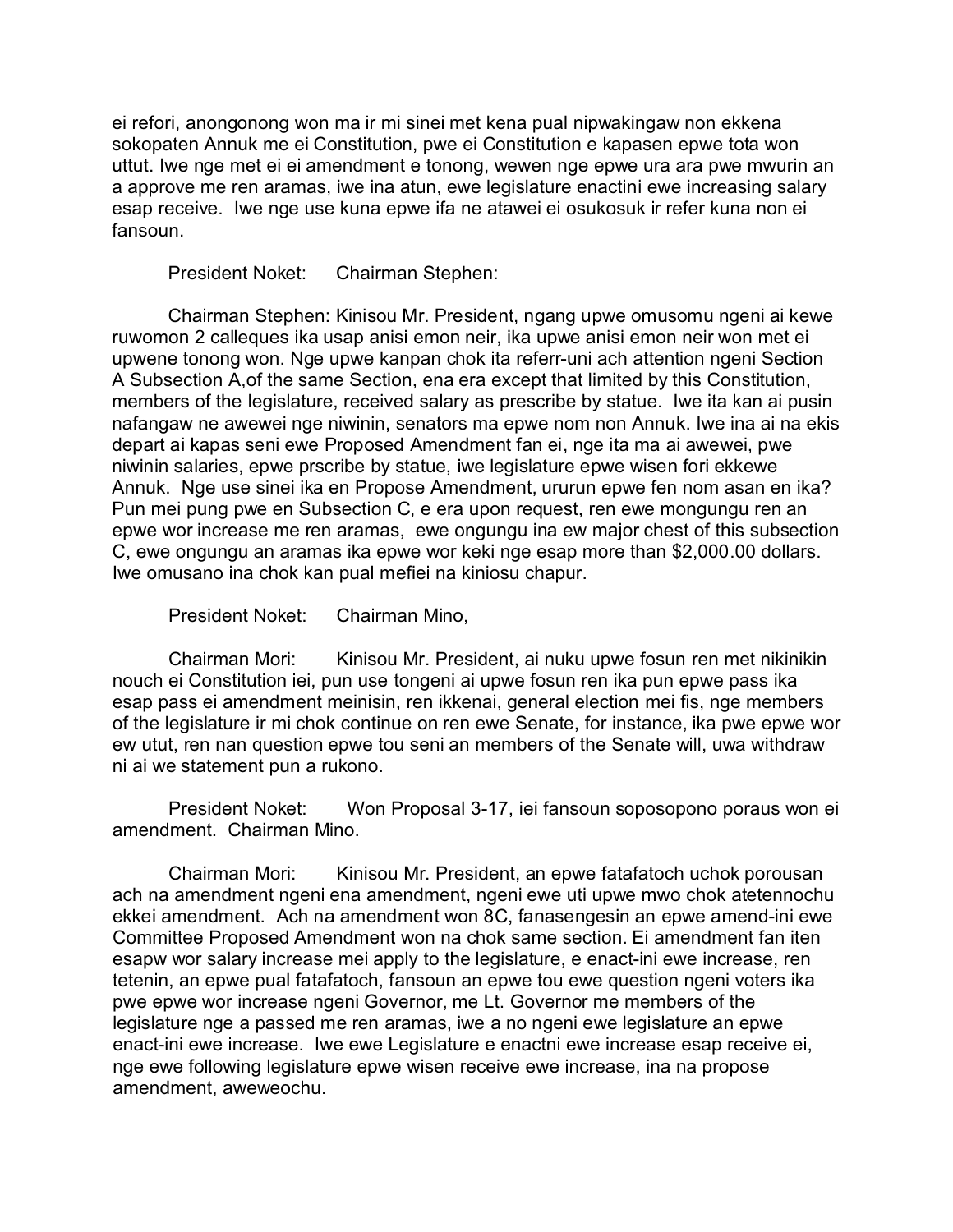President Noket: Floor Leader Harper,

Floor Leader Harper: Kinisou chapur Mr. President, kinisou pwe a fokkun wor ai weweoch, ren ewe akkesiwin, ew chok, use pual kuna namotan, ewer eni epwe namot pwe io kewe re fori ewe annukun ewe increase, esap kuu nge met ei situation e fifis ikkenai, use kuna pwe mi tawe. Ei legislatue ikkenai, mei tongeni, increase-ini niwin less than \$2,000.00 pwe ese pual require an epwe pual tota won uttut, but they can keep increasing en amount which is below \$2,000.00. Iwe nge ei, met namotan ewe epwe pinepin seni ewe legislature epwe enactini en \$2,000.00 an resapw angei. Ika ra puan increase-ini niwinir won \$1,000.00, \$1,000.00, \$1,000.00, \$1,000.00 iwe epwe ifa usun me ikkenaie. Iwe ina popun merei, usefer kuna ochu namotan pwe usun met ei ngang mi kuna ikkenai, usun nge ese tawe, nge ika pwe ina ochean, an chok epwe no ngeni aramas ar repwe uttut won ewe increase won ewe \$2,000 or more, iwe I'm confortable with the amendment. Kinisou chapur Mr. President.

President Noket: Chairman Mino

Chairman Mori: Kinisou, President, ai nuku, usun ii sipwe ne fen, aro fen, uu fengen iichok, nge esap seni ena pwe ren an epwe wor weweoch. Ai nuku exactly that's what it will prevent, ew small increase, ma iwe floor leader mei apasa pwe epwe less than \$2,000.00 increase, iwe ra pual angei, ra puan angei, any increase, an increase of salary esap tongeni no ngeni en enacting legislature, iwe pual mei affat non nouch ei Constitution, nge resap tongeni exit \$2,000.00 so any increae below \$2,000.00 it may 100.00 dollars, esap tongeni unless it's post to the people ren ei existing iei ren ar repwe tongeni approve-ei. Iwe ren the question ika pun met namotan nge epwe no ngeni general election iwe enan next legislature epwap recive ei, pun in usun fen nikinikin, aramas repwe fen approve ie non uttut. Nge ach ei present setup iei, mei wor part of the Legislature repwe stay, ren ewe Senate. Mei wor general election after 2 years, ionan next legislature epwe tonong ika epwe chok inan usun nge esap tonong en iwe, epwe pual chok, senate epwe pual chok angei.

President Noket: Chairman Stephen,

Chairman Stephen: Kinisou Chapur Mr. President, eni ika sii chemeni earlier ngang mei focusni, sotuni ne focus ach attention won subsection A, pun ina e deal ngeni salary of the legislature prescribe by statue. Iwe mechanics ika details of this epwap pusin nonom non ekkena statue, non language, nge ren subsection C, iwe mei brought-up ewe osukosuk. Met namoten en section ese self executive pun aramas rese mwo fan ew ar repwe practice-ini ei men. Iwe nge sa fen pual add on another enforcing clause nonochok me ese fen pual tawe. Nge ngang won winikapei, ufen mochen ai effort me ai angng epwe wesewesen epwe solve uni enan osukosuk inan. Pun increasing in salaries mei ma rampant every term ir mi tongeni chok pusin increase-ini ar salary legislature. Iwe u resin amasa fengeni an Floor kei me Chairman Mino, osukosuk anongonong won ai ei pual pusin osukosuk, ina wewen ngang upwe tingor sipwe nengenochu, subsection A, and subsection C, try to distingwish them carefully. Pun ena increase on salary, by referendum of the people esamwo fis fan ew,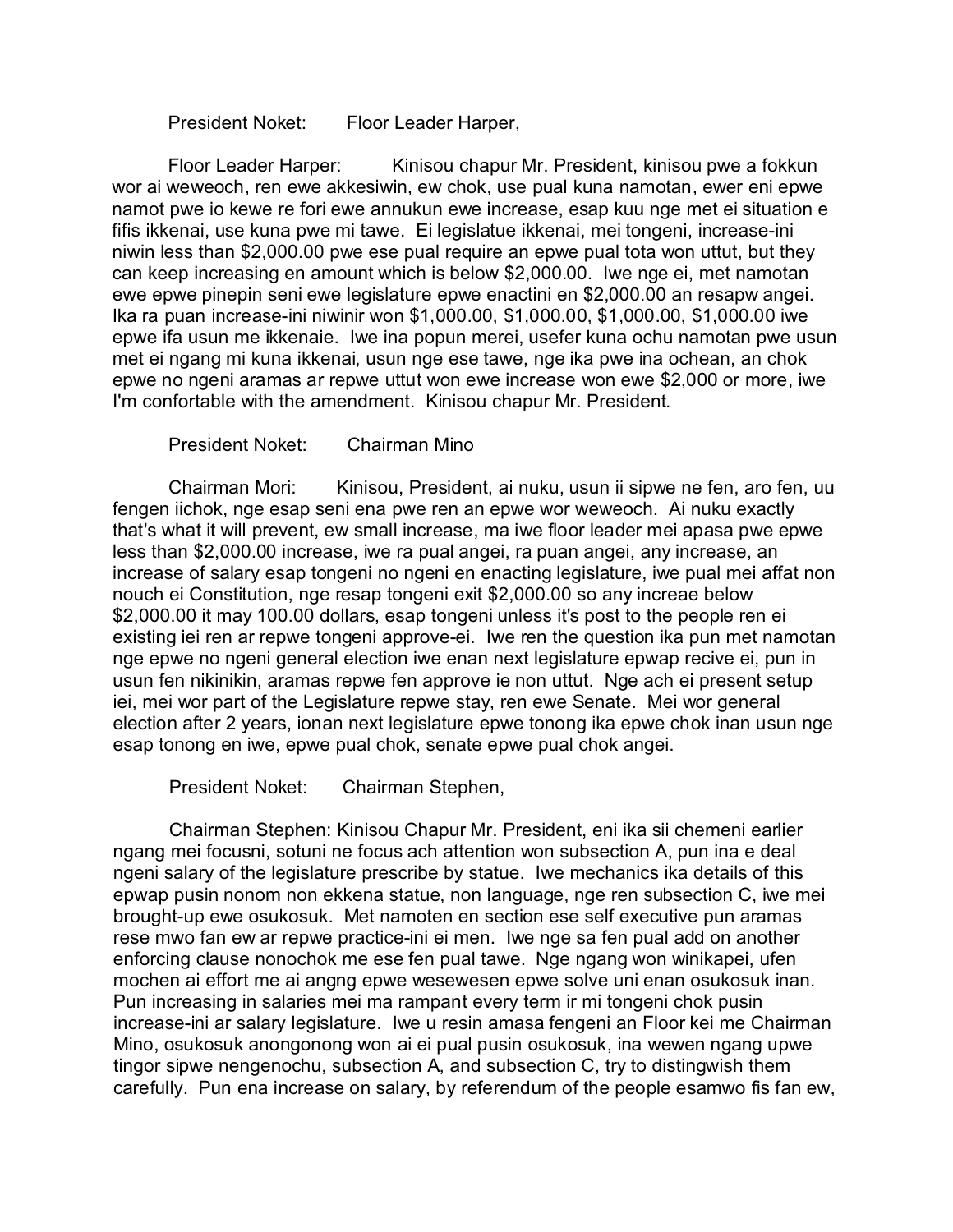nge yet mei chok sky-jackita niwinin legislature, every term, every year, ita ina ena sipwe fen pual nenengeni. Nge use ii - use ii opposeuni ei floor proposed amendment won subsection C, u mochen epwe properly situated nenien en fos ien. Ngang won inisi use mo kuna nenian me won en. This is - en ongungu ika epwe wor increase. Iwe nge for the last 10 years ese mwo from practicality stand point ese enforce en subsection C fan eu. Iwe ach sipwe fen focus ach amendment won subsection C, iwe wewen puan onopanong chok metoch esap executed. Kinisou Mr. President.

President Noket: Ese puan wor emon me mwen ach sipwe utut won ewe amendment. Mr. President.

Delegate William, K.: Ewer, kinisou chapur Mr. Chairman. Ngang ua meen ii ma puan sani ei meen nge eu chok ai osukosuk ren ena same clause ena re insertni. Ena an increase of salary may not applied to the next enacting, epwe ifan usun an epwe ochokun en mettoch nge mi feen ngeni ewe Legislature an epwe increase not to exeed \$2,000.00. Lon en wording merei nge ese - ese ma wesewesen minauu ika metewe epwe fis. Ika mwo one penny, iwe nge epwe puan tongeni tonong lon en - ita ururun ma ika pwe epwe ien ukukun - ururun en fos. Nge merei pwe epwe challangable ika pwe am oupwe increase, am mi tongeni challengeni en ukukun.

Floor Leader Harper: President, kose mochen sipwe mwo puan eksi asoso.

Plenary a asoso. Plenary a poputa.

President Noket: Mwich a poputa. Floor Leader Harper.

Floor Leader Harper: Ewer kilisou chapur Mr. President, upwe chok puan sopwelo ai usekon puan nien tipeew ngeni ewe alapalapen akasiwin ren puan eu popun uwa puan kuna. Ngang won unukapei ngang mi silei pwe usap namotam lon ewe wis, usap silei ika nesor chok uwa kan puan maa. Iwe iokona repwene tolong repwene siwiliei. Iwe nge uwa kuna unfairness ren ei alapalapen akasiwin. Fansoun aramas ra fer utut won pwe ra tipeew ngeni pwe epwele mwar increase liwinin Governor me Lt. Governor, me members of the Legislature nge ese kuu ir repwele tolong me murin chok ewe election, nge epwe kuu ekenan murin. Iwe merei a men wesewesen unfair, ra fer serve nge rese angei metewe aramas re ura pwe repwene angei. Nge pwata repwe witi ekenan, meta sakonon ekenan me ekkei ra fer serve lon ei fansoun. Ina mine ngang upwe tungor sipwe ekiekin nikitano mwo ena ekesiwin, sipwap puan nengeni ma fer eu alapalap epwe fair, sipwe fer unusen eliminateni esap mwo nge wor ekis increase lon fansoun me fansoun. Kilisou chapur.

President Noket: Chairman Mori.

Chairman Mori: Kinisou a meen ii puan weweoch ren ekkewe awewe a puan tonong me memef. Upwe puan omusomus ngeni members pwe titipei nge ei meen ika ufen sinei nge epwe iei usun koon nien interest won iwe upwe wanong non ewe COW. Iwe nge a fen nikinikin nge puan eu watten controversy. Puan mefiach chok ren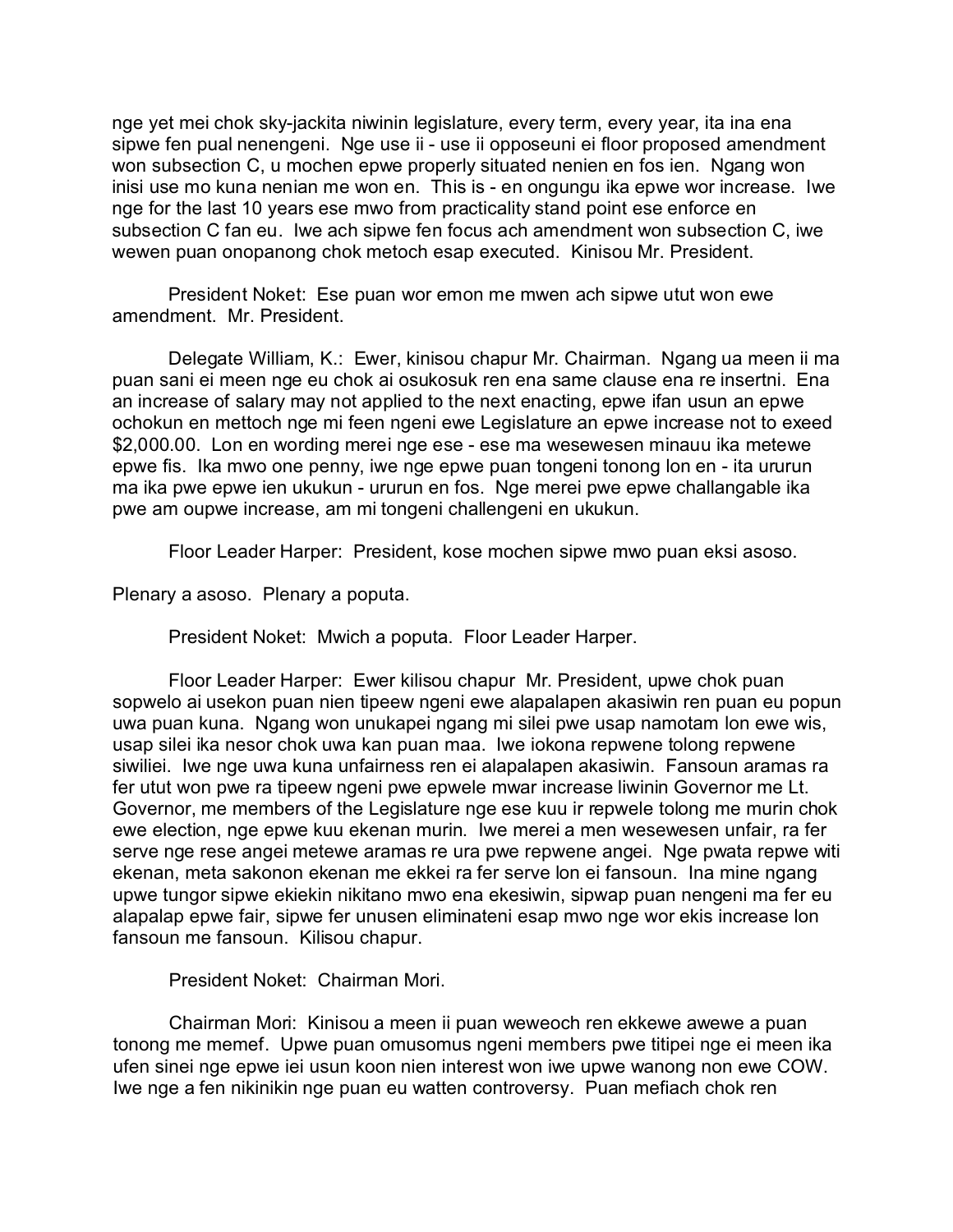increase in salary, mi puung ii maa increase ekan anongonong won merit, performance me metekenan. Nge ita ach nenengeni pun fansoun Legislature ika Governor ra nenengeni ika a koon nien ma kukun niwinin ekewe Senator me metekenan, Governor, a need an epwe puan increase, iwe epwe increase. Nge ren chok nikinikin inet fansoun iei sia wanong non. Ika pwe esap solveni ekkei osukosuk iei, ika met osukosuk epwe esenipato me murin, iwe nge this is the best ach nenengeni puun epwe anisi - epwe ekis anisi ren metekewe osukosuken increase. Ika aan ion nenengeni nge epwe euu watten issue ren - fen chommongun increase ika mwo pwe epwe kukun nge at least epwe constant ei procedure ren an epwe ifan usun ren an epwe tongeni receivei ekkewe increase. Esap eii meen ese intent an epwe stopuni, esap puan ren an epwe feen oouku met ururun penefit ren eu Legislature mi fakkun angangoch, nge epwene noo ngeni eu puan me nukun. Nge ei e anongonong won ika puun ewe Legislature a kuna nge a koon nien kukun niwinin ekkewe maa Senators me Governor iei epwe plan-uu non the following - epwap effective lon ewe following, next Legislature. Ina chok Mr. President neman ii a naf met ukukun met upwe tongeni wata won ei, sap ren ach sipwe angawa met benefit epwe kuu ewe enacting Legislature, nge ren chok puan ekkoch ekkewe me nukun ena. Kinisou Mr. President.

President Noket: Delegate William, K.

Delegate William, K.: Ewer, kinisou chapur Mr. Chairman, ai nuku uwa nenengeni met sia poporaus won sia koon fen touu seni met auchean ach we poraus akoom won ach sia anganga ei Legislature. Ach we etipeew fengen won meinisin, sipwe anganga ika epwe unicameral or bicameral. Iwe kich meinisin sia tipeew pwe epwe unicameral. Iwe sia puan tungor fengen pwe sipwene angang fengen won numbers. Iwe iei sia angang won numbers nge uwa nengeni nge sia nununo seni met ewe kich mi fen ani etipeew me akkom. Pwe epwe mecheres ach angang, pwe usun nge sia tuuno, tuuno ee, sia tuungeni ekkan mettoch a koon feen aweires. Ngang use - President, ngang uwe fiti ai we colleague, ren Floor Leader Harper, sap ren am seni Legislature nge u kuna nge mi pung pwe mi unfair ngeni ewe next election, next members of the Legislature. Pwe ika pwe am uwa pass - a pass ewe meen non 2005, iwe a effective, etto non enan - non ewe March kose angei. Pwe wewen nge non enan next epwe keran benefit ngeni iokenan re tonong. Iwe ai nuku nge ei proposal efen puan nifinifin, ese ngeni ekkewe - iokewe refen pekus ngeni. Pwe wewen nge iokan re tonong iwe re touu nge ra sewapo, rese angei met niwinir ma ar puan pochokun non en fansoun. Iei popun Mr. President uwa meen aneanei pwe amwo kich sipwe chok focus won metewe sie ani tungor fengen mwe mwen ach we nom Legislature. Sie ura sipwe angang ika epwe unicameral ika bicameral, iwe sia anganga. Sia puan tungor fengen pwe sipwe anganga ika fite numbers sipwe anganga, sia puan anganga. Iwe nge merei nge sia koon puan tuuno, tuuno, tuuno, ina pwata sia end up epwe fen osukosuka ei unicameral. Pwe ren ekkei metoch sia puan tunongei. Nge ii ita ururun sisap koon upan ii tunongei ekkan. Pwe mi mecheres, mii set lon en Constitution. Kinisou Mr. President.

President Noket: Ika ese puan chiwen wor chon memef, iei sipwene - Chairman Mino.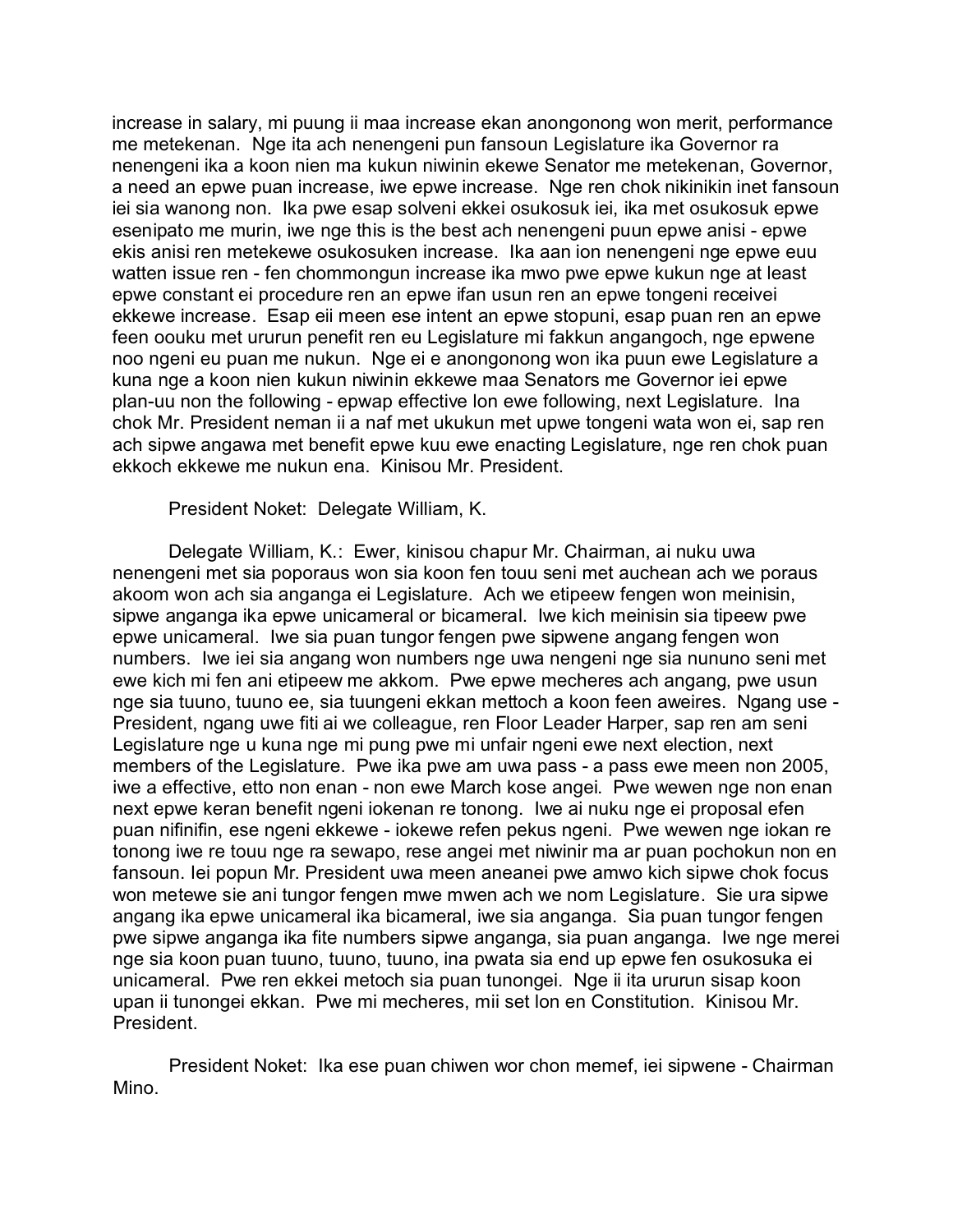Chairman Mori: Mr. President uwa omokutu pwe a koukutiw poraus won ei. Second.

President Noket: A mokut a puan second pwe a kaukutiw anini won ei amendment. Sipwene utut won ei amendment, chon tipeew ngeni pwe a ukutiw anini won ei amendment apasa Uu, chon rese tipeew ngeni apasa Apw. Sipwene utut won ei amendment, iei usun porausan pwe ika pwe ewor increase ngeni salary, esap apply ngeni Legislature ewe a wisen fori annukun. Wewen nge epwe noo ngeni en Legislature murin. Chon tipeew ngeni pwe mwich a etiwa ei amendment, Apasa U, chon rese tipeew ngeni apasa Apw. Sipwe puan utut sefan. Iwe raise hand, division of Convention. Raise hand. Chon tipeew ngeni ewe proposed amendment ngeni Committee Proposal 3-17, aitieta poumi. Chon rese tipeew ngeni, chon rese utut.

Chairman Mori: Mr. President, non ei upstaine means yes. Kinisou Mr. President.

President Noket: Ewer, iwe a carry ewe motion a pass ewe amendment.

Floor Leader Harper: Mr. President.

President Noket: Floor Leader Harper.

Floor Leader Harper: Kilisou chapur Mr. President.

President Noket: Iei kich mi chiwen chok nom won CP No 3-17.

Floor Leader Harper: Kilisou chapur, ngang use silei ika epwe fen pual necessary ai upwe fen puan fori ai ei motion, pwe lon ena amendment ekeran wes, ren metena mi afat lon Section 8©, iwe ina a puan kasiwil, ina metena upwe amendni lon ena original proposal, ren na chok officers ngeni officer. Epwe chok treated pwe eu typo.

Chairman Mori: Point of information, Mr. President.

President Noket: Metena omw na.

Chairman Mori: Ren ena - eu chok formatin amendment ngeni amendment. Ena non nouch na 8© e ura officers sichok angei seni ewe Committee Proposal a fen amended me lon. Pwe ika sie wanong nge sipwan strike through, usun nge epwene fis nge en amendment to amendment a puan amendni.

Floor Leader Harper: Sipwe mwo asoso, Mr. President

Plenary a asoso, a puan popusefalita.

President Noket: Soposopono mwich, iei kich mi chok nomw won ena CP3-17,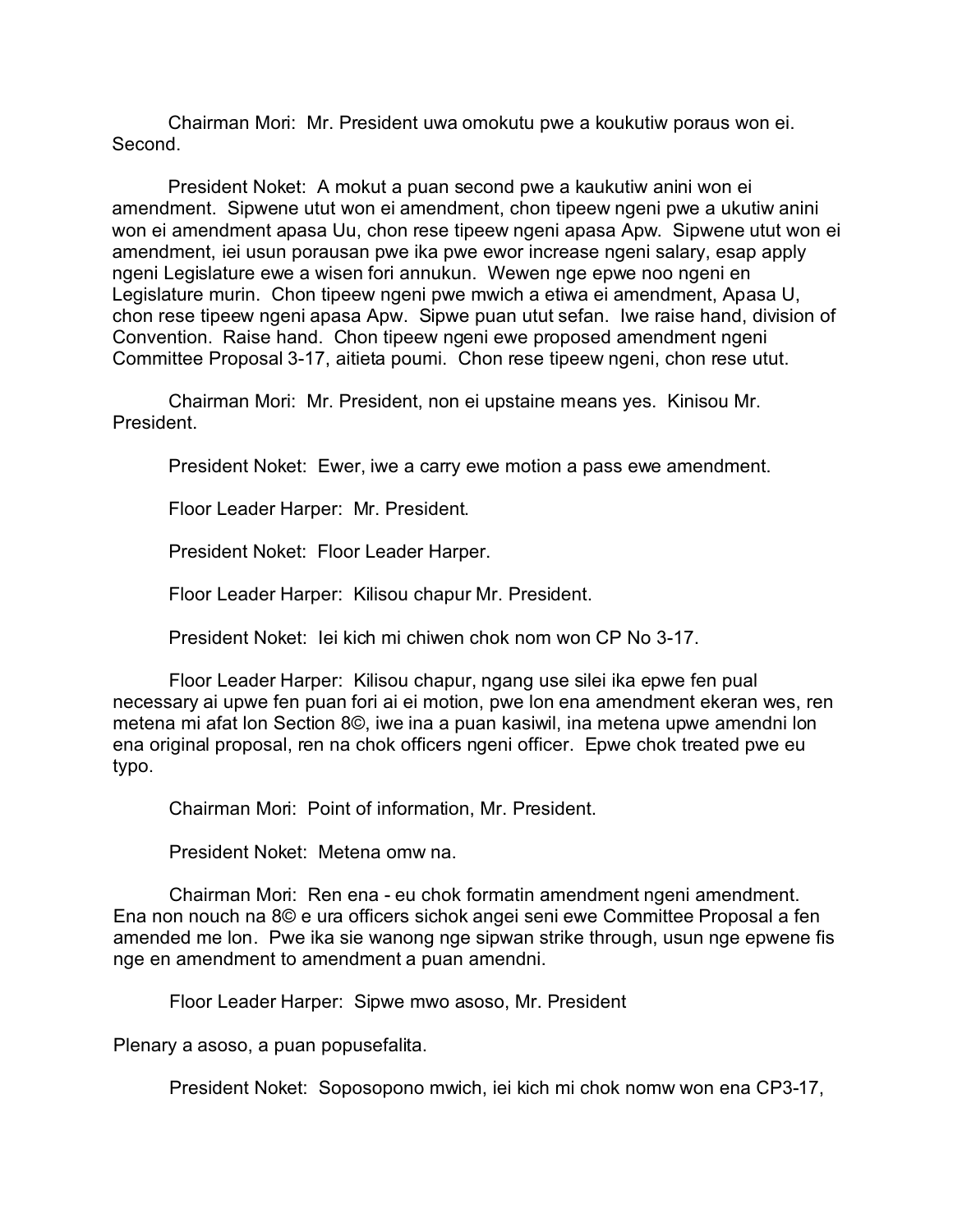soposopono discussion won.

Delegate William, K.: Mr. President.

President Noket: Del. Kaiuo William.

Delegate William,K.: Mr. President, ika usap out of order uwa wanong non motion pwe a koukutiw poraus won ei CP 3-17. Second.

Chairman Mori: Point of previlage.

President Noket: Chairman Mino.

Chairman Mori: Mr. President, ai nuku mi feen puan tonong puan nouch na eu written proposed amendment. Kich mi puan monota ach sipwe puan introduceni.

Del. William, K.: President mi pochokun ai we motion pwe a second.

President Noket: Sipwene vote, chon tipeew ngeni pwe a ukutiw anini won ewe proposal ika motion apasa U, chon rese tipeew ngeni apasa Apw. A katiw anini won ewe Proposal as amended. In the COW and in the plenary. Iei fansoun sipwene utut won ena proposal, ach utut epwe voice vote, epwe by roll call.

Vice President Aten: Osupwang.

President Noket: Met omw na osupwang.

Vice President Aten: Omusano ai magneto, kose mochen sipwe mwo asoso.

Plenary a asoso, a puan popusefalita.

President Noket: Iei sipwene vote won ewe Proposal 3-17 ren second Reading.

Floor Leader Harper: Osupwang mwo Mr. President.

President Noket: Met omw na osupwang.

Floor Leader Harper: Sipwe mwo asoso.

Plenary a asoso, a puan poputa.

President Noket: Sia popusefanita. Chon tipeew ngeni ewe sipwe roll call vote, chon rese aitieta pour, ika rese apasa ar vote, nge ar vote epwe in the negative. Iwe ika e pass 10 meinisin okich ika sie vote ren an epwe pass ei proposal, a pass. Iwe Secretary kopwene koo it.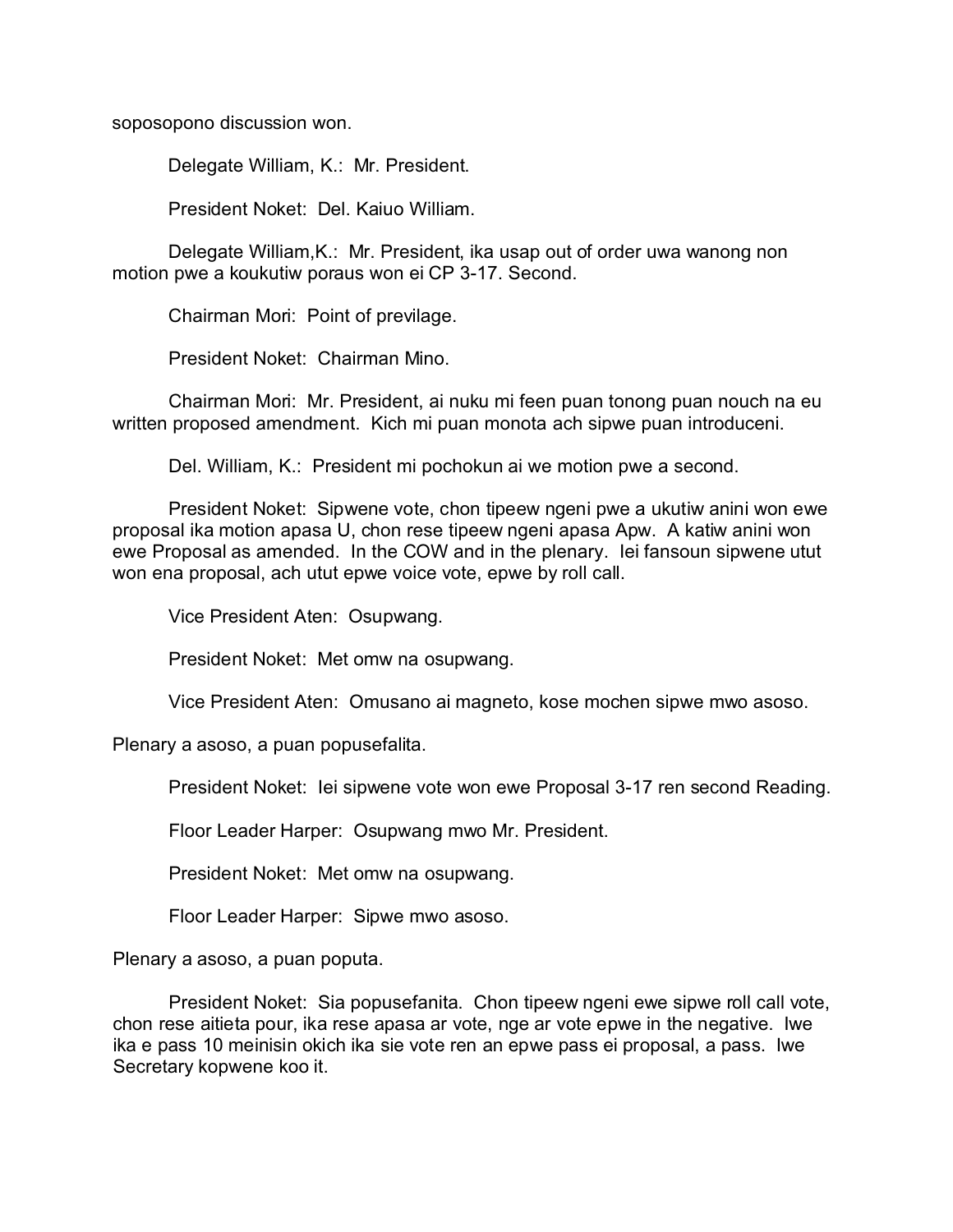Secretary:

| Del. Mori                  | H     |
|----------------------------|-------|
| Del. Nifon                 | U     |
| Del. Rosokow               | U     |
| Del. Sirom                 |       |
| Del. Sitan                 |       |
| Del. Stephen               |       |
| Del. William, E.           |       |
| Del. William, K.           |       |
| Del. Williander            | Ewer. |
| Chairman Fritz             |       |
| <b>Floor Leader Harper</b> | Ewer  |
| Vice President Aten        |       |
| <b>President Noket</b>     |       |

2nd time

| Del. Sirom          | Ewer |
|---------------------|------|
| Del. Stephen        |      |
| Del. William, K.    | Ewer |
| Vice President Aten | Apw  |

Secretary: Mr. President, pungun utut won Del. Proposal 3-17, chon apasa U, 9, chon apasa Apw, 1, unumon ir mi absent.

Vice President Aten: Mr. President Noket, uwa wanong non motion pun Committee Proposal 3-17 epwe reconsider. Second.

Floor Leader Harper: Point of order, Mr. Presient.

President Noket: Sipwemwo asoso ekis.

Plenary a asoso, a puan poputasefan.

President Noket: Sipwe rongorong ngeni ewe resultun utut. Secretary.

Secretary: Mr. Presient, ukukun chon apasa U, 9, chon apasa Apw, emon, Unumon (3) ir mi absent. Ese wor abstaine.

President Noket: Ese pass ewe proposal. Vice Presient Aten.

Vice President Aten: Kinisou Mr. President, uwa motionuni epwe wor reconsideration won committee proposal 3-17, second.

President Noket: A mokut a puan second pwe epwe wor reconsideration won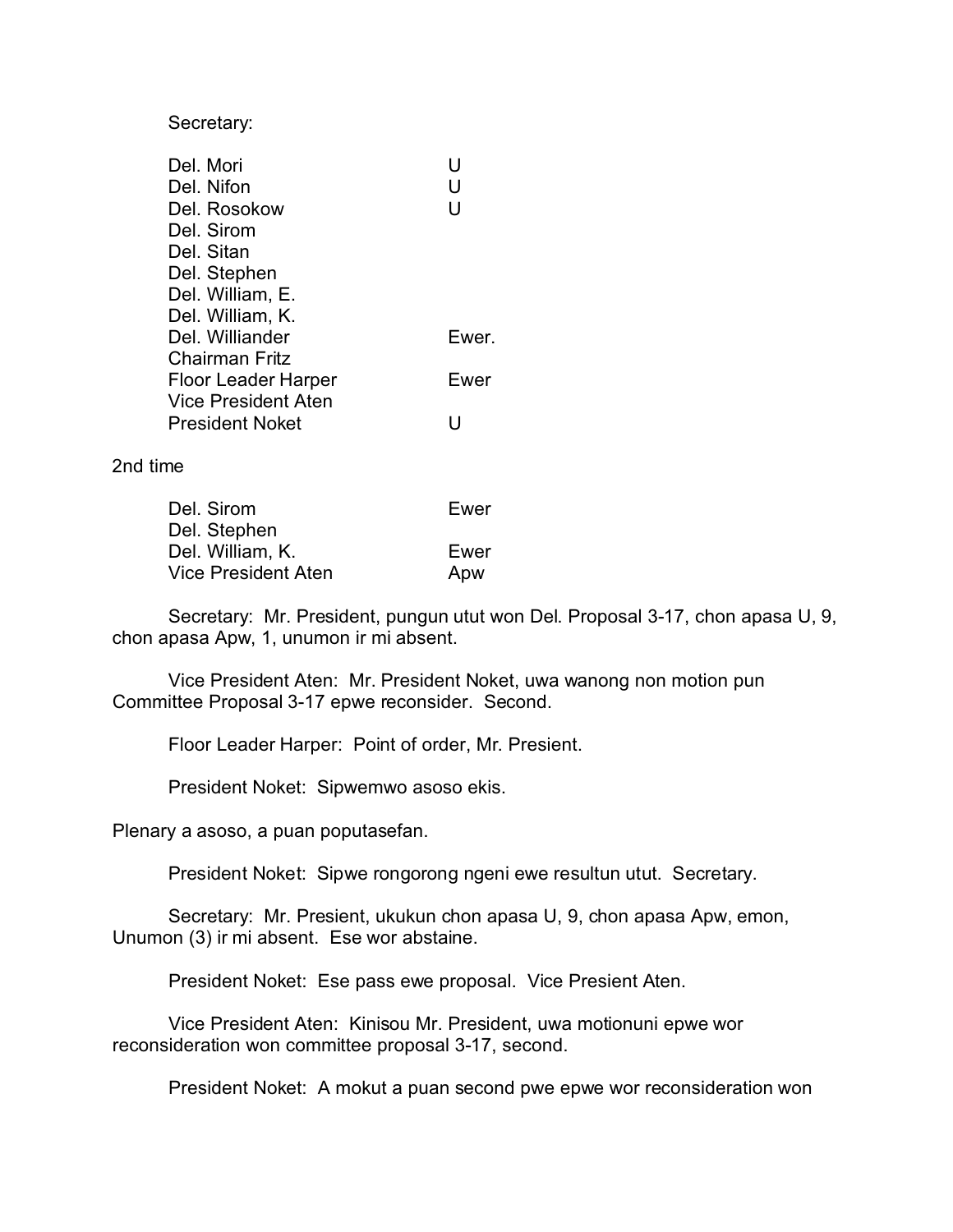ewe CP 3-17, iei mi require…..

Del. William, K.: Osupwang

President Noket: Met omw na osupwang,

Del. William, K.: Ngang ita upwe kapas eis ngeni Vice - ngang upwe kapas eis ngeni ika met auchean an epwe reconsider. Pwe upwe puan sinei pwe epwe fat ai ekiek. Use mochen upwe vote nge epwe blank ai vote, u mochen sinei ika met ouchean an naan reconsiderni ei mean nge a feen defeat.

President Noket: Sipwe mwo entertaine ewe motion for reconsider, iwe epwap tonong ren ekkena ika a - ren tipeew ngeni me ese tipeew ngeni.

Floor Leader Harper: Sipwe mwo puan asoso, Mr. President.

Plenary a asoso, a puan popusefanita.

President Noket: Mwich a puan popusefanita. Sipwe mut ngeni ewe e fori ewe motion ren reconsideration pwe a second. Iei sipwene utut won ewe reconsideration, nge mwen ach sipwe utut won ewe reconsideration sipwe tungor ei ewe introducer ika the maker of the motion epwe akom awewei akomw me mwen ach sipwe angangeno won ewe reconsideration. Vice President Aten.

Vice President Aten: Kinisou chapur Mr. President, ngang uwa wanong ewe motion ren reconsider fan iten ii ach we decision ngang mi nengeni pun mei ekkon mutir. Mi wor ekkewe fitu proposals mi tonong, ekkewe amendments sisamwo poraus won nge a fen wor ewe motionun esap chiwen wor poraus won committee proposals. Ina auchean ai na meen. Omusalo ai tipis ika mi mwan ai we motion, upwe withdraw iwe upwe mut ngeni Chairman Mori, ei floor ika kose mochen President.

President Noket: Mi och an epwe - pwe sipwe save. Sipwe mwo asoso.

Plenary a asoso, a puan popusefan.

Floor Leader Harper: President ewe motion mi proper.

President Noket: Iwe ei chair a fen wauu pwe ewe motion mi proper, ese wor challenge, ka tongeni awewei ika met popun ei motion, iwe a wewe. Sipwene utut won ewe motion ren reconsideration. Ika pwe e wanimon chon uti ewe reconsideration pwe non nouch rules e ura pwe majority of the delegate, iwe sie 14. Iwe majority 8.

Floor Leader Harper: Osupwang mwo Mr. President.

President Noket: Metena omw osupwang.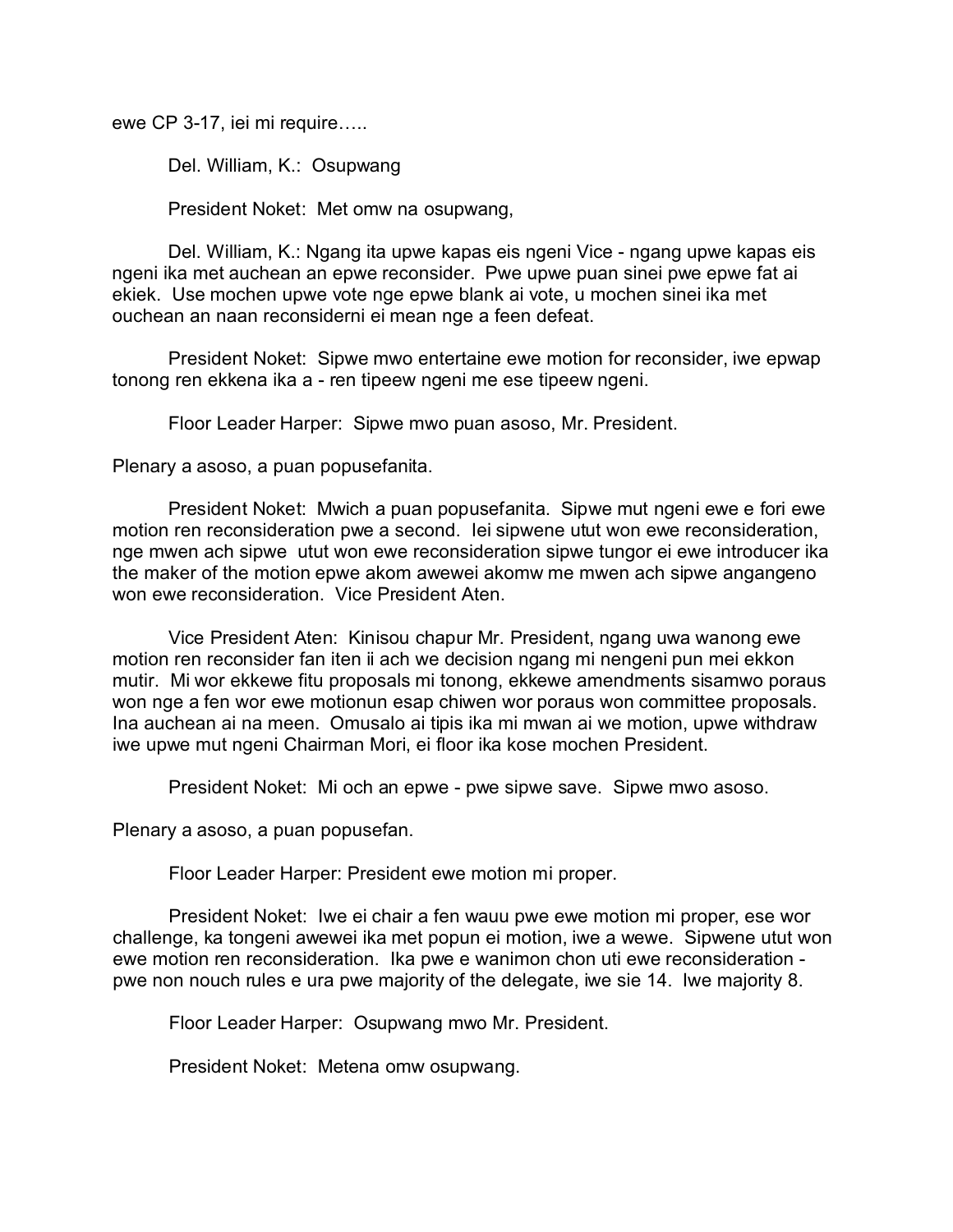Floor Leader Harper: Ai osupwang ita upwene awora ai tungor ngeni monun ei convention ach sipwe tipeew ngeni ewe motion ren reconsideration an epwe pwonuweta, ina mine upwe tungor kich meinisin sipwe vote, yes, kinisou chapur.

Chairman Mori: Puan otufichi osupwang.

President Noket: Met omw na osupwang.

Chairman Mori: Kinisou ngang puan chok on the same line ai luku iei auchean menein meinisin proposal, puan iei ai nuku met sia fetan seni ekkewe aramas ra finikichita ach sipwe angang ngeni ach ei convention a koon ouwenam won. Me nepoputan ach ei convention, a touu porausan pwe epwe iei usun, tori ach sia pusin pungupung fengen nefinach ach sipwe tipeew fengen nge epwene chok iei usun nikinikin kokotun non ach we Legislature, ika ach we Legislative Branch. Pwe ika sipwe deviate seni met sia set seni nepoputan ach ei convention, iwe ai nuku epwe totally merei epwe useless ach ei chufengen. Ren ena uwa fiti Floor Leader Harper, ne tungor ngeni kich meinisin pwe sipwe fen achocho ngeni sipwe ataweno ei eu proposal. Epwap puan netipen aramas ika repwe eniwinato ngeni ewe original setting non nouch ei constitution. Kinisou chapur, Mr. President.

President Noket: Mi puan ii mumuta an emon me emon epwe puan wata mefian ngeni ei reconsideration mwen ach sipwe vote won. Keiuo.

Del. William, K.: Ewer, kinisou chapur, Mr. President, ngang inachok puan eu ai concern, ngang mi mochen ach sipwe niwinsefan nge uchok mochen sinei ika ifan auchean, met nongonongun ach sipwe niwin. Ewin, mi wor ekkewe proposal sie - sia nuku nge ese obligate ngeni ach ei meen, ina pwata ngang uwe aukatiw ewe motion pwe sipwene koukutiw pwe sipwene vote won. Iwe ika pwe sipwe niwinsefan pwe fan iten ena wewe, iwe ai vote No. Pwe ina wewen ai feen awesi ach sipwe mwitirino won ekkei mettoch. Ina eu chok met ngang u mochen upwe sinei ochu mwe mwen ach sipwe vote.

Floor Leader Harper: Point of order, Mr. President.

President Noket: Met omw na point.

Floor Leader Harper: Ai luku ewe motion for reconsideration ese debatable, ekkei memef echok tonong fan iten osupwang. Kinisou chapur.

President Noket: Sipwene ututwon ewe motion. Chon tipeew ngeni pwe mwichenap epwe reconsiderni committee Proposal No. 3-17, as amended, apasa U, ika omusano sipwene utut won pau. Pwe epwe fat. Chon tipeew ngeni ewe motion aitieta poumi. Ewe motion a carry 8-2. A pass ewe reconsideration. Vice President Aten.

Vice President Aten: Kinisou chapur Mr. President ika kich mi tongeni asoso.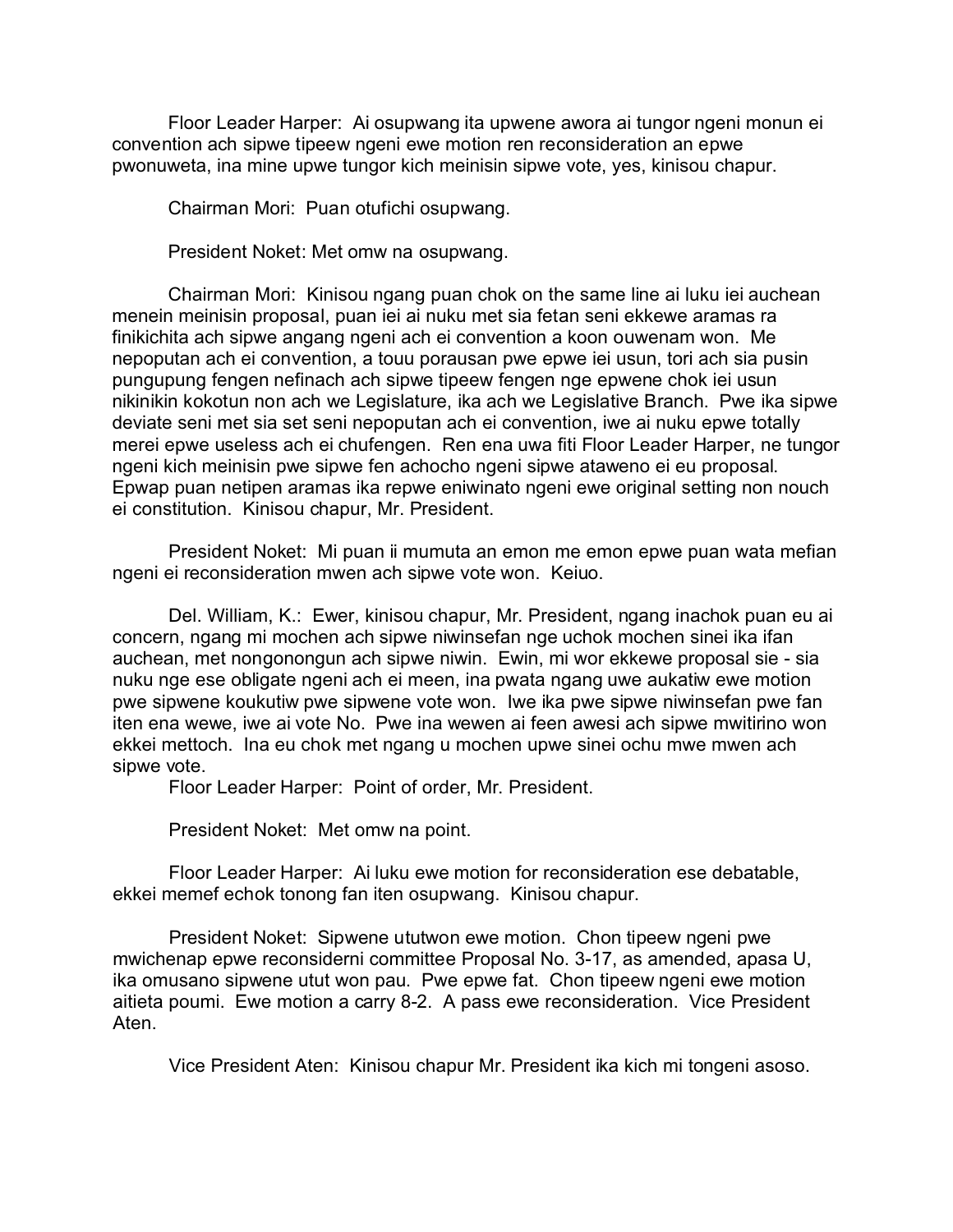Plenary a asoso, a puan popusefanita.

President Noket: Sia poputa. Vice President Aten.

Vice President Aten: Kinisou Mr. President, ai nuku a fen wor remi ekkewe floor amendment, ua wanong non motion pwe mwich epwe etiwa ewe floor amendment, uwa fori eu motion.

President Noket: Ka fori motion. Meni amendment ena. Mi nampa ekkena amendment, secretary.

Floor Leader Harper: Pwata sise angei eu murin eu. Sia angang won ena 7c, pwe emecheres.

President Noket: A for motion pwe mwich epwe angang won floor amendment 7c. Second. A mokut a puan second pwe mwichenap epwe angang won ena Proposal Amendment ngeni 3-17, section 7©, Article V. of the Chuuk Constitution. Secretary kose mochen kopwe amwenikich ren en amendment.

Secretary: Mr. President, floor amendment amending CP 3-17 relating to Section 7c, of Article V, of the State Constitution relating to qualifications of members of the Legislature.

President Noket: Iei fansoun discussion won na amendment. Floor Leader Harper.

Floor Leader Harper: Kinisou chapur Mr. President ngang mi supportuni ewe amendment nge uchok mochen silei ifan auchean an wor ei akasiwil. Pwe ita merei chok nge mi fen tawe me lon section 7(a)(b).

President Noket: Kose mochen ewe chon fori ei amendment ei e fori ei proposed amendment epwe afata.

Chairman Mori: Kinisou Mr. Presient mei pung, naman ena amendment mi puan chok - usun nge epwe puan eniwini chok ekkena Section A&B popun chok ena sia puan mochen pachenong ena epwe tonong non C, an epwe chok puan wesewesen opochokunano pochokunan fan iten ita met ach nenengeni nge sole judge and ewe pochokunen ewe Legislature mi tongeni epwe - ika pwe sisap wewengaw mi tongeni forgo ni A or B. Ina wewen sia chok puan wanong. Ita ina met ach chok as a lame person esap emon lawyer, interpretation, lon nouch ei constitution, nge sichok wanong ren an epwe poste ni. Eni ina chok popun Mr. President.

Floor Leader Harper: Mr. President, met ngawan are sifen chok wanong eu ititin fos an epwe nom wan section B. Pwe A and B re set qualification of the members of the Legislature. Nge ai luku met auchean ei akasiwil e tolong iei, e mochen pwe the other qualification epwe set by statute, ika esap ina met intentionun ei ekesiwin.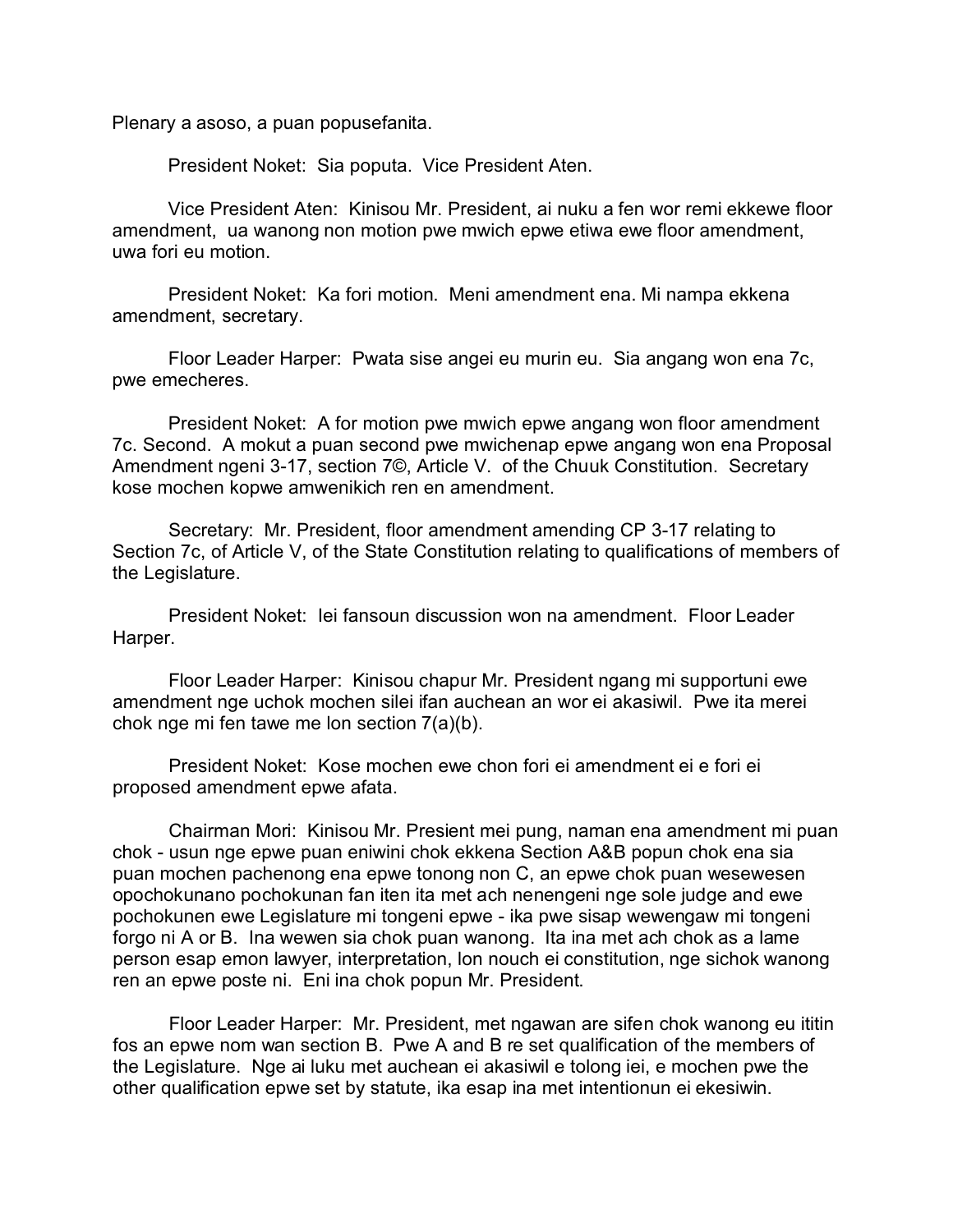President Noket: Mino kopwe ponueni ewe kapas ais.

Chairman Mori: Mr. President , use koon nien catchni unusen met an Floor Leader Harper, we kapas eis. Nge mi pung ekena qualification ren election, ngeni ewe A & B. Epwe puan wor usun metena amendment mi wanong, set by statute.

Floor Leader Harper: Kose mochen sipwe mow puan ekis asoso.

Plenary a asoso, a puan popusefanita.

President Noket: A soposopono ach poraus won ena amendment ren 3-17, fan asengensin an epwe tonong ena kukun poraus determination of election and qualification members must be in compliance with Subsection A&B and by statute.

Delegate William, K.: Ika usap out of order uwa oukatiu poraus won ena floor amendment, second.

President: A mokut a puan second, pwe a koukutiw anini won ena floor amendment, chon tipeew ngeni ewe motion apasa U, chon rese tipeew ngeni apasa Apw. A carry ewe motion. Iei sipwene utut won ena amendment. Chon tipeew ngeni pwe Mwich a etiwa ika passni ena floor amendment, apasa U, chon rese tipeew ngeni apasa Apw, puan utut sefan. Chon tipeew ngeni - sipwe ne utut sefan nge atipou.

Floor Leader Harper: Osupwang.

President Noket: Met omw na osupwang.

Floor Leader Harper: Akasiwin e require fitu vote an epwe pass.

President Noket: Ekesiwin non amendment majority of present. Delegate present. Nge chon tipeew ngeni ei amendment aitieta poumi, chon rese tipeew ngeni, eitieta poumi. Chon rese utut, 5 chon tipeew ngeni, 4 rese tipeew ngeni, a ponueta ewe amendment. Mi puan wor eu amendment, Vice President Aten.

Vice President Aten: Kinisou chapur Mr. Presient, upwe akomwa ai omusomus ngeni Floor Leader Harper, me Chairman Nifon, ena eu amendment e tonong esap fan iten epwe sokono seni metewe re proposeni, ena amendment e tonong fan iten eu pusin ewe committee proposal. Ika ouwa nengeni ochuun, ena meen echok ii amendni ewe Committee Proposal, nge esap amendni we amendment amendment re wanong. Am ouwa wanong ena amendment fan iten ma mei fat - fatetiw non ena rational meen, ukukun chochon chon Faichuk. Ewer, mi pung pun ena nampa fan iten registered voters nge ese ii towaw seni met ukukun choochon Faichuk. Met na am ouwa chok tungor epwe chok pacheta emon.

Floor Leader Harper: Mr. President.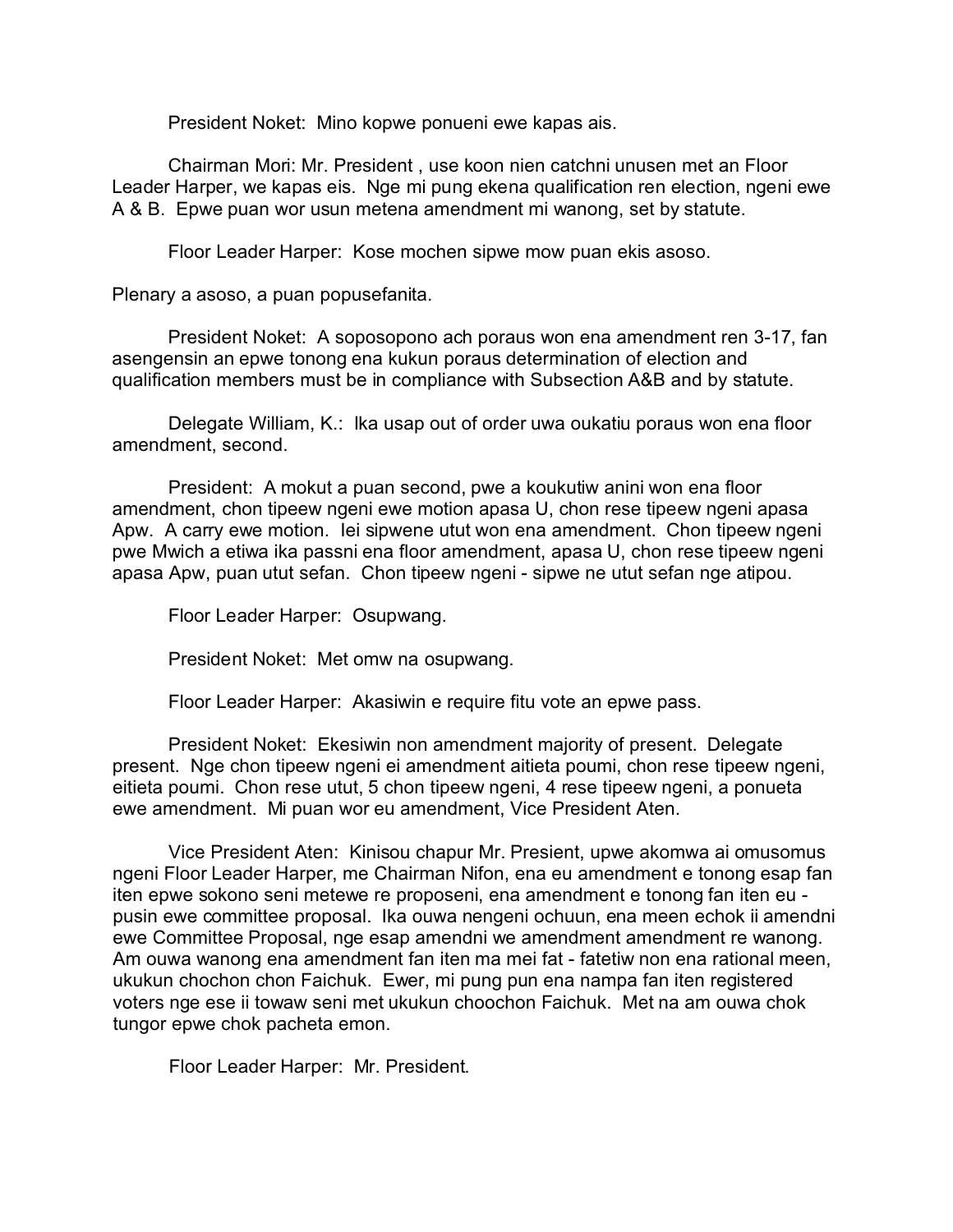President Noket: Floor Leader Harper.

Floor Leader Harper: Sia tongeni poraus won ei.

President Noket: Esamwo for motion an epwe katiw ewe - echok awewei.

Vice President Aten: Iwe ina popun ika ese out of order uwa tungor ua wanong lon motion mwich epwe etiwa ena floor amendment.

Persident Noket: A mokut a puan second pwe mwich a etiwa ena epwe angang won ena committee amendment - ook ena floor amendment won CP 3-17CD1. Fansoun sopweno ne poraus won ena amendment ika mi wor memef.

Floor Leader Harper: Mr. President.

President Noket: Floor Leader Harper.

Floor Leader Harper: Kinisou chapur Mr. Pesident, ngang uwa meen tipeew ngeni ei akasiwin fan iten maa ekkewe wewe sia silei fan iten an chon Faichuk ra nuku nge ra kon over populated nge ir mi under represented. Iwe nge eu chok me esap uwa kan ma puan nenengeni ena mwo chok list repwan wauu, iwe usun ma met ai nenengeni nge usun mi puan ekis unfair ngeni Mortlok pwe usun e watte aukukun chon aramas per representative seni - e watte aramas per representative seni Southern Namoneas. Iwe ina metena usun nge use kon nien pwapwa ngeni ren. Ita ma merei nge Mochulok epwe mwar pual pacheta emon. Iwe nge ei chok osukosuk a nonom lon mokurei, Mr. President, ika mwo Mochulok ika unusen ekkei ruanu region me nukun Weno, epwe pacheta emon, iwe nge ena kapas ais. Ian epwene pacheta meian. Nge ei proposal a pass ekkewe section won eke afata pwe epwe member of the Legislature epwe elected me lon ekkewe subregion. Iwe ika Faichuk a 8, ian epwe increase me ian ena 1, Nomusefo ika, PPO ika, Tolensom.

President Noket: Vice President Aten.

Vice Persident Aten: Ina popun uwe ura me akom am omusomus ngeni kemi pun ena proposal esap fan iten epwe ekesiwini ami we proposal amendment, mi fiti ewe amendment won CP 3-17.

President Noket: A ponue ewe kapas eis.

Chairman Mori: Mr. President, Point of information.

President Noket: Chairman Mino, kopwe ponueni ewe kapas eis.

Chairman Mori: Mi pung ren Floor Leader Harper, neman ngang upwe ekis omusomus ren ititingawen ei meen, pun sia fen passni ewe proposal as amended by Floor and Chairman Nifon. Iwe neman nouch ei proposal e tonong nge e for atun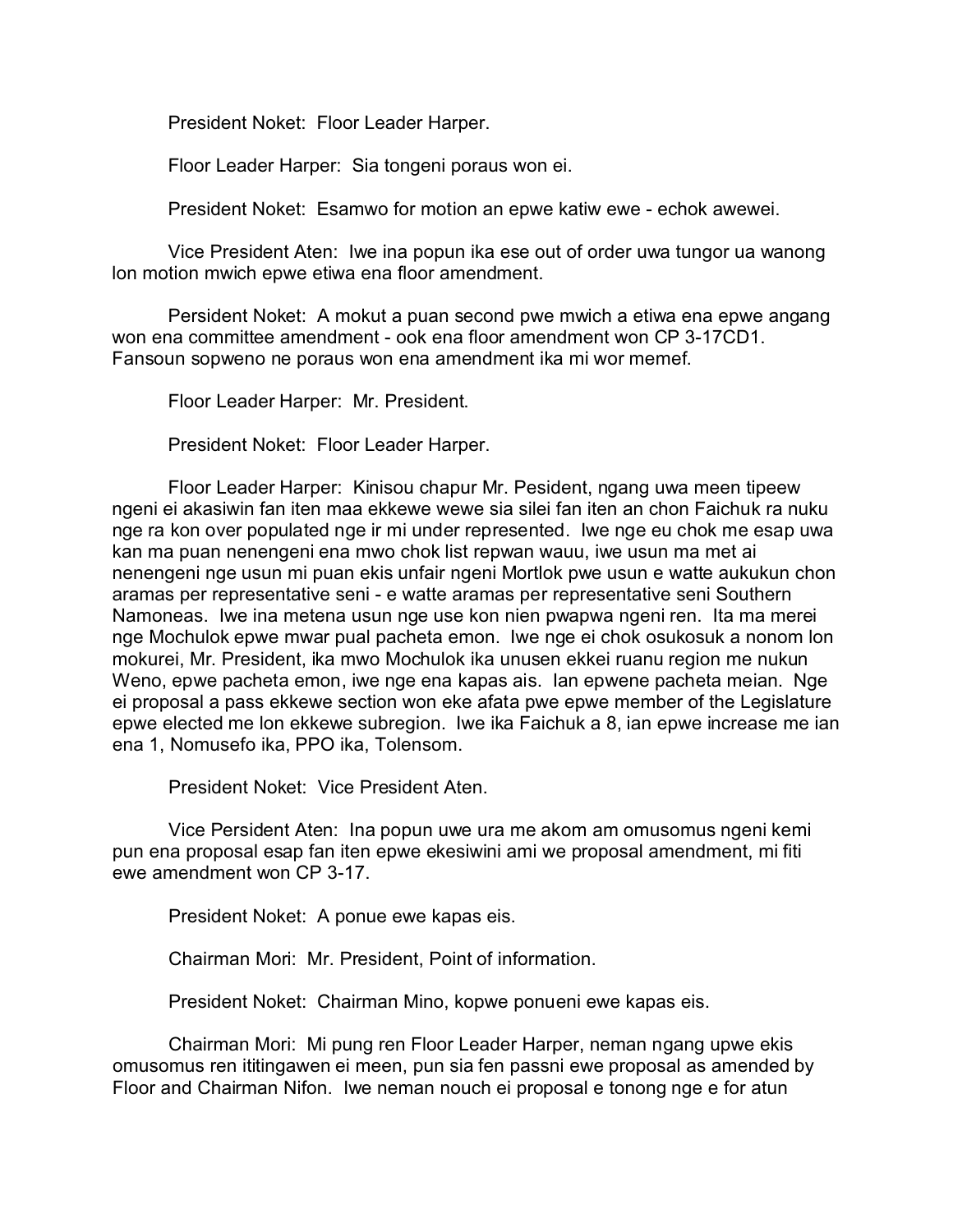mwen ewe amendment epwe passed. Ika ewe amendment ngeni ewe proposed amendment. Iwe ina wewen e ekis nukunukun ren en emon ian sipwe placeni ian me lon ekkewe District, usun met a fen passion me non Mwichenap. Iwe use sinei ika epwe ifan usun ititin ach sipwe fori at this point. Uchok mochen pointnau pwe ewe - ei a pass iei a nom rech ewe District. Ei proposal iei e tonong as Region. Nge e for fansoun me mwen ewe epwe pass ewe amendment, kinisou Mr. President.

Floor Leader Harper: Mr. President a luku ii a puan ii weweoch ei akasiwin, seni ma metewe Delegation ra aweweni. Nge ai luku ina ena complication sia kuna lon ei fansoun. Ina mine ika esap wor tipeengaw ngang uwa fori motion pwe a koukutiw poraus won ei alapalapen ekesiwin. Second.

President Noket: A mokut a puan second pwe a kaukutiw anini nge sipwe mwo asoso.

Plenary a asoso, a puan poputa mwich.

Presient Noket: Ewe motion a kaukutiw anini won ewe amendmen. Chon tipeew ngeni pwe a koukutiw amendment won ei amendment apasa U, chon rese tipeew ngeni apasa Apw. A ukutiw anini won ei amendment. Iei sipwene utut won ewe amendment ika ese wor mefien emon me mwen ach sipwe utut. Ngang mi puan mutate, nge ika ese wor, sia utut won. Chon tipeew ngeni pwe mwich a etiwa ewe proposed amendment ngeni ewe 3-17CD1 apasa U, chon rese tipeew ngeni apasa Apw. Ektipou, sipwe puan afata. Chon tipeew ngeni ewe amendment, aitieta poumi. Chon rese tipeew ngeni, 5 chon tipeew ngeni 3 rese tipeew ngeni. Unumon (3) re tipeew ngeni ewe proposal, 5 rese tipeew ngeni ewe proposal, 2 rese utut. Iwe wewen nge a koturuno ewe amendment, pwe tideup wewen koturuno. Koturuno ewe motionun amendment.

Floor Leader Harper: Kinisou chapur, Mr. President, ika pwe esap wor tipengaw, iwe uwa fori motion pwe a koukutiw poraus won ei proposal as amended lon COW and Plenary. Second.

President Noket: A mokut a puan second pwe mwich a passni ei - a koukutiw anini won ei proposal 3-17 lon Oruan anea, as amended in COW and in Plenary. Chon tipeew ngeni ewe motion pwe a ukutiw anini apasa U, chon rese tipeew ngeni apasa Apw. Sipwe aitieta pouch. Ook a pass ewe. Iwe sipwe ne utut.

Chairman Mori: Kinisou chapur President, puan tirow womi delegates meinisin, sap wewen nge pokiten a defeated ach we eu proposed amendment, iwe ach we delegation non Faichuk sipwe ne puan vote against ei -ach goal ren met sipwe angang fengen won ren ach sipwe angang lon wenechar, me met epwe accomblish ika met epwe wor resultun ach ei mwichfengen. Iwe ina ren upwe tungor ngeni chienei kewe 2 seni Faichuk pun esap wor tipengawen an ese pass nouch we eu proposal puan iokenan repwe puan fiti. Nge a ina usun ma tipen majority pwe ese tawe, iwe sipwe achochongeni ei eu proposal an epwe fakkun nimenimoch epwe touu pun ai nuku iei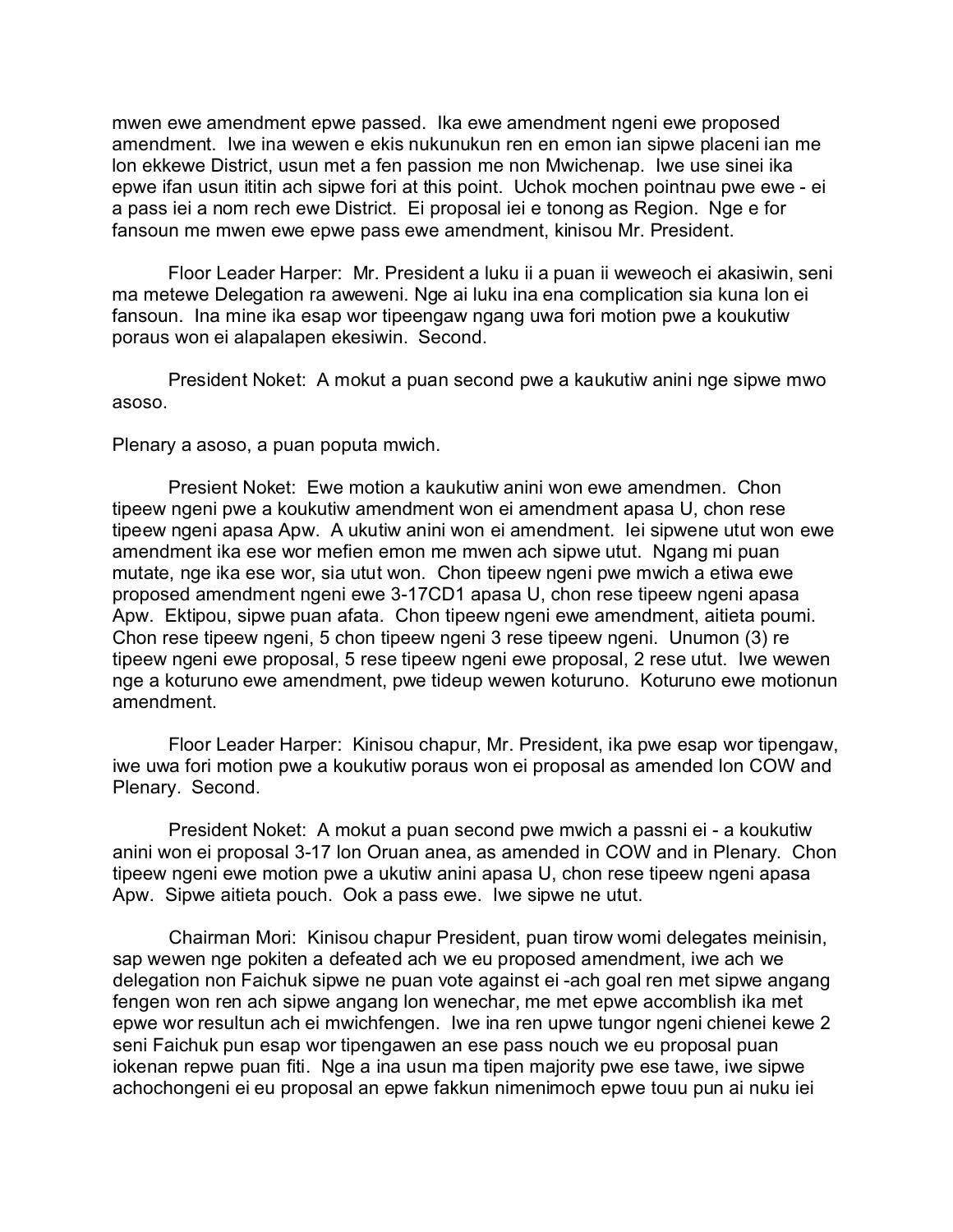auchean me nein ekkei proposal sia entertainenini ach sipwe dilebarate won. Iwe puan ai tungor ngeni Delegates meinisin sipwe fakkun etiwa ei proposal ren concerning ach we legislative branch an epwe pass. Pwe epwe fis nge ina eu major accomblishment. Mr. President puan tirow womi delegate meinisin.

Vice President Aten: Kose mochen sipwe asoso.

Plenary a asoso, a puan poputa.

President Noket: Sipwene roll call, puan ewe chok chon uti uu, app, ika abstaine repwe no non negative. Iwe epwe ukukun engon, ika kich meinisin sii vote U, iwe a pass ei. Secretary.

Secretary:

Del. Mori In the spirit of unity and corporation ngang uwa castni ai vote Yes, lon teferara.

| Del. Nifon                 | Ewer |
|----------------------------|------|
| Del. Rosokow               | Ewer |
| Del. Sirom                 |      |
| Del. Stephen               |      |
| Del. William, K.           | Ewer |
| <b>Floor Leader Harper</b> |      |
| <b>Vice President Aten</b> |      |
| <b>President Noket</b>     | ш    |

2nd Call

Del. Sirom

Del. Stephen: Ngang upwe puan apasa ekis me mwen ai upwe afata ekieki. Puna fan iten fairness for all, ngang use mochen upwe upsetni netipen emon me emon aramasen Chuuk ionan mi nonom pun ei meen ese mwo ipwot. Nge ami pusin chon Chuuk oupwe pusin finata. Iwe ina mine ngang won inisi use fat ekieki ren an ei achok 28 chochon seni ewe ese puan chiwen fair incomposition, ese blended anongonong won ekkei osukosuk, ngang upwe ne chok fanafanono non ai use fat ekieki.

Floor Leader Harper: Alon ewe fin Namoluk mwa, ia good ia fet, ia bad ia fet.

Vice President Aten:

Secretary: Mr. President.

Floor Leader Harper: Osupwang Mr. President.

President Noket: Met omw na osupwang.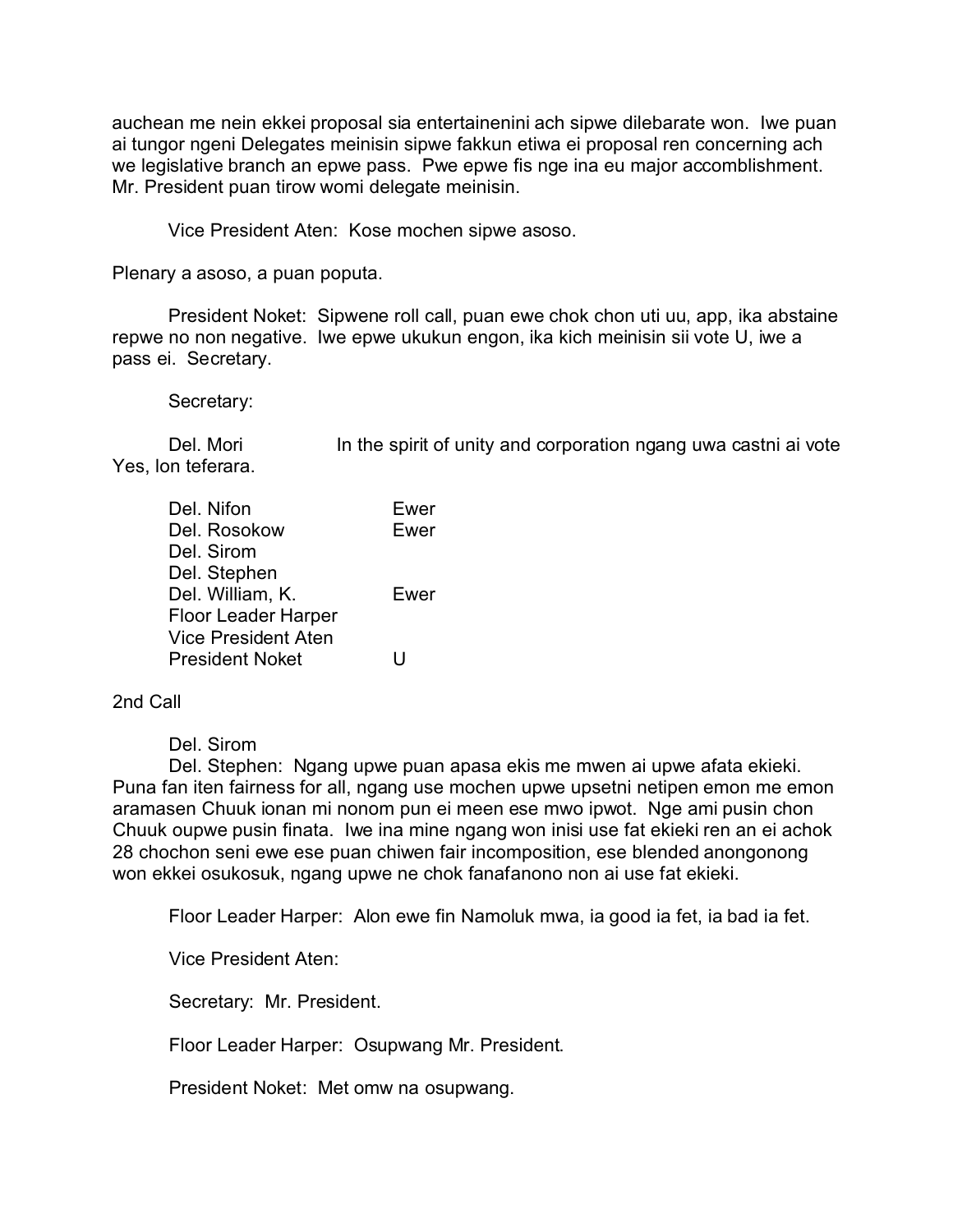Floor Leader Harper: Ai osupwang mwen an epwe touu pungun ena vote, pokiten ese fat ngeni secretary, met wewen ewe ia good ia fet, ia bad ia fet, iwe upwele vote U.

Delegate Wiliander:

Secretary: Saingo, Del. Wiliander. Mr. President pungun utut won reconsider action 3-17, chon vote yes, 6, chon vote No.

Floor Leader Harper: Point of order, Mr. President.

President Noket: Met ena point of order.

Floor Leader Harper : Ei vote iei esap vote fan iten ewe motion ren reconsideration pwe sia vote won we Proposal won 2nd reading as amended. U chok ii clarify nii.

Secretary: Chon uti Yes, 6, chon uti No, Ese wor, chon rese utut, 4. Unumon ir mi absent.

President Noket: Ese pass proposal 3-17, nopn aruuan anea. Floor Leader Harper.

Floor Leader Harper: Fiti ai enleting sufon me menin meinisin ngeni members of this convention uwa fori motion pwe mwichenap a sareno ikenai, sareno adjourned, Sine Die. Second.

President Noket: Sipwe mwo asoso.

Plenary a asoso, a puan poputa

President Noket: Fori ena motion Mino.

Chairman Mori: Kinisou Mr. President ua fori motion pwe sipwe ne sareno ren ikenai, sipwe niwinsefan subject to call of the chair. Second.

President Noket: A mokut a puan second pwe mwich epwene mwo sareno ren ikenai. Epwap niwinsefal subject to call of the chair, chon tipeew ngeni apasa U, chon rese tipeew ngeni apasa Apw. Iwe kinisou chapur a sareno ach mwich eni sia kon nomotam, iwe upwe chok apasa ai kinisou ngeni Peter ren an awora ngenikich aninisin aion ren ikenai. Ika esap punun sisap pochokun tori iei, arapakan ngang upwene tokunukununo. Kinisou chapur, Peter.

Katonong seni